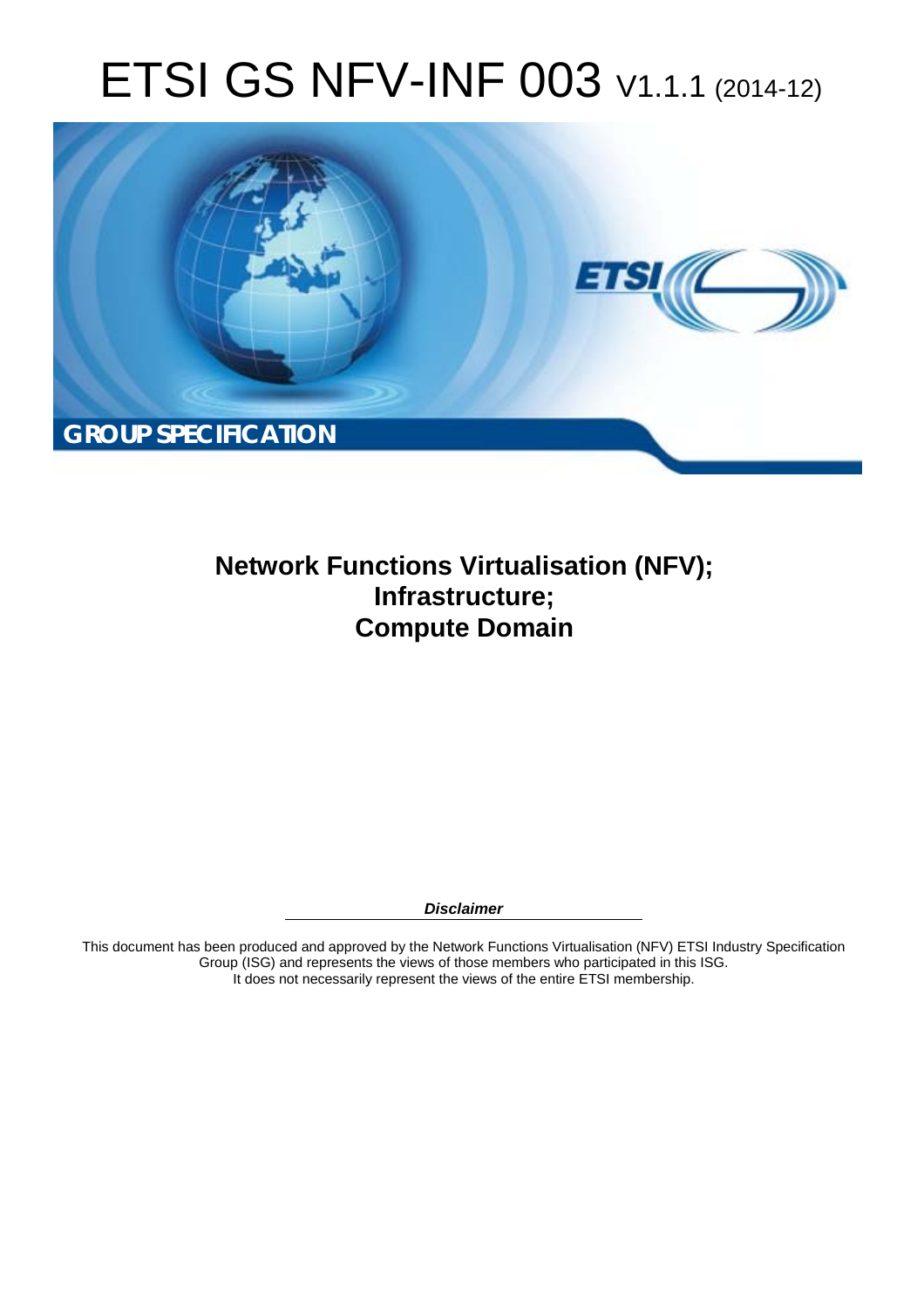Reference DGS/NFV-INF003

> Keywords NFV

#### *ETSI*

#### 650 Route des Lucioles F-06921 Sophia Antipolis Cedex - FRANCE

Tel.: +33 4 92 94 42 00 Fax: +33 4 93 65 47 16

Siret N° 348 623 562 00017 - NAF 742 C Association à but non lucratif enregistrée à la Sous-Préfecture de Grasse (06) N° 7803/88

#### *Important notice*

The present document can be downloaded from: [http://www.etsi.org](http://www.etsi.org/)

The present document may be made available in electronic versions and/or in print. The content of any electronic and/or print versions of the present document shall not be modified without the prior written authorization of ETSI. In case of any existing or perceived difference in contents between such versions and/or in print, the only prevailing document is the print of the Portable Document Format (PDF) version kept on a specific network drive within ETSI Secretariat.

Users of the present document should be aware that the document may be subject to revision or change of status. Information on the current status of this and other ETSI documents is available at <http://portal.etsi.org/tb/status/status.asp>

If you find errors in the present document, please send your comment to one of the following services: [http://portal.etsi.org/chaircor/ETSI\\_support.asp](http://portal.etsi.org/chaircor/ETSI_support.asp)

#### *Copyright Notification*

No part may be reproduced or utilized in any form or by any means, electronic or mechanical, including photocopying and microfilm except as authorized by written permission of ETSI.

The content of the PDF version shall not be modified without the written authorization of ETSI. The copyright and the foregoing restriction extend to reproduction in all media.

> © European Telecommunications Standards Institute 2014. All rights reserved.

**DECT**TM, **PLUGTESTS**TM, **UMTS**TM and the ETSI logo are Trade Marks of ETSI registered for the benefit of its Members. **3GPP**TM and **LTE**™ are Trade Marks of ETSI registered for the benefit of its Members and of the 3GPP Organizational Partners.

**GSM**® and the GSM logo are Trade Marks registered and owned by the GSM Association.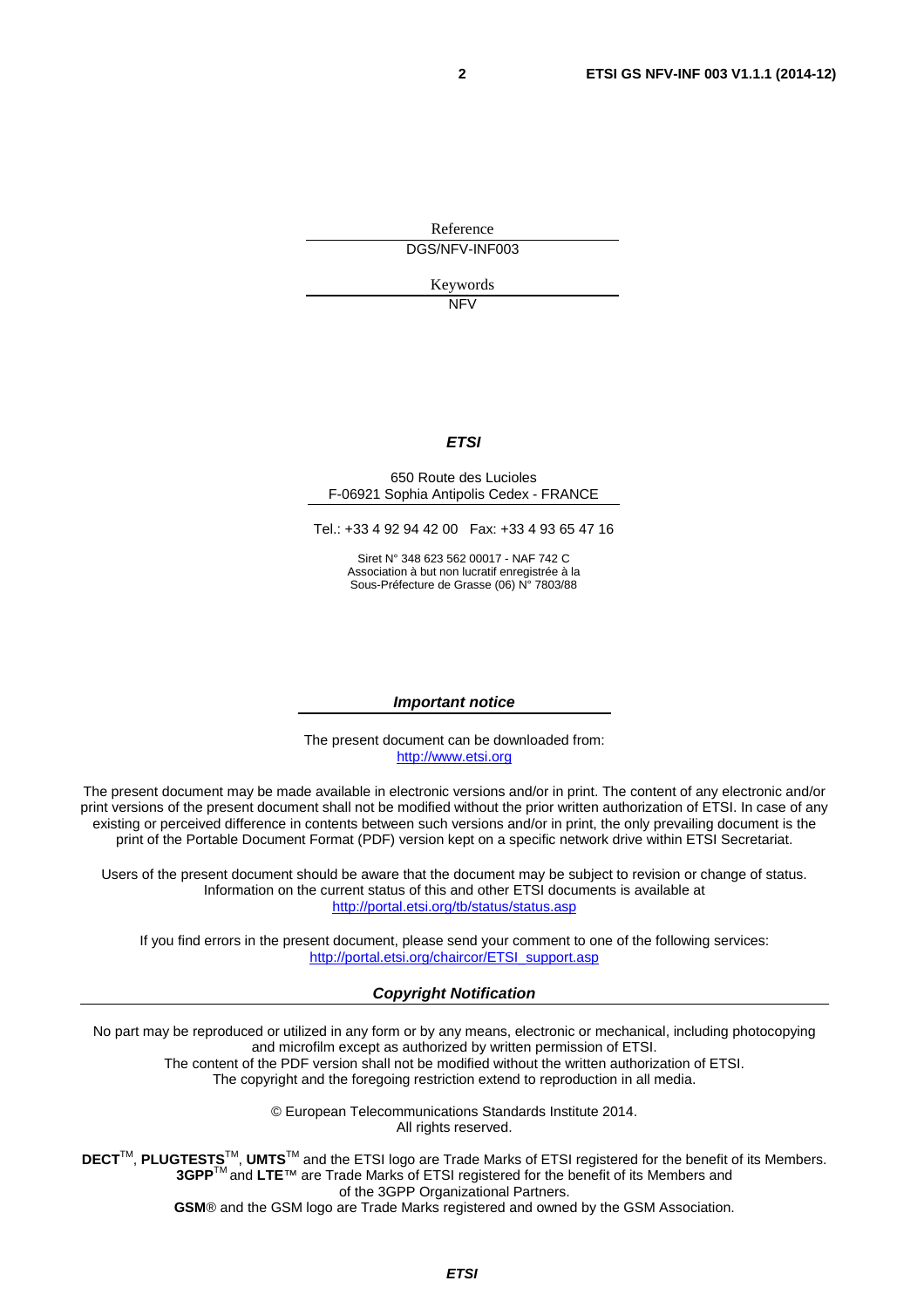## Contents

| $\mathbf{I}$   |  |
|----------------|--|
| 2              |  |
| 2.1            |  |
| 2.2            |  |
|                |  |
| 3              |  |
| 3.1            |  |
| 3.2            |  |
| $\overline{4}$ |  |
| 4.1            |  |
| 4.2            |  |
| 4.3            |  |
| 4.3.1          |  |
| 4.4            |  |
| 4.4.1          |  |
| 4.4.1.1        |  |
| 4.4.1.2        |  |
| 4.4.1.3        |  |
| 4.4.2          |  |
| 4.5            |  |
| 4.5.1          |  |
| 4.5.2          |  |
| 4.5.3          |  |
| 4.5.4          |  |
| 4.5.5          |  |
| 4.5.6          |  |
| 4.5.7          |  |
| 5              |  |
| 5.1            |  |
| 5.1.1          |  |
| 5.1.1.1        |  |
| 5.1.1.2        |  |
| 5.1.1.3        |  |
| 5.1.2          |  |
| 5.1.2.1        |  |
| 5.1.2.2        |  |
| 5.1.2.3        |  |
| 5.1.3          |  |
| 5.1.3.1        |  |
| 5.1.3.2        |  |
| 5.1.3.3        |  |
| 5.2            |  |
| 5.2.1          |  |
| 5.2.2          |  |
| 5.2.2.1        |  |
| 5.2.2.2        |  |
| 5.2.2.3        |  |
| 5.3            |  |
| 5.3.1          |  |
| 5.3.1.1        |  |
| 5.3.1.2        |  |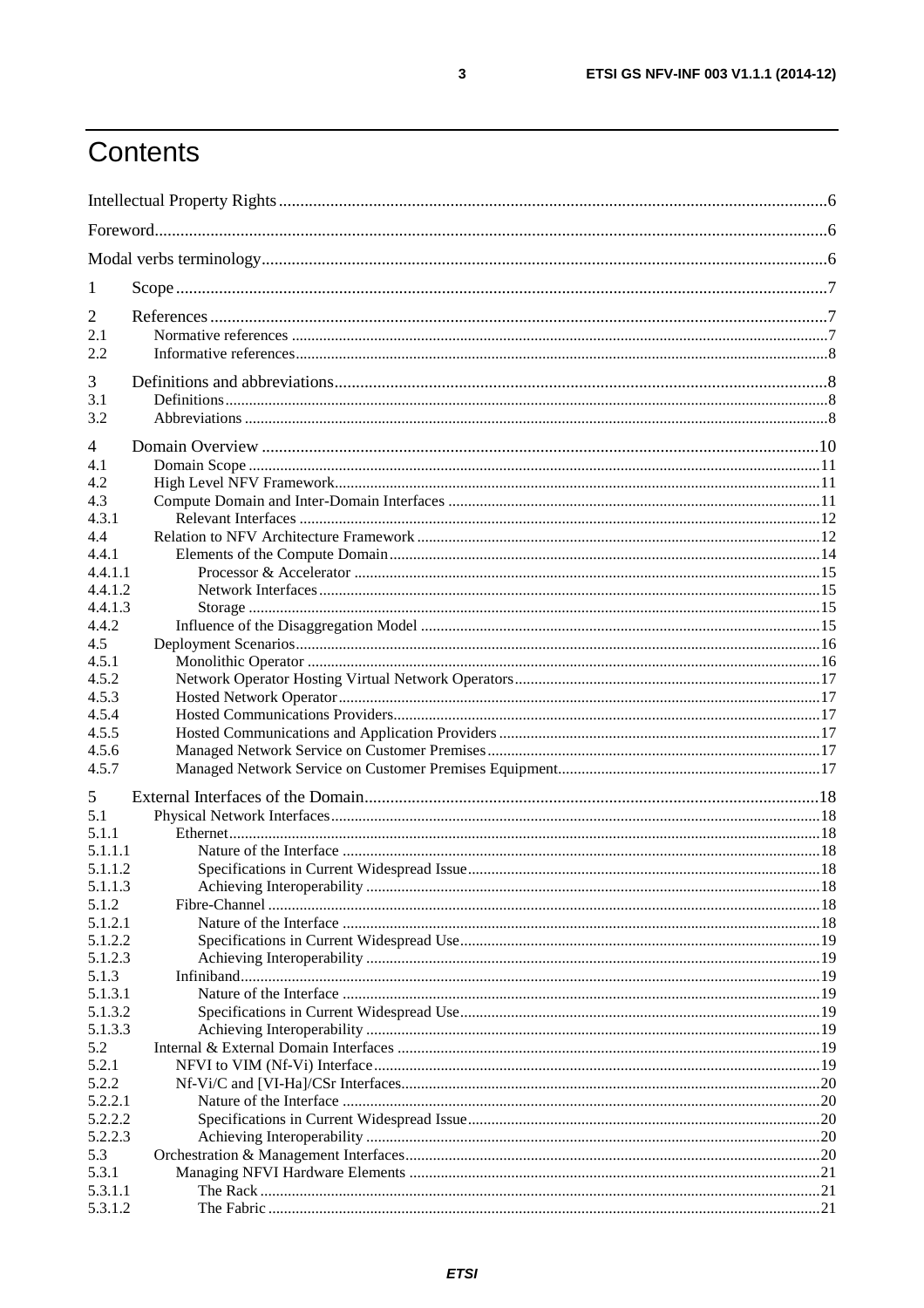| 5.3.1.3            |                                                                                     |  |
|--------------------|-------------------------------------------------------------------------------------|--|
| 5.3.1.4            |                                                                                     |  |
| 5.3.1.5            |                                                                                     |  |
| 5.3.1.6            |                                                                                     |  |
| 5.3.1.7            |                                                                                     |  |
| 6                  |                                                                                     |  |
| 6.1                |                                                                                     |  |
| 6.2                |                                                                                     |  |
| 6.3                |                                                                                     |  |
| 6.4                |                                                                                     |  |
| 6.5                |                                                                                     |  |
| 6.6                |                                                                                     |  |
| 6.7                |                                                                                     |  |
| 6.8                |                                                                                     |  |
| 6.8.1              |                                                                                     |  |
| 6.8.2              | Proposed Hierarchy of resources and management software for statistics collection28 |  |
| 6.9                |                                                                                     |  |
| 6.10               |                                                                                     |  |
| 7                  |                                                                                     |  |
| 7.1                |                                                                                     |  |
| 7.1.1              |                                                                                     |  |
| 7.2                |                                                                                     |  |
| 7.2.1              |                                                                                     |  |
| 7.2.2              |                                                                                     |  |
| 7.2.3              |                                                                                     |  |
| 7.2.3.1            |                                                                                     |  |
| 7.2.3.2<br>7.2.3.3 |                                                                                     |  |
| 7.2.4              |                                                                                     |  |
| 7.2.4.1            |                                                                                     |  |
| 7.2.4.2            |                                                                                     |  |
| 7.2.4.3            |                                                                                     |  |
| 7.3                |                                                                                     |  |
| 7.3.1              |                                                                                     |  |
| 7.3.1.1            |                                                                                     |  |
| 7.3.1.2            |                                                                                     |  |
| 7.3.1.3            |                                                                                     |  |
| 7.3.1.4            |                                                                                     |  |
| 7.3.2              |                                                                                     |  |
| 7.3.2.1            |                                                                                     |  |
| 7.3.2.2            |                                                                                     |  |
| 7.3.2.3<br>7.3.2.4 |                                                                                     |  |
| 7.3.3              |                                                                                     |  |
| 7.3.3.1            |                                                                                     |  |
| 7.3.3.1.1          |                                                                                     |  |
| 7.3.3.1.2          |                                                                                     |  |
| 7.3.4              |                                                                                     |  |
| 7.3.5              |                                                                                     |  |
| 7.3.5.1            |                                                                                     |  |
| 7.3.5.2            |                                                                                     |  |
| 7.3.5.3            |                                                                                     |  |
| 7.3.5.4            |                                                                                     |  |
| 7.3.5.5            |                                                                                     |  |
| 7.3.5.6            |                                                                                     |  |
| 7.4                |                                                                                     |  |
| 7.4.1              |                                                                                     |  |
| 7.4.2              |                                                                                     |  |
| 8                  |                                                                                     |  |
| 8.1                |                                                                                     |  |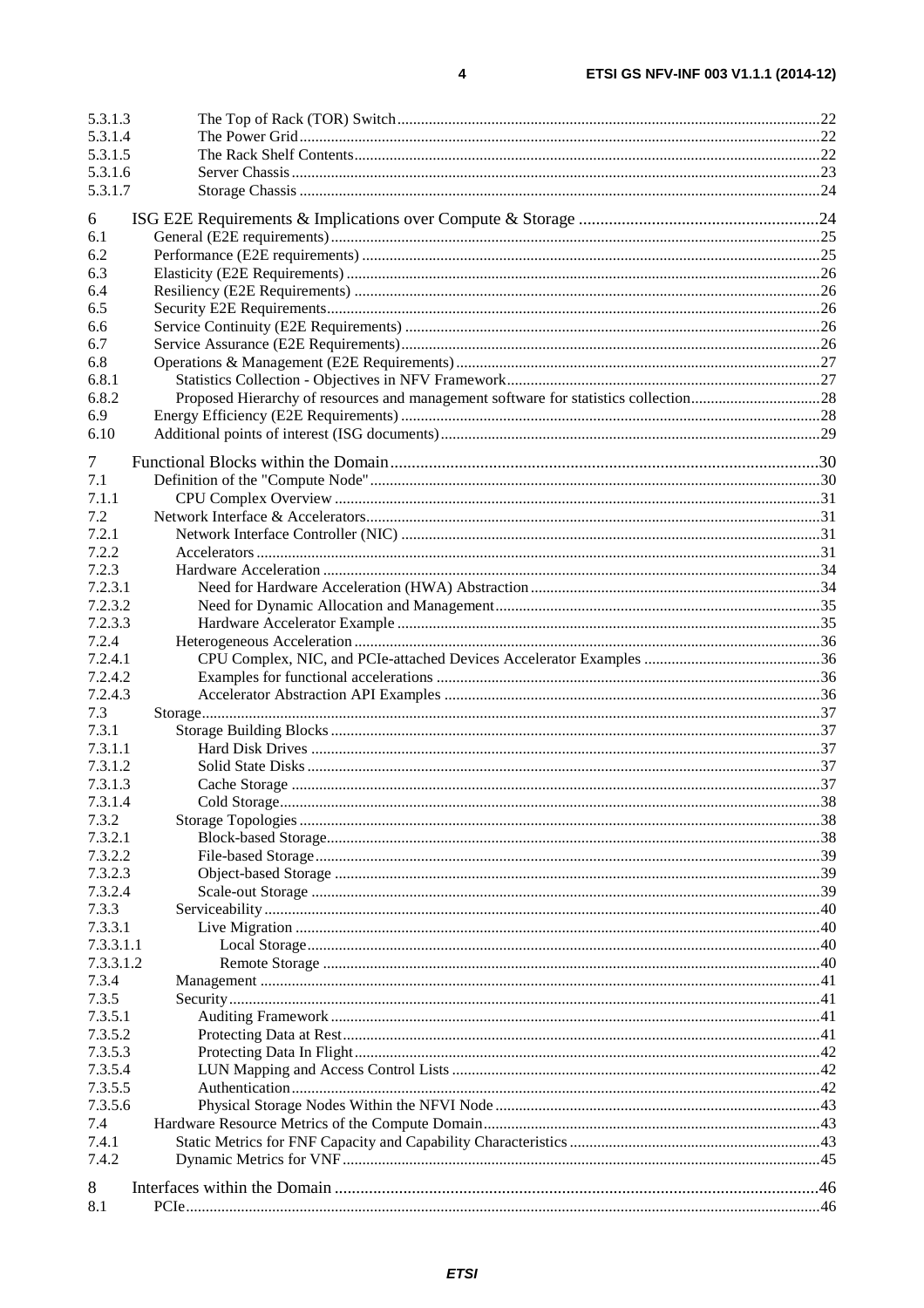| 8.2                           |  |
|-------------------------------|--|
| 8.3                           |  |
| 8.4<br>8.5                    |  |
|                               |  |
| 9                             |  |
| 9.1                           |  |
| 9.2                           |  |
| 9.3                           |  |
| 10                            |  |
| 10.1                          |  |
| 10.2                          |  |
| 11                            |  |
| 11.1                          |  |
| 11.2                          |  |
| 11.3                          |  |
| 11.3.1                        |  |
| 11.4                          |  |
| 11.5                          |  |
| 11.5.1                        |  |
| 12                            |  |
| 13                            |  |
| 13.1                          |  |
| 13.2                          |  |
| 13.3                          |  |
| 13.4                          |  |
| <b>Annex A (informative):</b> |  |
| <b>Annex B</b> (informative): |  |
|                               |  |
|                               |  |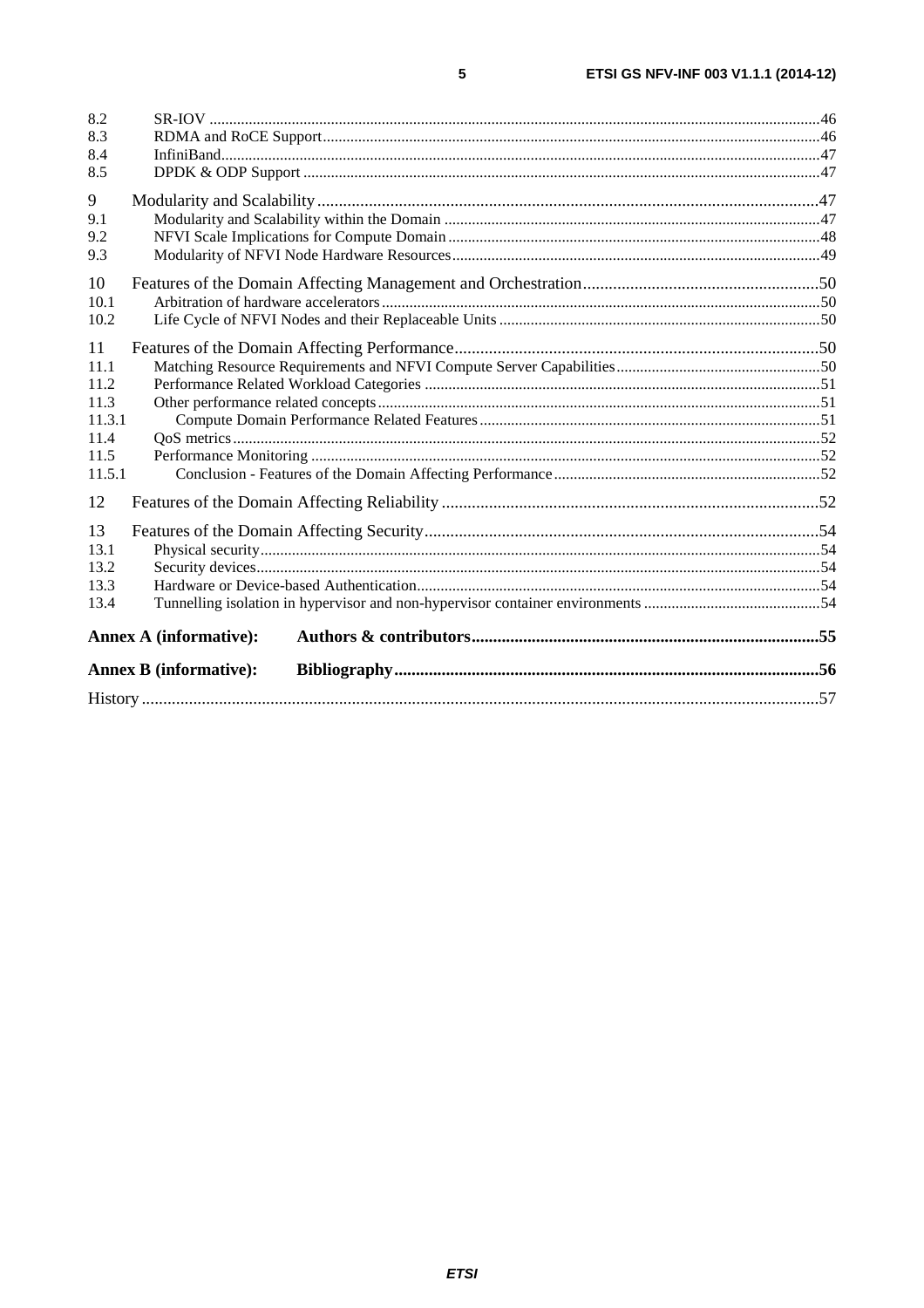## <span id="page-5-0"></span>Intellectual Property Rights

IPRs essential or potentially essential to the present document may have been declared to ETSI. The information pertaining to these essential IPRs, if any, is publicly available for **ETSI members and non-members**, and can be found in ETSI SR 000 314: *"Intellectual Property Rights (IPRs); Essential, or potentially Essential, IPRs notified to ETSI in respect of ETSI standards"*, which is available from the ETSI Secretariat. Latest updates are available on the ETSI Web server [\(http://ipr.etsi.org](http://webapp.etsi.org/IPR/home.asp)).

Pursuant to the ETSI IPR Policy, no investigation, including IPR searches, has been carried out by ETSI. No guarantee can be given as to the existence of other IPRs not referenced in ETSI SR 000 314 (or the updates on the ETSI Web server) which are, or may be, or may become, essential to the present document.

## Foreword

This Group Specification (GS) has been produced by ETSI Industry Specification Group (ISG) Network Functions Virtualisation (NFV).

The present document gives an overview to the series of documents covering the NFV Infrastructure.

| Infrastructure Architecture Document | Document#                      |                |
|--------------------------------------|--------------------------------|----------------|
| Overview                             | GS NFV INF 001                 |                |
| Architecture of the Infrastructure   | Compute Domain                 | GS NFV INF 003 |
| Domains                              | <b>Hypervisor Domain</b>       | GS NFV INF 004 |
|                                      | IInfrastructure Network Domain | GS NFV INF 005 |
| Architectural Methodology            | Interfaces and Abstraction     | GS NFV INF 007 |
| Service Quality Metrics              | GS NFV INF 010                 |                |

#### **Table 1: NFV infrastructure architecture documents**

## Modal verbs terminology

In the present document "**shall**", "**shall not**", "**should**", "**should not**", "**may**", "**may not**", "**need**", "**need not**", "**will**", "**will not**", "**can**" and "**cannot**" are to be interpreted as described in clause 3.2 of the [ETSI Drafting Rules](http://portal.etsi.org/Help/editHelp!/Howtostart/ETSIDraftingRules.aspx) (Verbal forms for the expression of provisions).

"**must**" and "**must not**" are **NOT** allowed in ETSI deliverables except when used in direct citation.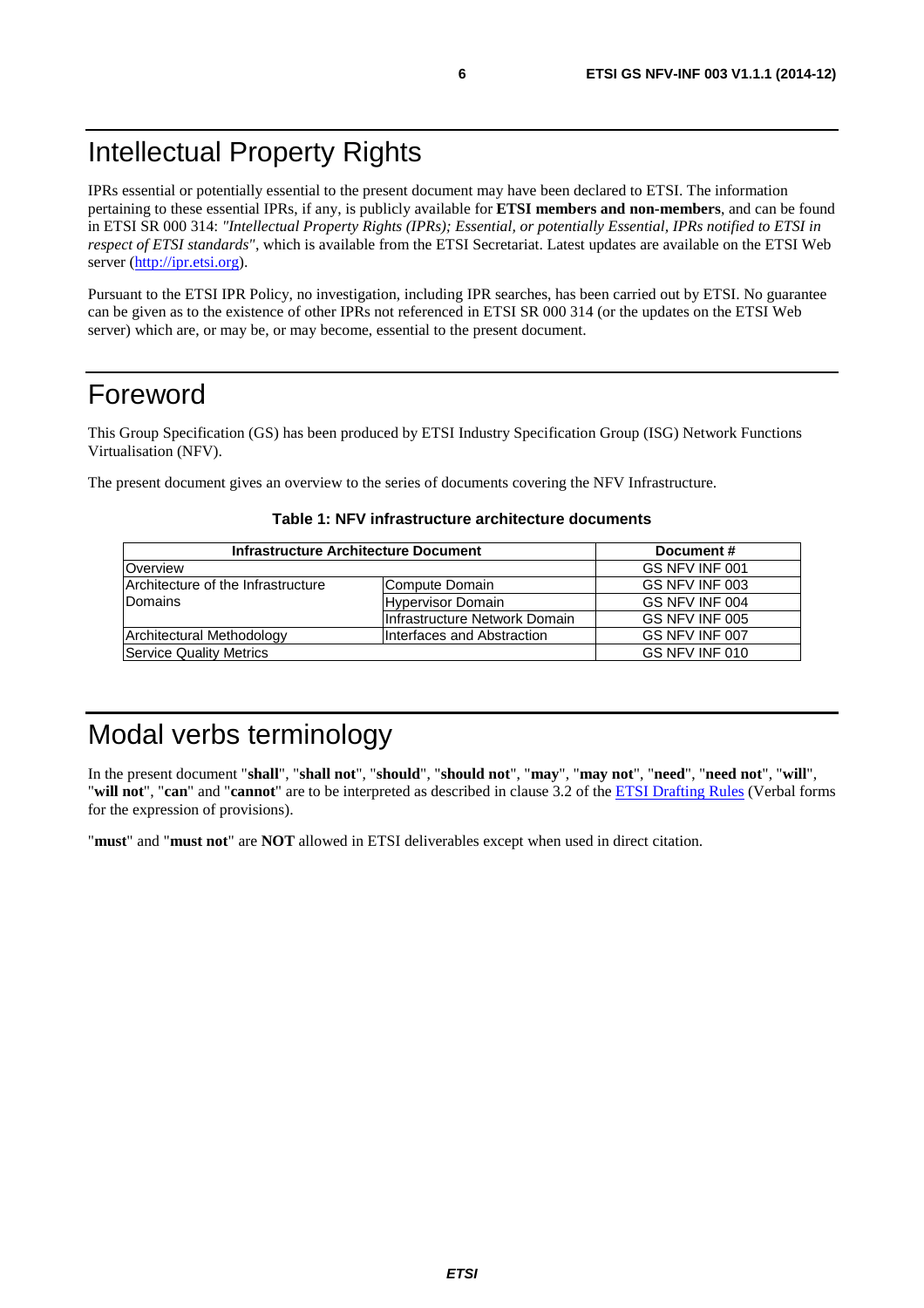## <span id="page-6-0"></span>1 Scope

The present document presents an architectural description of the compute (& storage) domain of the infrastructure which supports virtualised network functions (VNFs). The compute domain includes the network & I/O interfaces required to interface to the infrastructure network and the storage network, if any.

It sets out the scope of the infrastructure domain acknowledging the potential for overlap between infrastructure domains, and between the infrastructure and the virtualised network functions. It also sets out the nature of interfaces needed between infrastructure domains and within the compute domain.

The present document does not provide any detailed specification but makes reference to specifications developed by other bodies and to potential specifications, which, in the opinion of the NFV ISG could be usefully developed by an appropriate Standards Developing Organisation (SDO).

## 2 References

### 2.1 Normative references

References are either specific (identified by date of publication and/or edition number or version number) or non-specific. For specific references, only the cited version applies. For non-specific references, the latest version of the referenced document (including any amendments) applies.

Referenced documents which are not found to be publicly available in the expected location might be found at <http://docbox.etsi.org/Reference>.

NOTE: While any hyperlinks included in this clause were valid at the time of publication, ETSI cannot guarantee their long term validity.

The following referenced documents are necessary for the application of the present document.

- [1] ETSI GS NFV 001 (V1.1.1): "Network Functions Virtualisation (NFV); Use Cases". [2] ETSI GS NFV 002 (V1.1.1): "Network Functions Virtualisation (NFV); Architectural
- Framework".
- [3] ETSI GS NFV 003 (V1.1.1): "Network Functions Virtualisation (NFV); Terminology for Main Concepts in NFV".
- [4] ETSI GS NFV 004 (V1.1.1): "Network Functions Virtualisation (NFV); Virtualisation Requirements".
- [5] ETSI GS NFV-INF 001 (V1.1.1): "Network Function Virtualisation (NFV); Infrastructure Overview".
- [6] DMTF DSP 0217: "SMASH Implementation Requirements".
- [7] ETSI GS NFV-PER 001 (V1.1.1): "Network Function Virtualisation (NFV); NFV Performance & Portability Best Practices".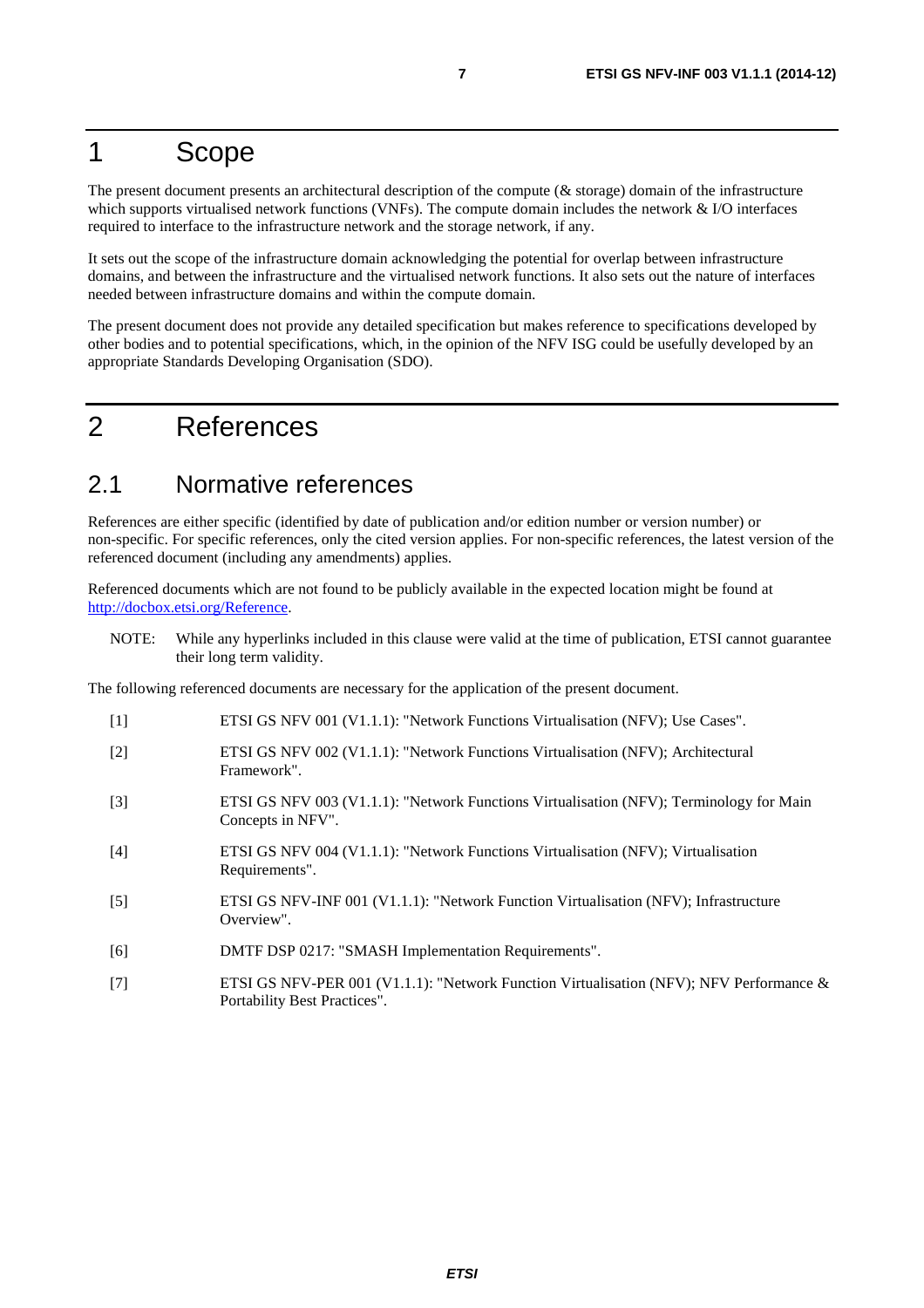### <span id="page-7-0"></span>2.2 Informative references

References are either specific (identified by date of publication and/or edition number or version number) or non-specific. For specific references, only the cited version applies. For non-specific references, the latest version of the referenced document (including any amendments) applies.

NOTE: While any hyperlinks included in this clause were valid at the time of publication, ETSI cannot guarantee their long term validity.

The following referenced documents are not necessary for the application of the present document but they assist the user with regard to a particular subject area.

- [i.1] Master Usage Model: "Compute Infrastructure as a Service, Rev 1", (2012) Open Data Cneter Alliance.
- NOTE: Available at [http://www.opendatacenteralliance.org/docs/ODCA\\_Compute\\_IaaS\\_MasterUM\\_v1.0\\_Nov2012.pdf.](http://www.opendatacenteralliance.org/docs/ODCA_Compute_IaaS_MasterUM_v1.0_Nov2012.pdf)
- [i.2] IEEE 802.3<sup>TM</sup>: "Ethernet Working Group".
- [i.3] ETSI GS NFV-REL 001: "Network Functions Virtualisation (NFV); Resiliency Requirements".
- $[i.4]$  IEEE 1588<sup>TM</sup>: "IEEE Standard for a Precision Clock Synchronization Protocol for Networked Measurement and Control Systems".

## 3 Definitions and abbreviations

### 3.1 Definitions

For the purposes of the present document, the following terms and definitions apply:

**composite-NFVI:** NFVI hardware resources are composed of field replaceable units that are COTS elements

**field replaceable unit:** unit of hardware resources designed for easy replacement during the operational life of a network element

**gateway node:** See ETSI GS NFV-INF 001 [\[5](#page-6-0)].

**network node:** See ETSI GS NFV-INF 001 [\[5](#page-6-0)].

**NFVI components:** NFVI hardware resources that are not field replaceable, but are distinguishable as COTS components at manufacturing time

**NFVI-Plugin:** NFVI hardware resources are deployable as a COTS field replaceable unit for another network element

**NFVI-Pod:** NFVI hardware resources are deployable as a single COTS entity with no field replaceable units

**portability:** See ETSI GS NFV-INF 001 [\[5](#page-6-0)].

**storage node:** See ETSI GS NFV-INF 001 [\[5](#page-6-0)].

### 3.2 Abbreviations

For the purposes of the present document, the following abbreviations apply:

| ACL         | Access Control List                        |
|-------------|--------------------------------------------|
| <b>ACPI</b> | Advanced Configuration and Power Interface |
| <b>AES</b>  | <b>Advanced Encryption Standard</b>        |
| API         | Application Programming Interface          |
| ARM         | <b>Acorn RISC Machine</b>                  |
| ARP         | <b>Address Resolution Protocol</b>         |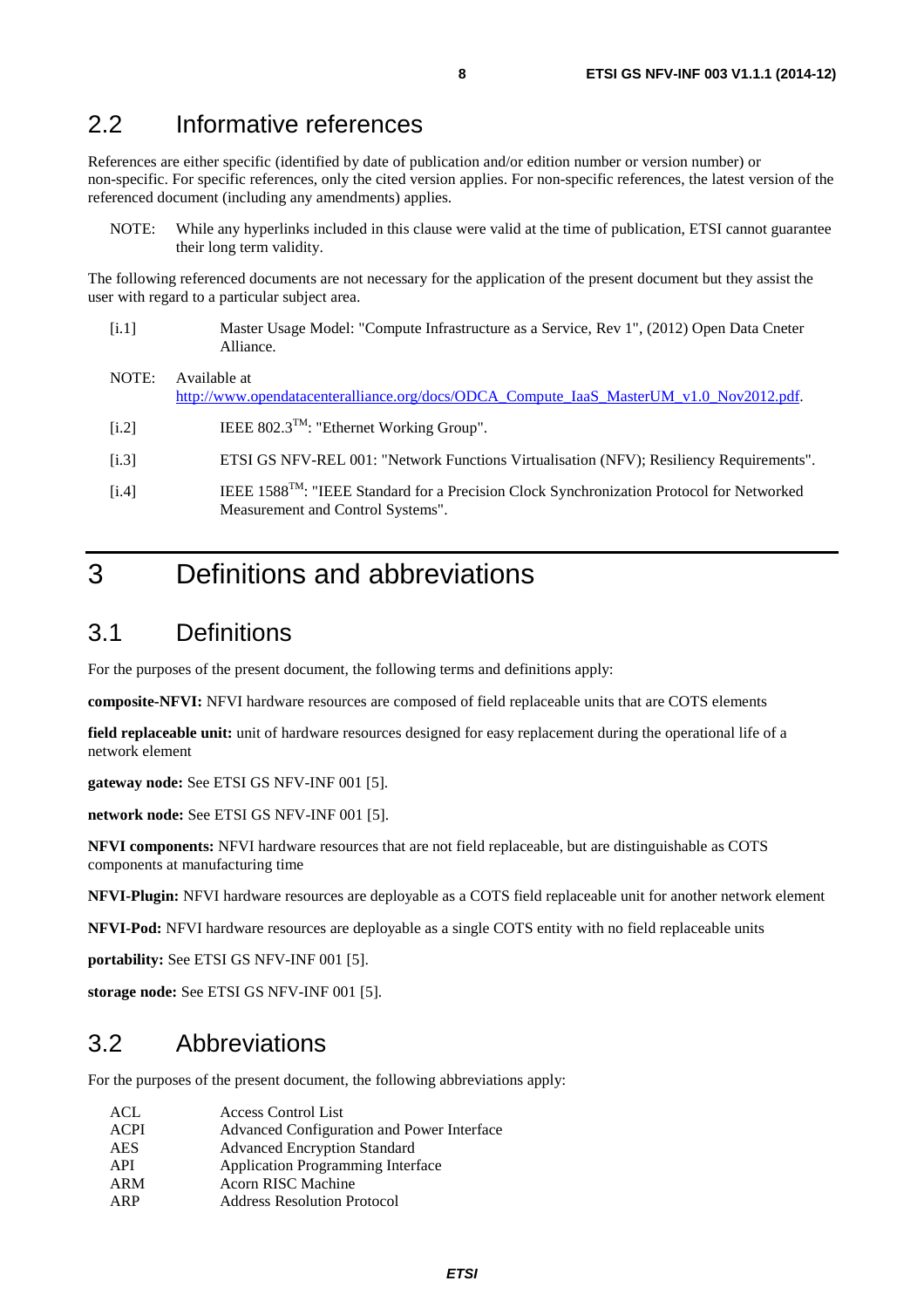| <b>ASIC</b>  | Application Specific Integrated Circuit         |
|--------------|-------------------------------------------------|
| AT&T         | American Telephone & Telegraph                  |
| <b>ATA</b>   | <b>Advanced Technology Attachment</b>           |
| BBU          | <b>Base Band Unit</b>                           |
| <b>BIOS</b>  | <b>Basic Input Output System</b>                |
| <b>BRAS</b>  | <b>Broadband Remote Access Server</b>           |
| BТ           | <b>British Telecom</b>                          |
| BW           | Bandwidth                                       |
| <b>CBDMA</b> | Common buffer DMA                               |
| <b>CHD</b>   | Compute Host Descriptor                         |
| <b>CIFS</b>  | Common Internet File System                     |
| <b>CIM</b>   | <b>Common Information Model</b>                 |
| <b>COTS</b>  | Commercial Off The Shelf                        |
| <b>COW</b>   | Copy-On-Write                                   |
| <b>CPE</b>   | <b>Customer Premise Equipment</b>               |
| <b>CPU</b>   | <b>Central Processing Unit</b>                  |
| <b>CRAN</b>  | Cloud Radio Access Network                      |
| <b>CRC</b>   | <b>Cyclic Redundancy Check</b>                  |
| DAS          | <b>Direct Attached Storage</b>                  |
| <b>DCB</b>   | Data Center Bridging                            |
| <b>DCMI</b>  | Data Center Management Interface                |
| <b>DMA</b>   | <b>Direct Memory Access</b>                     |
| <b>DPDK</b>  | Data Plane Development Kit                      |
| <b>DPI</b>   | Deep Packet Inspection                          |
| <b>DSLAM</b> | Digital Subscriber Loop Access Multiplexer      |
| <b>DSP</b>   | <b>Digital Signal Processing</b>                |
| ECC          | <b>Error Correction Code</b>                    |
| <b>EMS</b>   | <b>Element Management System</b>                |
| FC           | Fibre-Channel                                   |
| FCP          | Fibre-Channel Protocol                          |
| <b>FPGA</b>  | Field Programmable Gate Array                   |
| <b>GPU</b>   | Graphic Processing Unit                         |
| GUI          | Graphical User Interface                        |
| <b>HAL</b>   | Hardware Abstraction Layer                      |
| HDD          | <b>Hard Disk Drive</b>                          |
| <b>HSM</b>   | Hardware Security Module                        |
| HW           | Hardware                                        |
| <b>HWA</b>   | <b>Hardware Acceleration</b>                    |
| ΙB           | <b>InfiniBand</b>                               |
| IO           | <b>Input Output</b>                             |
| <b>IOMMU</b> | Input Output Memory Management Unit             |
| <b>IOPS</b>  | <b>Input Output Operations Per second</b>       |
| IP           | <b>Internet Protocol</b>                        |
| <b>IPC</b>   | <b>Inter Process Communication</b>              |
| <b>IPMI</b>  | Intelligent Platform Management Interface       |
| <b>ISA</b>   | <b>Instruction Set Architecture</b>             |
| IT           | <b>Information Technology</b>                   |
| KQI          | Key Quality Indicator                           |
| <b>KVM</b>   | Kernel Virtual Machine                          |
| LAN          | <b>Local Area Network</b>                       |
| LLC          | Limited Liability Corporation (?)               |
| <b>LTFS</b>  | Linear Tape File System                         |
| <b>LUKS</b>  | Linux Unified Key Setup                         |
| <b>LVM</b>   | <b>Logical Volume Manager</b>                   |
| <b>MAC</b>   | Media Access Control                            |
| MІВ          | <b>Management Information Base</b>              |
| <b>MMU</b>   | Memory Management Unit                          |
| <b>NAPT</b>  | Network Address and Port Translation            |
| <b>NAS</b>   | <b>Network Attached Storage</b>                 |
| <b>NAT</b>   | <b>Network Address Translation</b>              |
| <b>NFS</b>   | Network File System                             |
| <b>NFVI</b>  | Network Functions Virtualisation Infrastructure |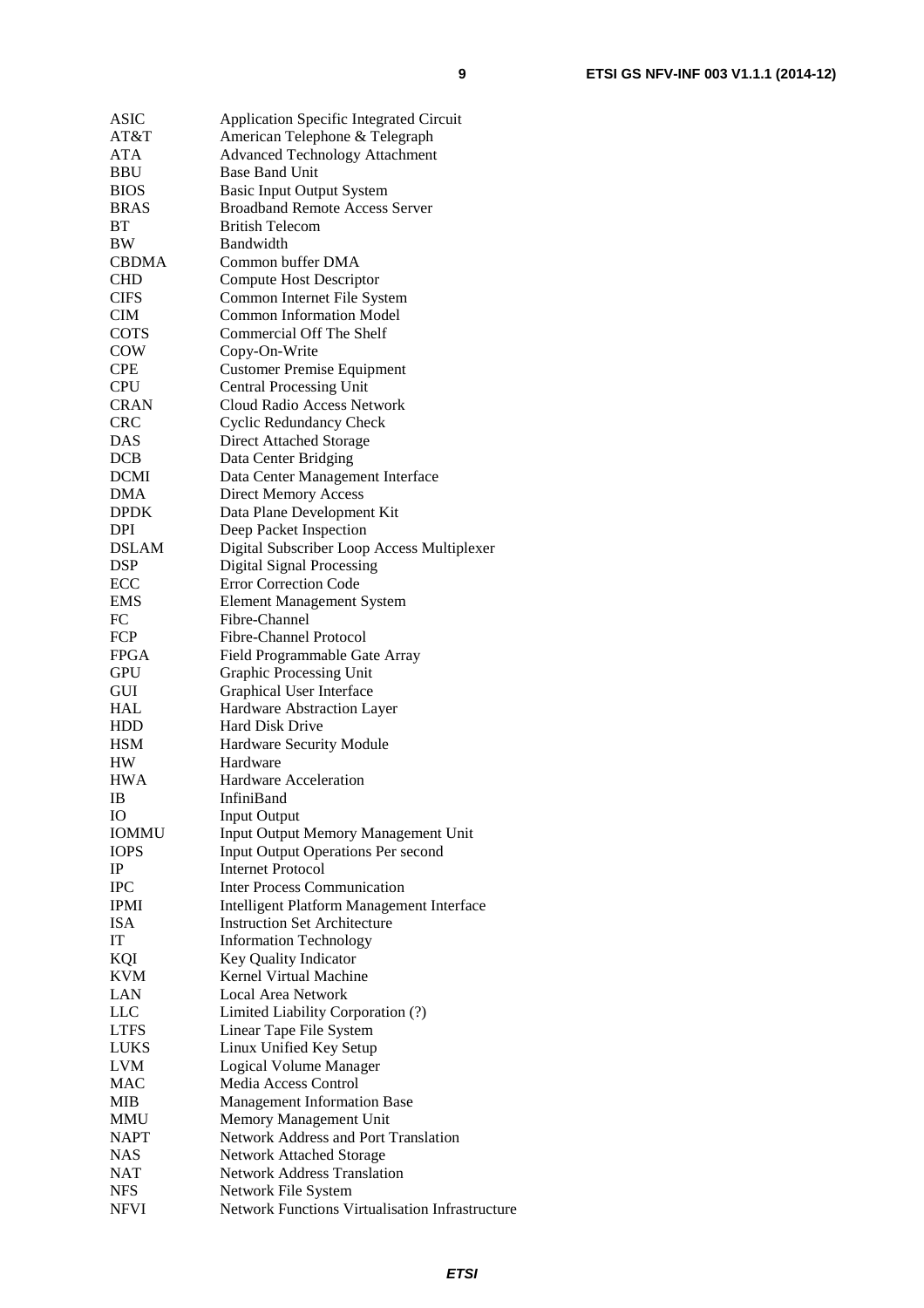<span id="page-9-0"></span>

| <b>NGFW</b>      | <b>Next Generation Fire Wall</b>                             |
|------------------|--------------------------------------------------------------|
| <b>NIC</b>       | Network Interface Card                                       |
| <b>NPU</b>       | Network Processor Unit                                       |
| <b>OCP</b>       | Open Compute Project                                         |
| <b>ODP</b>       | Open Data Plane                                              |
| <b>OS</b>        | <b>Operating System</b>                                      |
| <b>OSPF</b>      | Open Shortest Path First                                     |
| <b>PCI</b>       | Peripheral Computer Interface                                |
| PCI-E            | Peripheral Computer Interface - Enhanced                     |
| PGP              | Pretty Good Privacy                                          |
| <b>RAID</b>      | Redundant Array of Independent Disks                         |
| <b>RAN</b>       | Radio Access Network                                         |
| RAS              | <b>Remote Access Server</b>                                  |
| <b>RDMA</b>      | <b>Remote Direct Memory Access</b>                           |
| <b>RIP</b>       | <b>Routing Information Protocol</b>                          |
| RoCE             | RDMA over Converged Ethernet                                 |
| SaaS             | Software as a Service                                        |
| <b>SAN</b>       | Storage Area Network                                         |
| SAS              | <b>SAN Attached Storage</b>                                  |
| SATA             | Serial Advanced Technology Attachment                        |
| <b>SCSI</b>      | <b>Small Computer Systems Interface</b>                      |
| <b>SDD</b>       | <b>Solid State Disk</b>                                      |
| <b>SDO</b>       | <b>Standards Development Organization</b>                    |
| <b>SES</b>       | <b>SCSI Enclosure Services</b>                               |
| <b>SLA</b>       | Service Level Agreement                                      |
| <b>SMASH</b>     | System Management Architecture for Server Hardware           |
| <b>SNMP</b>      | Simple Network Management Protocol                           |
| SR-IOV           | Single Root Input Output Virtualisation                      |
| <b>SSD</b>       | <b>Solid State Disks</b>                                     |
| <b>SSH</b>       | Secure Shell                                                 |
| <b>SSL</b>       | Secure Socket Layer                                          |
| SW.              | Software                                                     |
| <b>TLB</b>       | Table Look-aside Buffer                                      |
| <b>TOR</b>       | Top of Rack                                                  |
| <b>TPM</b>       | <b>Trusted Platform Module</b>                               |
| <b>TX/RX</b>     | Transmit/Receive                                             |
| <b>UPS</b>       | Uninterruptable Power Supply                                 |
| <b>USB</b>       | <b>Universal Serial Bus</b>                                  |
| <b>VF</b>        | Virtual Function                                             |
| VIA              | Virtual Interface Architecture                               |
| <b>VIM</b>       |                                                              |
| <b>VLAN</b>      | Virtual Infrastructure Manager<br>Virtual Local Area Network |
|                  | Virtual Machine                                              |
| VM<br><b>VMD</b> |                                                              |
|                  | VM descriptor<br><b>Virtual Network Function</b>             |
| <b>VNF</b>       |                                                              |
| <b>VNFC</b>      | Virtual Network Function Component                           |
| <b>VNFCI</b>     | Virtual Network Function Component Instance                  |
| <b>VNFD</b>      | Virtual Network Function Descriptor                          |
| <b>VNFM</b>      | Virtual Network Function Manager                             |
| <b>VPN</b>       | Virtual Private Network                                      |
| <b>WAN</b>       | Wide Area Network                                            |

## 4 Domain Overview

Cloud computing in data centers have been able to abstract the hardware from the software through virtualisation reaping benefits from hosting multiple applications, accelerating time to market and offering over the top services. 64-bit multi-core processors with hardware support for virtual machines, form the core of the industry-standard server within the data center. These, coupled with offload and acceleration technologies, form the required server architecture. These are sometimes accelerated to meet workload performance. Data Center servers may use processors with 10 or more cores and have multiple sockets per server (e.g. a 4-way server with 10 cores has 40 physical cores).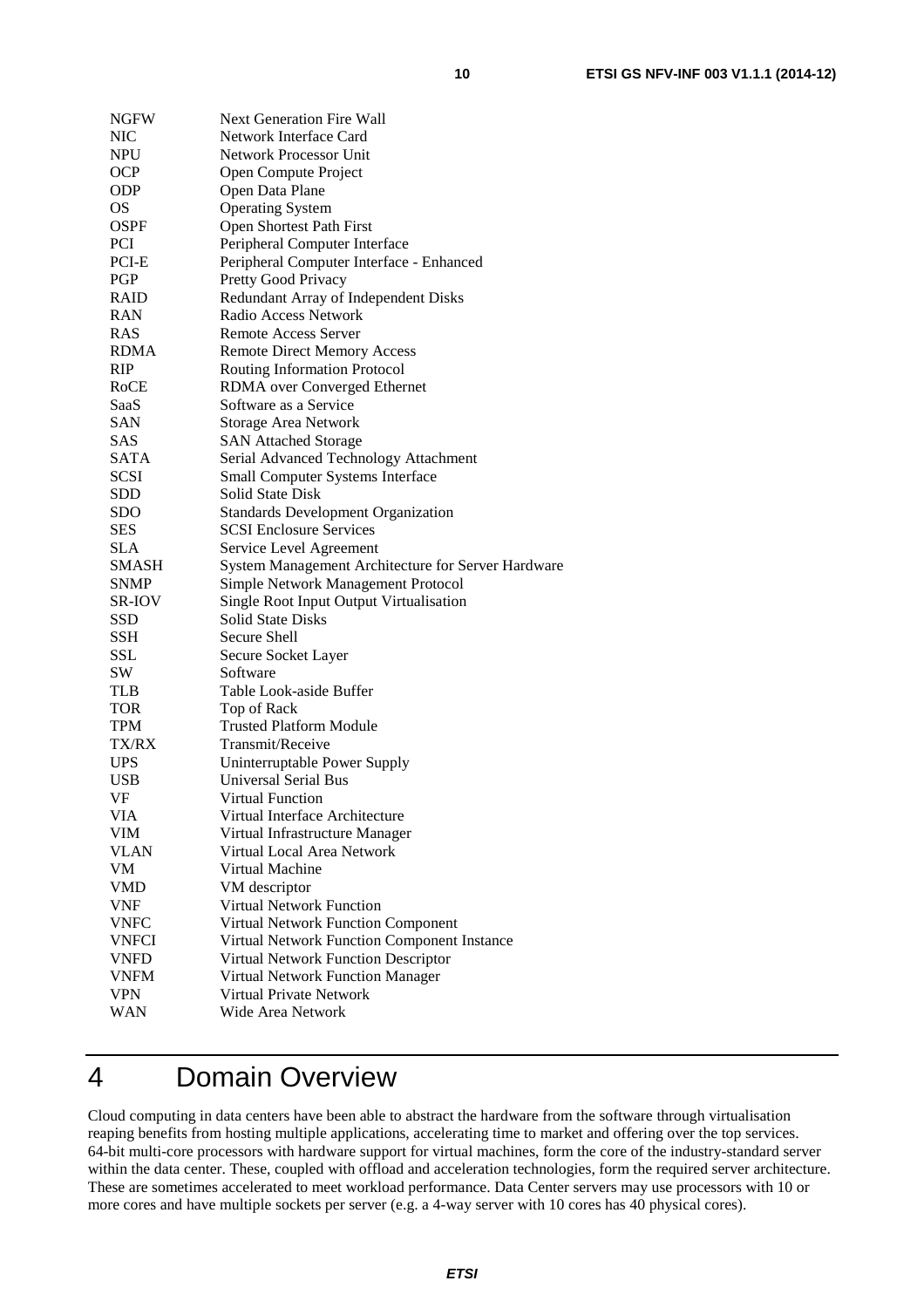<span id="page-10-0"></span>NFV is an effort by the operators to leverage cloud computing benefits and enhance the abstraction of the software from the hardware for the network.

The present document will define the compute domain for NFV and document what is necessary for the compute domain to meet the NFV requirements.

## 4.1 Domain Scope

The Compute Domain is one of three domains constituting the NFV infrastructure, or NFVI. The other two domains are the Hypervisor, and the Infrastructure Network.

The compute domain includes storage & network, I/O interface - it comprises the generic servers and storage. It should be noted that the compute domain is closely associated with the orchestration and management domain. The latter runs on the NFVI as a set of modular, interconnected virtual machines.

## 4.2 High Level NFV Framework

The ISG NFV Architectural Framework document discusses three domains: VNFs; NFVI; and NFV Management & Orchestration. This is shown in the figure below depicting NFVI, which supports the execution of the VNFs including the diversity of physical resources and their virtualised counterpart. The Compute Domain is one of three domains constituting the NFVI. The other two domains are the Hypervisor, and the Infrastructure Network.



Infrastructure Network Domain



## 4.3 Compute Domain and Inter-Domain Interfaces

Common to all three NFVI domains is figure 2 [\[5](#page-6-0)]. It depicts the general domain architecture, and associated interfaces. Of particular interest to the compute domain is interface #11, interfacing the compute domain to the orchestration and management, and interface #14, interconnecting to the infrastructure network.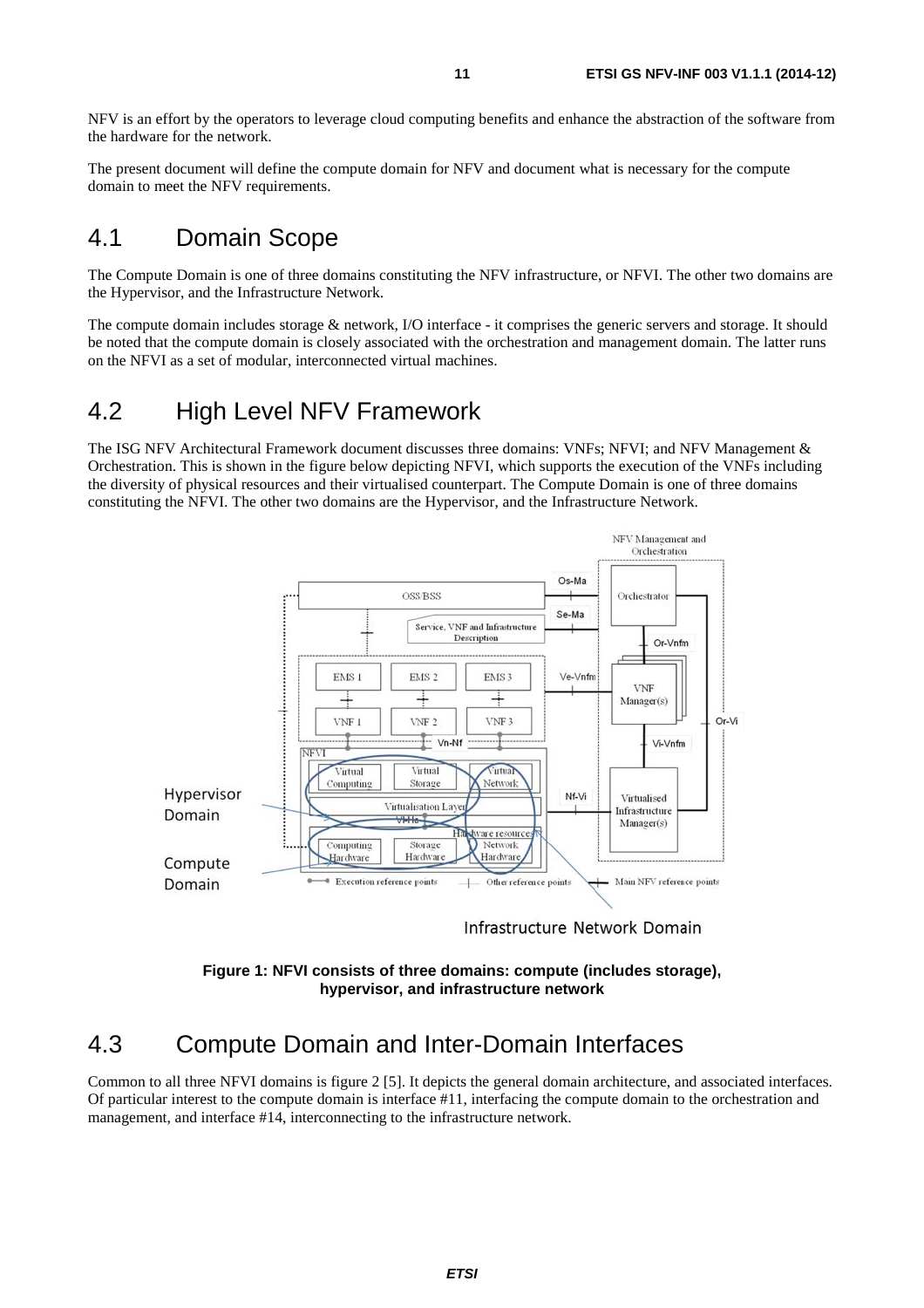<span id="page-11-0"></span>

#### **Figure 2: General domain architecture and associated interfaces**

The basic functional blocks contained are shown in figure 2: processor/acceleration, network interface, and storage. All functional blocks are managed and orchestrated remotely through interface 11.

### 4.3.1 Relevant Interfaces

Table 2 depicts the relevant interfaces for compute domain.

| Table 2: Relevant interfaces of compute domain |  |  |  |
|------------------------------------------------|--|--|--|
|------------------------------------------------|--|--|--|

| <b>Relevant Interface Type</b>    | #  | <b>Description</b>                                                                         |
|-----------------------------------|----|--------------------------------------------------------------------------------------------|
| <b>INFVI Container Interfaces</b> | 4  | This is the primary interface provided by the infrastructure to host VNFs. The             |
|                                   |    | applications may be distributed and the infrastructure provides virtual connectivity which |
|                                   |    | interconnects the distributed components of an application.                                |
| Infrastructure                    | 8  | Virtual MANO Container Interface: the interfaces that allows the VNFs to request           |
| Interconnect Interfaces           |    | different resources of the infrastructure, for example, request new infrastructure         |
|                                   |    | connectivity services, allocate more compute resources, or activate/deactivate other       |
|                                   |    | virtual machine components of the application.                                             |
| Orchestration &                   | 9  | Orchestration and management interface with the infrastructure network domain.             |
| Management Interface              | 11 | Orchestration and management interface with the compute domain.                            |
|                                   | 14 | Network interconnect between the compute equipment's and the infrastructure network        |
|                                   |    | equipment.                                                                                 |
| Legacy Interconnect               | 1  | The interface between the VNF and the existing network. This is likely to be higher        |
| Interfaces                        |    | layers of protocol only as all protocols provided by the infrastructure are transparent to |
|                                   |    | the VNFs.                                                                                  |
|                                   | 2  | Management of VNFs by existing management systems.                                         |
|                                   | 5  | Management of NFV infrastructure by existing management systems.                           |
|                                   | 13 | The interface between the infrastructure network and the existing network. This is likely  |
|                                   |    | to be lower layers of protocol only as all protocols provided by VNFs are transparent to   |
|                                   |    | the infrastructure.                                                                        |

## 4.4 Relation to NFV Architecture Framework

Figure 3 depicts the NFV reference architectural framework [\[5](#page-6-0)]. Of interest to the compute domain are:

- VNF-NFVI: this reference point presents the execution environment provided by NFVI to the VNF.
- VI-Ha: this is the reference point interfacing the virtualisation layer to the hardware resources, including compute and storage.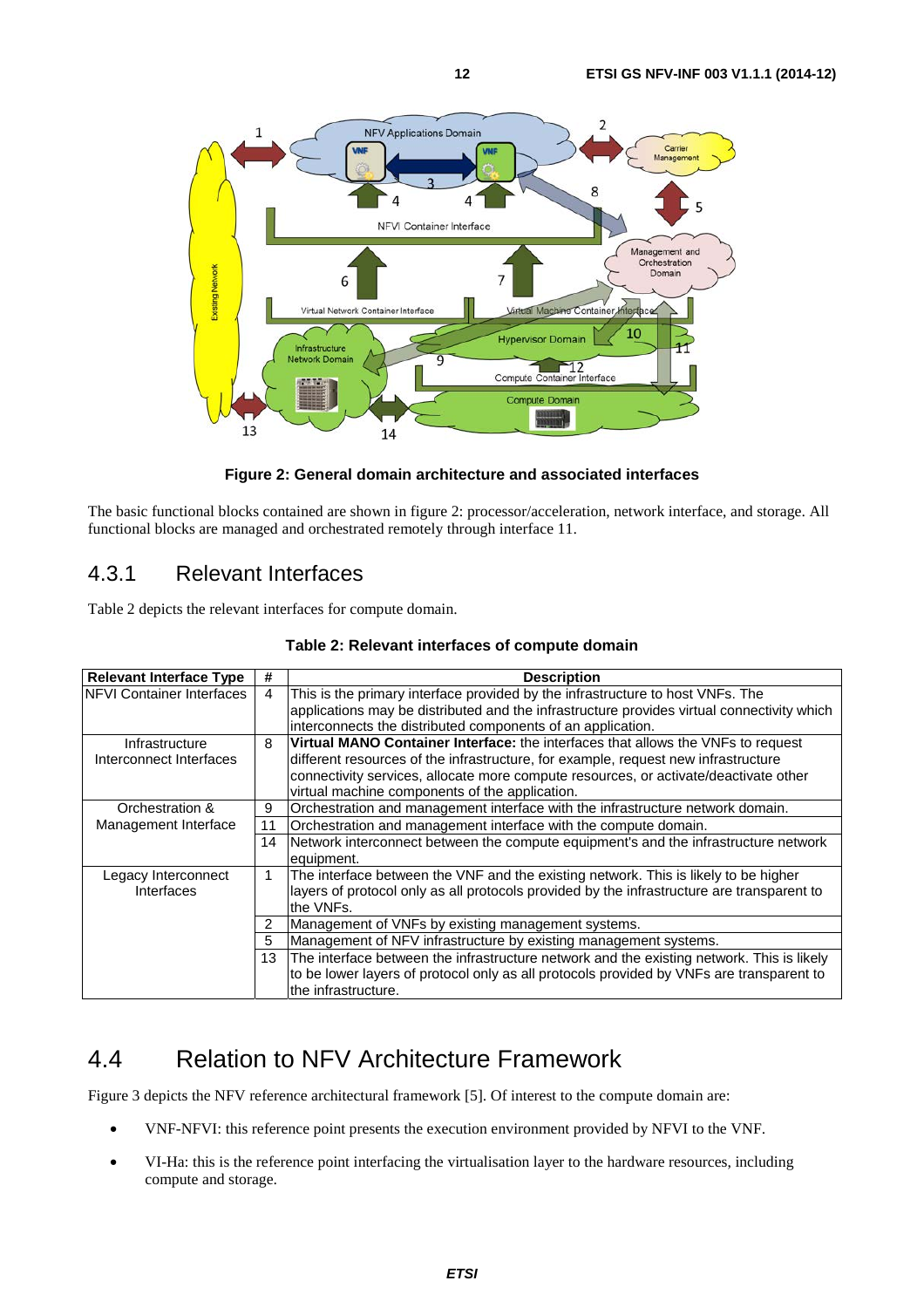• Nf-Vi: this reference point is used to assign virtualised resources in response to resource allocation requests; forwarding and exchange state information.



**Figure 3: High-level overview of the NFVI domains and interfaces**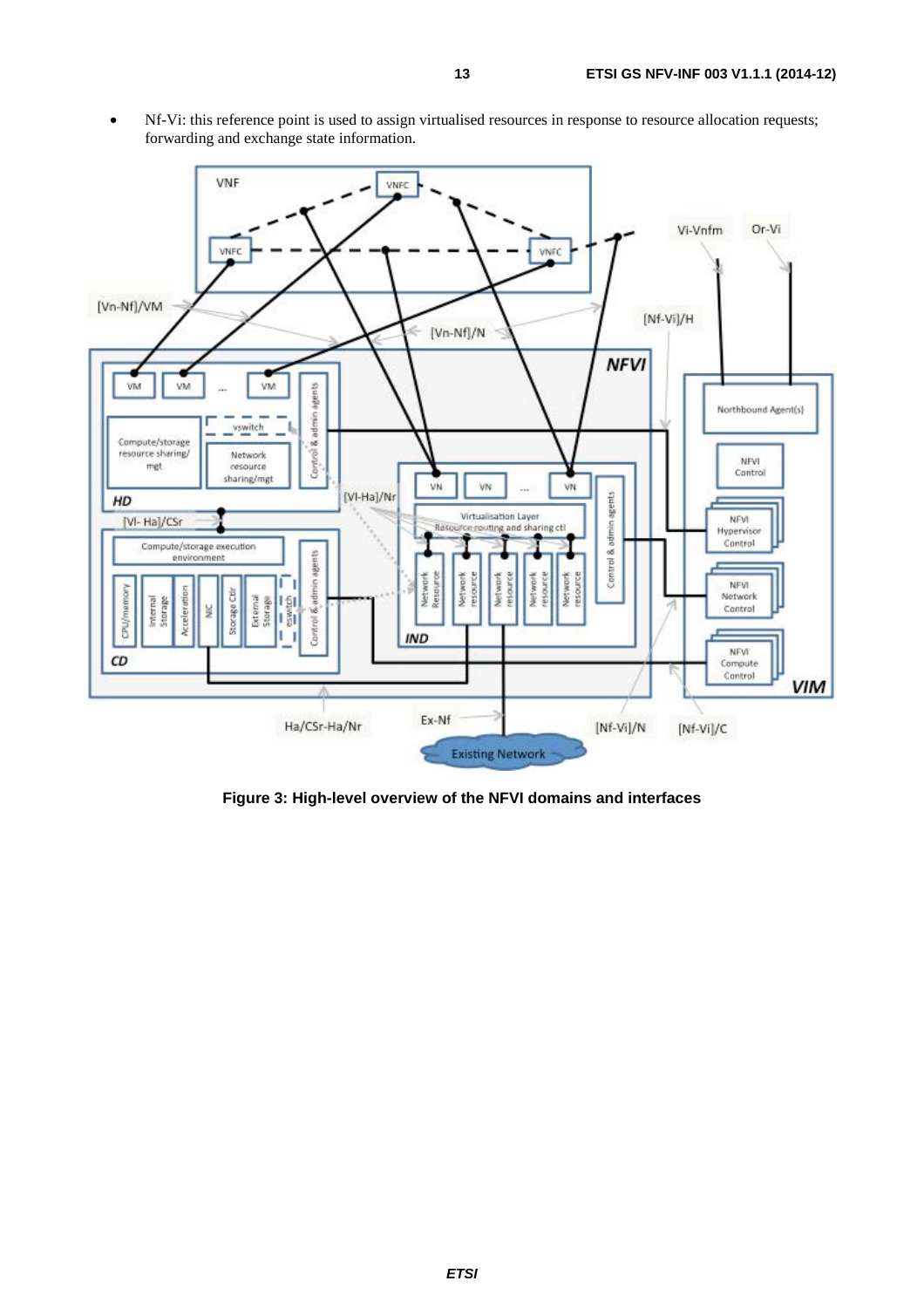<span id="page-13-0"></span>Characteristics of NFVI reference points.

| INF Context | NFV Framework<br>Reference Point | <b>NF Reference Point</b> | Reference Point<br>Type                          | Correspondence<br>with figure 2<br><b>Interfaces</b> | <b>Description and Comment</b>                                                                                                                                                                                                                                                                                                                                                                                                                                                                                          |
|-------------|----------------------------------|---------------------------|--------------------------------------------------|------------------------------------------------------|-------------------------------------------------------------------------------------------------------------------------------------------------------------------------------------------------------------------------------------------------------------------------------------------------------------------------------------------------------------------------------------------------------------------------------------------------------------------------------------------------------------------------|
| Internal    | VI-Ha                            | [VI-Ha]/CSr               | Execution<br>Environment                         | 12                                                   | The framework architecture [2] shows a general reference<br>point between the infrastructure 'hardware' and the<br>virtualisation layer. This reference point is the aspect of this<br>framework reference point presented to hypervisors by the<br>servers and storage of the compute domain. It is the<br>execution environment of the server/storage.                                                                                                                                                                |
|             |                                  | [VI-Ha]/Nr                | Execution<br>Environment                         |                                                      | The framework architecture [2] shows a general reference<br>point between the infrastructure 'hardware' and the<br>virtualisation layer. While the infrastructure network has<br>'hardware', it is often the case that networks are already<br>layered (and therefore virtualised) and that the exact<br>choice of network layering may vary without a direct impact<br>on NFV. The infrastructure architecture treats this aspect of<br>the Vi-Ha reference point as internal to the infrastructure<br>network domain. |
|             |                                  | Ha/CSr-<br>Ha/Nr          | <b>Traffic</b><br>Interface                      | 14                                                   | This is the reference point between the infrastructure<br>network domain and the servers/storage of the compute<br>domain.                                                                                                                                                                                                                                                                                                                                                                                              |
| External    | Nf-Vi                            | [Nf-Vi]/C                 | Management,<br>and<br>Orchestration<br>Interface | 11                                                   | This is the reference point between the management and<br>orchestration agents in compute domain and the<br>management and orchestration functions in the virtual<br>infrastructure management (VIM). It is the part of the Nf-Vi<br>interface relevant to the compute domain.                                                                                                                                                                                                                                          |

**Table 3: Characteristics of NFVI reference points**

### 4.4.1 Elements of the Compute Domain

The compute domain consists of consists of a server, network interface controller (NIC), accelerator, storage, rack, and any associated components within the rack including the physical aspects of a networking switch and all other physical components within NFVI. For example a blade server including a built-in Ethernet switch - see figure 4.



**Figure 4: Functional elements of the Compute domain - Chassis can also be a Rack**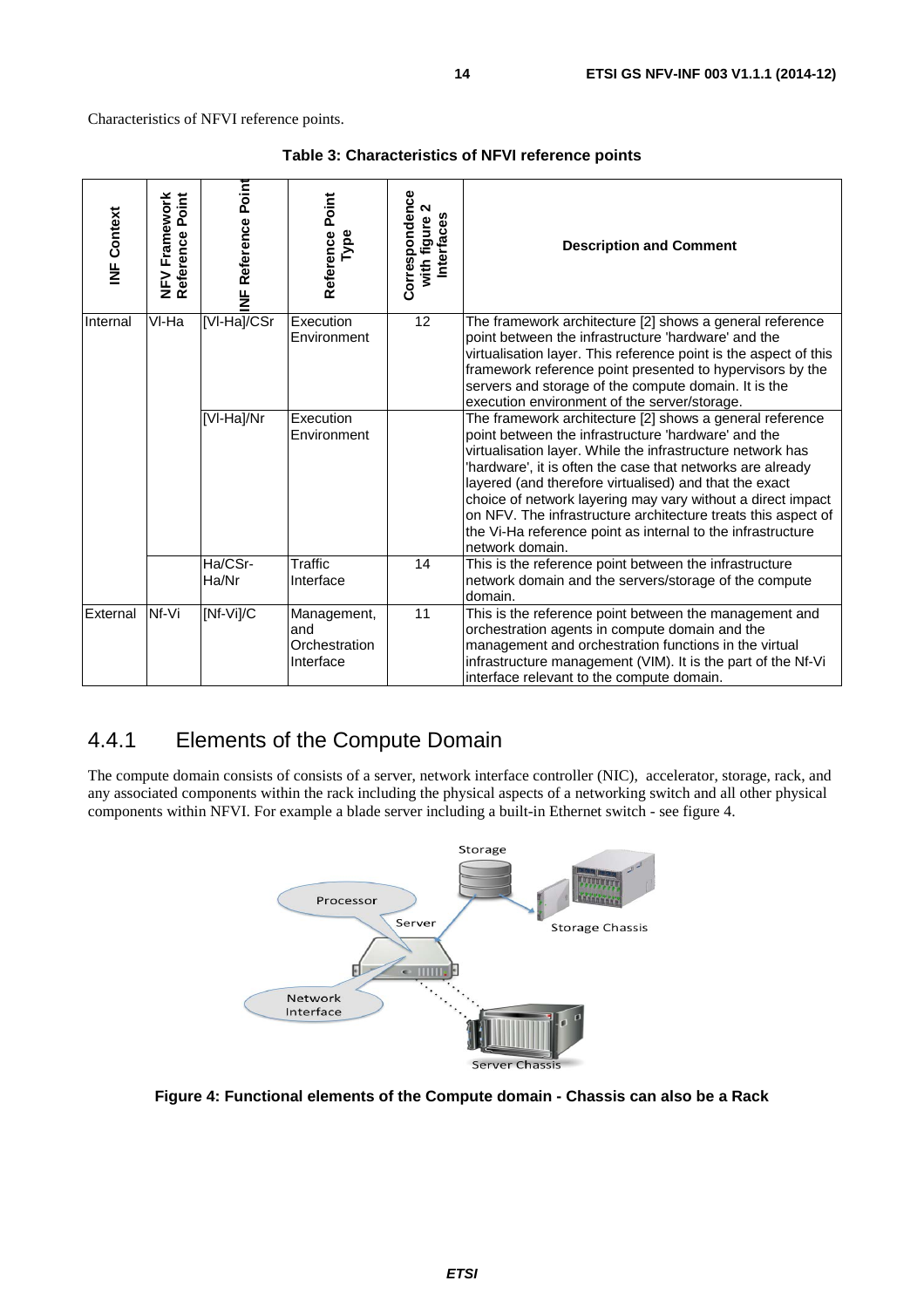#### <span id="page-14-0"></span>4.4.1.1 Processor & Accelerator

General purpose compute architectures considered in the compute domain are ARM and x86. These two architectures are used as examples. They do not preclude the use of other instruction set architectures. In addition, accelerator functions for security, networking, and packet processing are also included.

#### 4.4.1.2 Network Interfaces

The network interface could either be a Network Interface Card (NIC) which connects to the processor via PCIe or the network interface capability may be resident onboard the server. The NIC may optionally contain offload and/or acceeration functionality.

#### 4.4.1.3 Storage

Storage addresses large-scale storage and non-volatile storage, such as hard disks and solid-state disk (SSD), including PCIe flash cards.

### 4.4.2 Influence of the Disaggregation Model

This clause discusses the form factor, in light of the Open Compute Project (OCP). In this form-factor, the CPU blades/chassis are separated from the NIC/Accelerator blades/chassis, and Storage blades/chassis. Inter-connection between the blades/chassis could be over optical fiber.

By separating critical components from one another, each resource can be upgraded or scaled independently. This increases lifespan for each resource and enables IT managers to replace just that resource instead of the entire system. There are thermal efficiency opportunities by allowing more optimal component placement within a rack, and by the relocation of power supplies from within the individual chassis to the actual rack.

By allowing for the disaggregation of hardware accelerators, OCP potentially provides for the sharing of accelerator resources across many computing or networking blades, thus providing improved amortization of traditionally expensive components.



**Figure 5: Illustration of a typical Open Compute Project's Disaggregation model (Storage not included)** 

It should be noted that a single Compute Platform can support multiple virtual appliances, as seen in figure 6.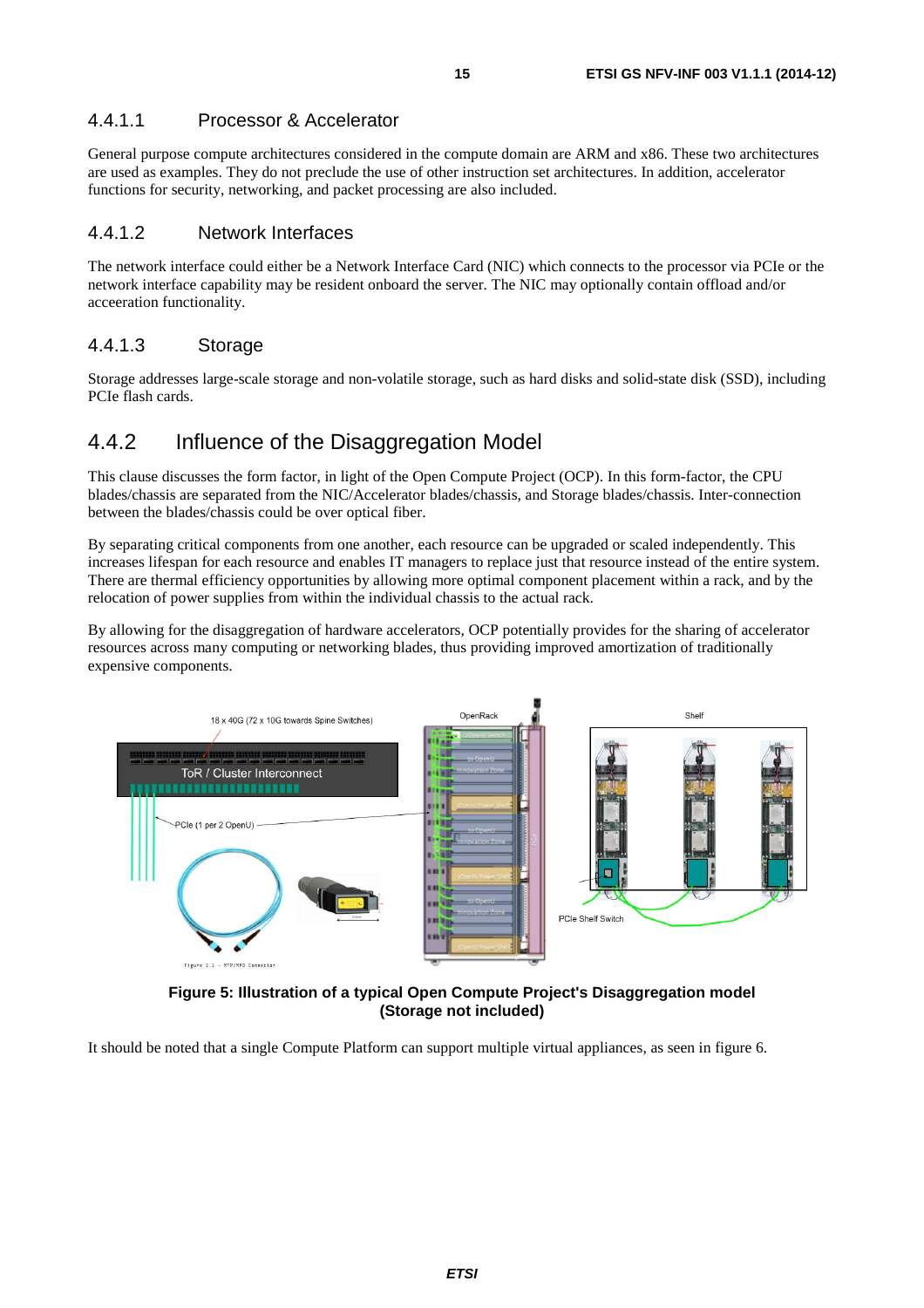<span id="page-15-0"></span>

**Figure 6: Compute platform can support multiple virtual appliances** 

## 4.5 Deployment Scenarios

The Compute Domain Infrastructure is the hardware on which VNFs execute. Since an NFVI-PoP is a location where VNFs execute, then an NFVI-PoP is a location where compute domain hardware is deployed. A building is a typical NFVI-PoP, especially for traditional equipment practice form factors. Compute Domain Infrastructure may be deployed in a variety of other locations and form factors from small pole mounted devices to shipping containers.

There are many elements with potentially separate security responsibility in different deployment scenarios: the building, the host compute hardware, the hypervisors and the guest virtual network functions within their virtual machines.

Below some deployment scenarios are described that are likely in realistic contractual arrangements.

For convenience they are summarized in table 4. The right-most column also identifies which NFV deployment scenarios are similar to the common deployment models used in cloud computing, as identified by NIST. It can be seen that the cloud computing industry uses deployment models that sometimes, but not always, relate to those expected for NFV. The NIST document also defines Cloud Service Models (Infrastructure, Platform and Software as a Service). It is possible that virtualisation of network functions might eventually become commoditized into a set of similar service models, but it is too early to be certain.

| <b>Deployment Scenario</b>                                                                                                                                                                                | <b>Building</b> | <b>Host</b><br>Hard-<br>ware | Hyper-<br>visor | <b>Guest VNF</b>                                 | <b>cf. NIST Cloud</b><br><b>Model</b> |
|-----------------------------------------------------------------------------------------------------------------------------------------------------------------------------------------------------------|-----------------|------------------------------|-----------------|--------------------------------------------------|---------------------------------------|
| Monolithic Operator                                                                                                                                                                                       | N               | N                            | N               | N                                                | <b>Private Cloud</b>                  |
| Network Operator Hosting Virtual Network Operators                                                                                                                                                        | N               | N                            | N               | N, N1, N2                                        | <b>Hybrid Cloud</b>                   |
| Hosted Network Operator                                                                                                                                                                                   | н               | н                            | н               | N                                                |                                       |
| <b>Hosted Communications Providers</b>                                                                                                                                                                    | н               | н                            | н               | N <sub>1</sub> , N <sub>2</sub> , N <sub>3</sub> | Community<br>Cloud                    |
| Hosted Communications and Application Providers                                                                                                                                                           | н               | н                            | н               | N1, N2, N3, P                                    | <b>Public Cloud</b>                   |
| Managed Network Service on Customer Premises                                                                                                                                                              | C               | N                            | N               | N                                                |                                       |
| Managed Network Service on Customer Equipment                                                                                                                                                             | C               | C                            | N               | N                                                |                                       |
| NOTE:<br>The different letters represent different companies or organisations, and are chosen to represent different roles,<br>e.g. H = hosting provider, N = network operator, P = public, C = customer. |                 |                              |                 |                                                  |                                       |

|  |  | Table 4: Some realistic deployment scenarios |
|--|--|----------------------------------------------|
|  |  |                                              |

## 4.5.1 Monolithic Operator

The same organisation that operates the virtualised network functions deploys and controls the hardware and hypervisors they run on and physically secures the premises in which they are located.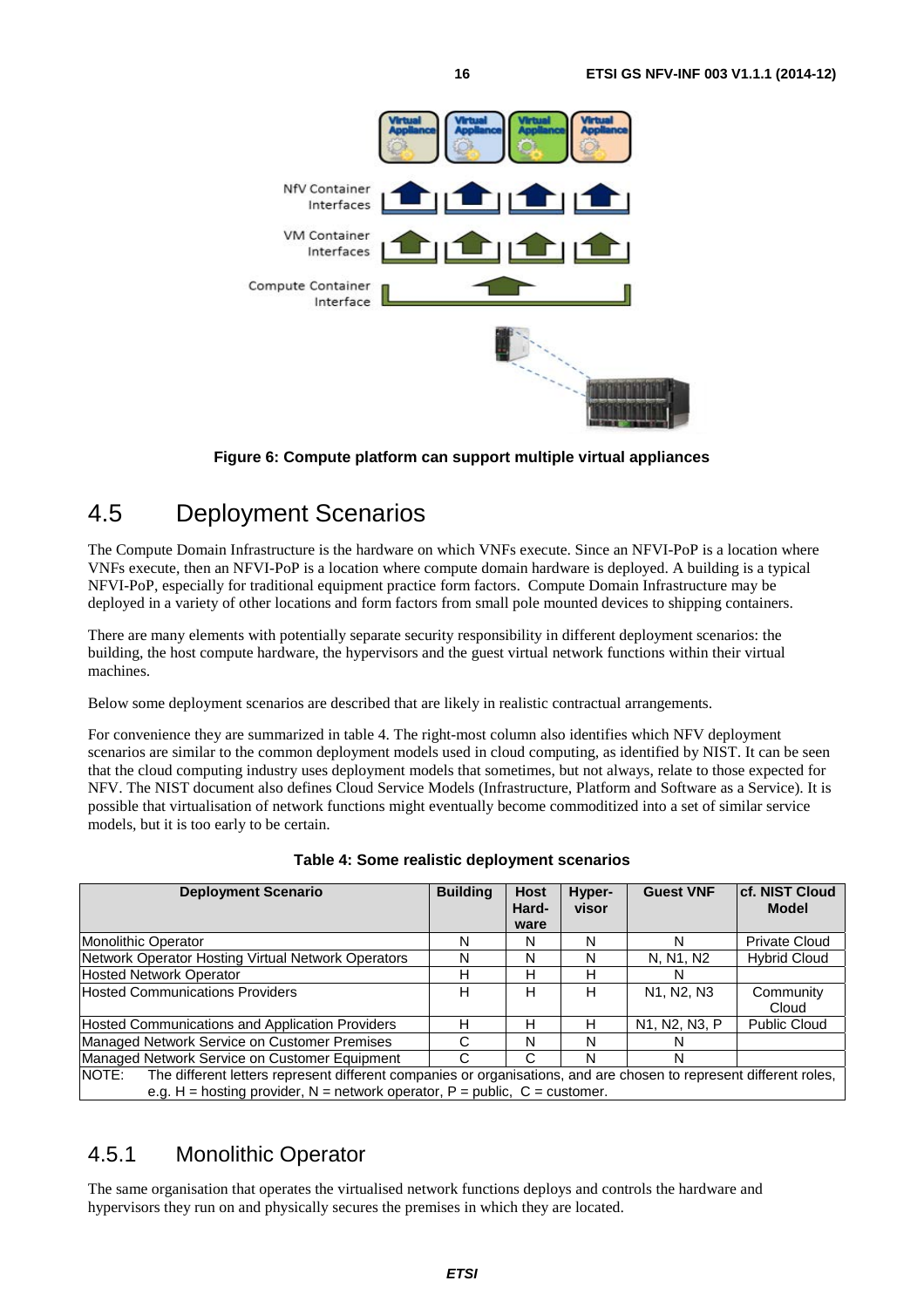## <span id="page-16-0"></span>4.5.2 Network Operator Hosting Virtual Network Operators

Based on the 'Monolithic Operator' model, except as well as hosting itself, the network operator (e.g. BT, Verizon) hosts other virtual network operators (e.g. Virgin<sup>TM</sup> Mobile, Tescos<sup>TM</sup>, Walmart<sup>TM</sup>) within the same facility. It would probably isolate each virtual operator on separate hardware. However, in theory, the virtual machines of different virtual network operators could run alongside each other over the same hypervisor.

### 4.5.3 Hosted Network Operator

An IT services organisation (e.g.  $HP^{TM}$ , Fujitsu<sup>TM</sup>) operates the compute hardware, infrastructure network and hypervisors on which a separate network operator (e.g.  $BT^{TM}$ , Verizon<sup>TM</sup>) runs virtualised network functions. The premises including cable chambers, patch panels etc. are physically secured by the IT services organisation.

### 4.5.4 Hosted Communications Providers

Similar to 'Hosted Network Operator', except the IT services organisation hosts multiple communications providers. Instead, the IT services organisation may host one (or many) wholesale network operators, which in turn host multiple virtual retail communications providers. In this latter case the IT services organisation would give controlled rights to run virtualised network functions to the wholesaler, which could in turn delegate rights to the virtualised retailers.

### 4.5.5 Hosted Communications and Application Providers

Similar to 'Hosted Communications Providers' except servers in a data centre facility are offered to the public for deploying virtualised applications (Cloud) while in the same physical facility network operators and communications providers deploy virtualised network functions on the same type of generic hardware platforms (probably not sharing the same server hardware, but in blades and racks alongside and sharing the same data centre network).

### 4.5.6 Managed Network Service on Customer Premises

A network operator runs virtualised network functions on its own generic server hardware located on a customer's premises and physically secured by the customer.

This model could be in a residential or enterprise scenario, for example, respectively, a remotely managed home gateway or remotely managed VPN gateways, firewalls, etc.

### 4.5.7 Managed Network Service on Customer Premises Equipment

Similar to 'Managed Network Service on Customer Premises', except the compute hardware is supplied and operated by the customer not the network operator. The customer allocates a blade to the network operator, which runs a hypervisor on this blade, and in turn runs all the necessary network functions within virtual machines over this hypervisor.

This model does not involve the customer running virtual machines on the same hypervisor and hardware as the network operator, although this would be another valid scenario (similar to 'Hosted Communications and Application Providers' except the customer both hosts the virtual network functions and runs guest applications in virtual machines alongside them).

In general, in order to determine the security implications of a deployment scenario, the two main factors are:

- 1) The different parties that operate each of the levels (building, host hardware, hypervisor, guest VNF).
- 2) Whether the party at any one layer has exclusive or non-exclusive use of the resources of the lower layers and, if non-exclusive, are the resources available to all other parties or only to a restricted set (e.g. the general public, or competing operators).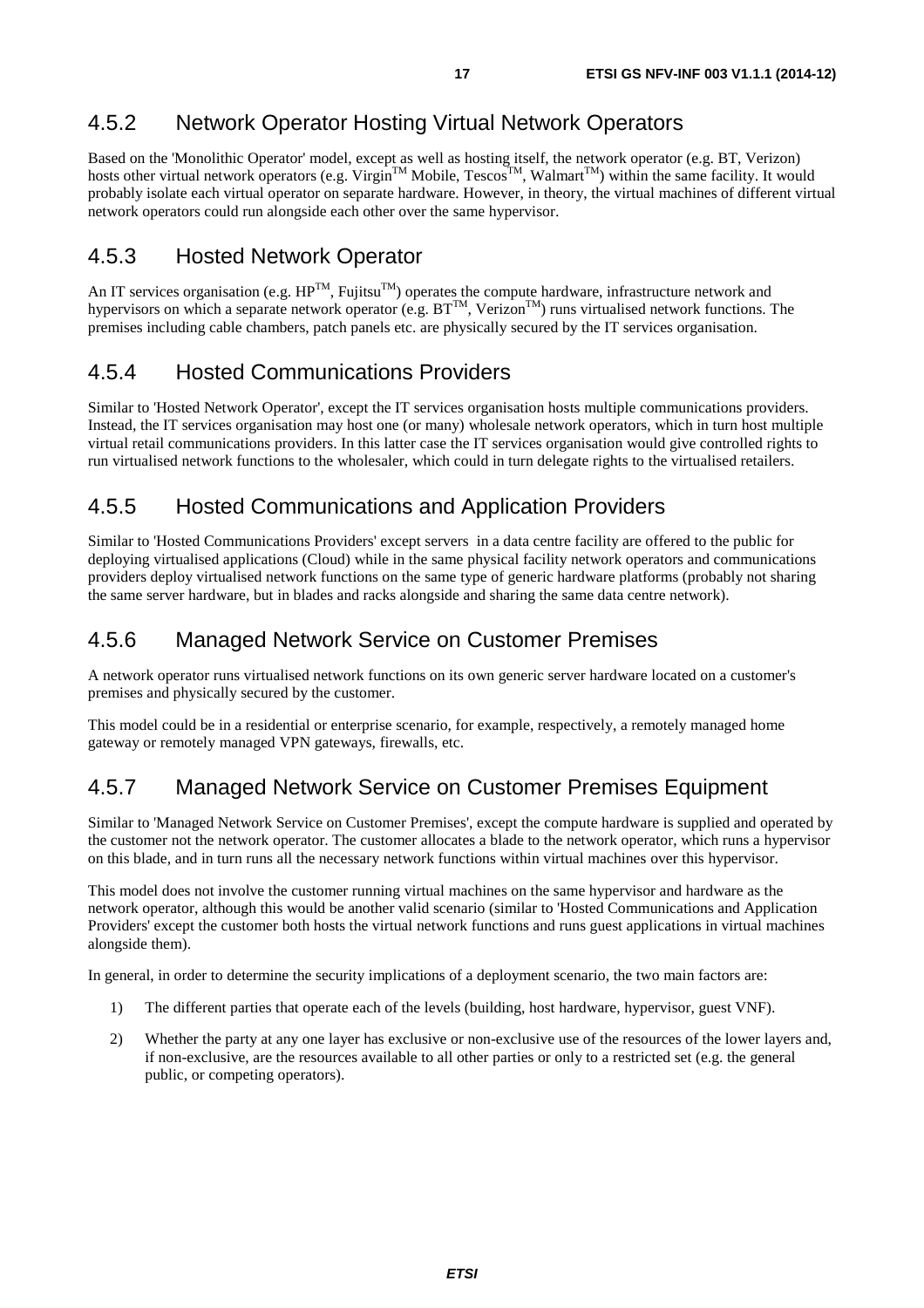## <span id="page-17-0"></span>5 External Interfaces of the Domain

Given the modular nature of the compute domain and that it consists of server, storage and networking fabric, the various interfaces can be classified as:

- 1) Physical network interfaces.
- 2) Internal and external domain interfaces.
- 3) Management and orchestration interfaces.

## 5.1 Physical Network Interfaces

There are several different types of equipment interfaces that are likely to be utilized. While these might be the more popular interfaces, it is not intended to be an exhaustive list. These interfaces include:

- Ethernet.
- Fibre-channel.
- Infiniband.

#### 5.1.1 Ethernet

Ethernet was introduced in 1980 and was standardized as IEEE 802.3 [\[i.2](#page-7-0)] in 1985. And it is the most pervasive of the technologies listed above. While an NFV environment may be deployed without Fibre-channel, Infiniband or NVMe technologies, it is doubtful that such an environment could be achieved without some type of Ethernet technology.

#### 5.1.1.1 Nature of the Interface

The two most widely used interfaces for Ethernet include twisted pair (CAT 5/6) for up to 1GbE. And for 10GbE and faster, fiber optics is more of the norm through pluggable fiber optic transceivers known as SFPs (Small Form-Factor Pluggable).

While 10GbE deployments are primarily using fiber optics, today, the increasing availability of 10GBASE-T alternatives is helping to drive the adoption of twisted pair adoption due to the compatibility with slower 1GbE infrastructure.

#### 5.1.1.2 Specifications in Current Widespread Issue

Today, the most widespread Ethernet specifications can be found in IEEE 802.3 [\[i.2](#page-7-0)].

#### 5.1.1.3 Achieving Interoperability

Typically interoperability testing for Gb Ethernet has been provided by University of New Hampshire, conformity with IEEE standards and via industry "Plugfests".

#### 5.1.2 Fibre-Channel

Fibre-channel (FC) is a high-speed networking technology that widely used for Storage Networking.

Fibre-channel utilizes an encapsulated form of the Small Computer System Interface (SCSI) command set over the Fibre-Channel Protocol (FCP) as a transport protocol.

#### 5.1.2.1 Nature of the Interface

Fibre channel is available in the following speeds: 1, 2, 4, 8, 10, 16, and 20 Gbits/se However, only the 1, 2, 4, 8 and 16 interfaces are interoperable with one another. 10/20G FC has a different encoding scheme and is not compatible with the other technology.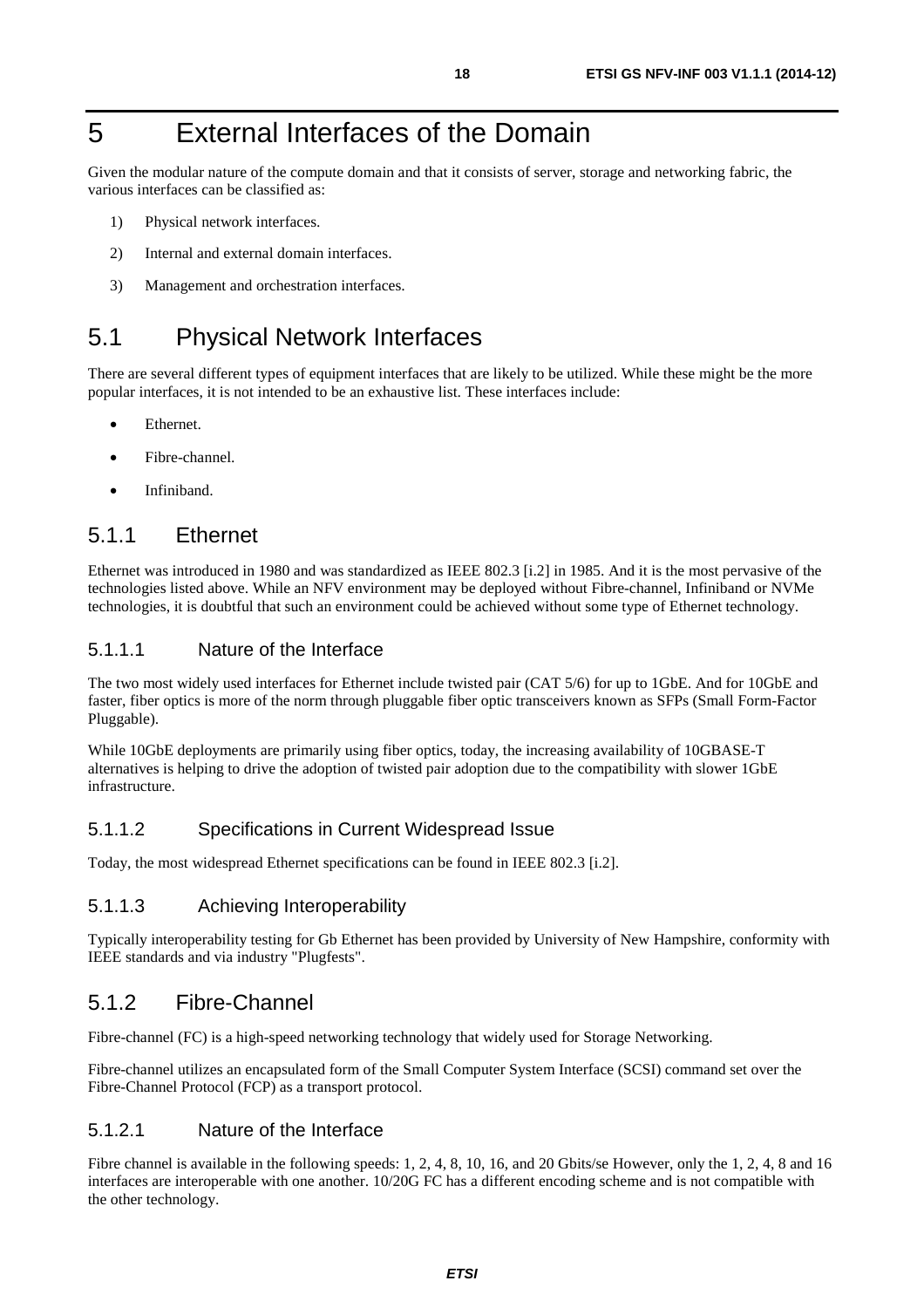<span id="page-18-0"></span>Fibre channel devices can communicate directly with one another or they can be multiplexed together via a switch.

Fibre channel typically comes in a couple of cabling options such as LC (newer) or SC (older). And there are cables that can bridge the two different interfaces.

#### 5.1.2.2 Specifications in Current Widespread Use

Currently, the largest install bases of FC are based on 4G and 8G.

#### 5.1.2.3 Achieving Interoperability

Typically interoperability testing for Gb Ethernet has been provided by University of New Hampshire, conformity with T11 Technical Committee and via industry "Plugfests".

Additionally, for broadest interoperability, it is advised to use 1, 2, 4, 8 or 16G FC for backwards compatibility with legacy FC deployments.

#### 5.1.3 Infiniband

Infiniband (IB) is a high-speed, low-latency switched fabric that is often used in the formation of high-performance computing clusters.

#### 5.1.3.1 Nature of the Interface

Infiniband is a serial style of interface, sending a bit at a time, as opposed to 32 bits or 64 bits at a time. This serial bus can carry several channels of data at a time to achieve very high performance.

Furthermore, IB can support multiple memory areas, which can be accessed directly via processors as well as storage devices.

#### 5.1.3.2 Specifications in Current Widespread Use

Currently, Infiniband Release 1.3 improves the testing of QDR and FDR speeds. And it also lays the groundwork for EDR, which is expected to emerge in 2013-2014.

#### 5.1.3.3 Achieving Interoperability

Interoperability is typically accomplished by conformance with Infibiband Trade Association specifications as well as participation in the IBTA Compliance and Interoperability Plugfests.

### 5.2 Internal & External Domain Interfaces

There are two main interfaces that need to be discussed: One to the VIM and the second to the VNF application.

### 5.2.1 NFVI to VIM (Nf-Vi) Interface

There are two primary types of interfaces that the NFVI is concerned with. One is internal to the NFVI, such as the SWA-5 interface, which is used for resources, such as a virtual NIC, a virtual disk drive, virtual CPU, etc. It is not intended for use as a management interface, hence a VNF is not to use SWA-5 to manage the NFVI. This is primarily intended to logically fence off responsibilities, but is also intended for security reasons. Reasonable steps shall be taken to prevent unauthorized access, from within a VM, from attacking the underlying infrastructure and possibly shutting down the entire domain, including all other adjacent VMs.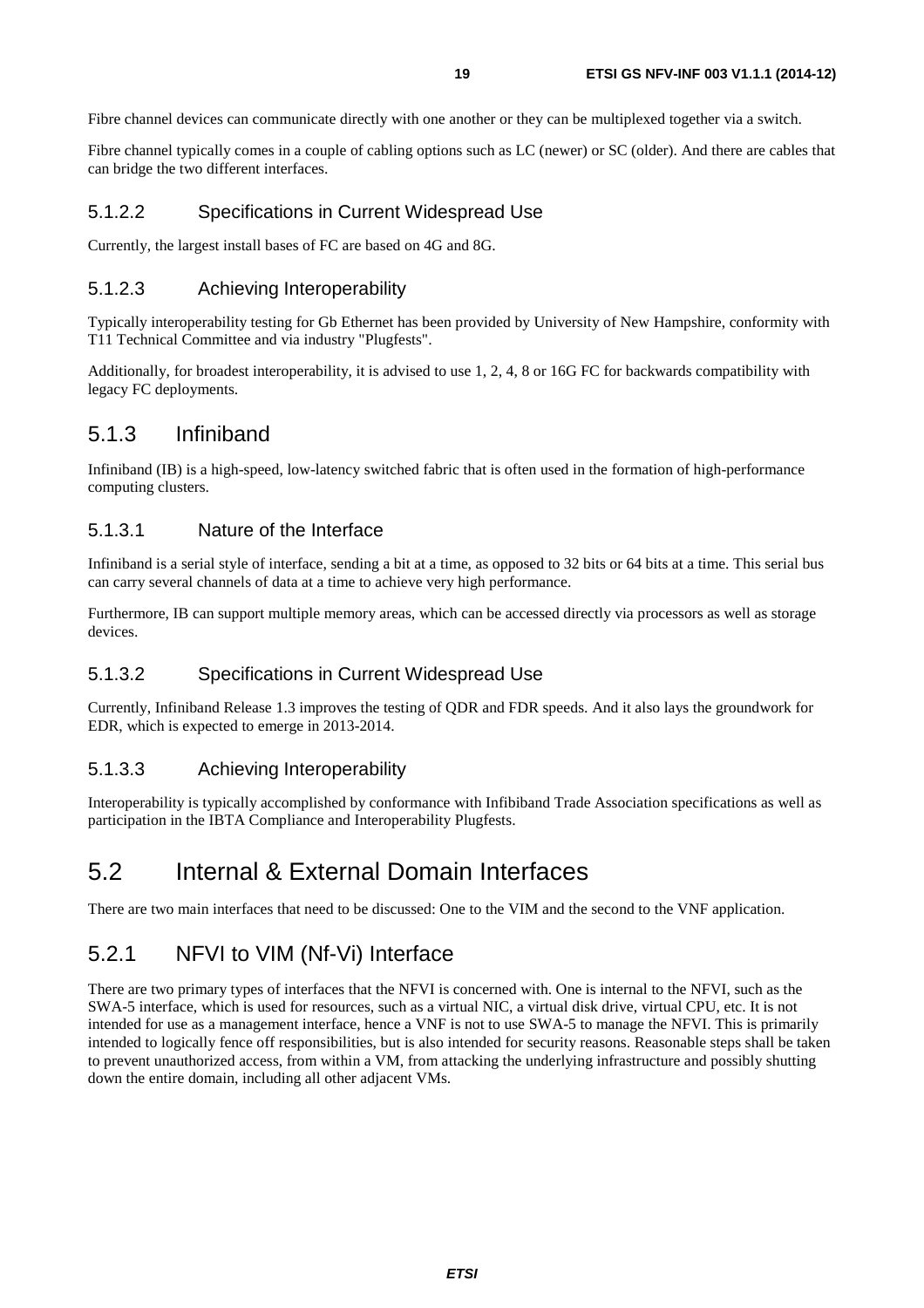<span id="page-19-0"></span>The only authorized NFV management interface and interaction is via the Nf-Vi interface and that component that acts as the Virtual Infrastructure Manager (VIM). While the VIM can actually operate within a hosted VM, hence act as a VNF, its management interface is still via the Nf-Vi, though it might be abstracted as a SWA-5 interface. While this configuration is indeed very possible, it is not desirable, again due to security concerns. But there are also reliability concerns for not virtualizing the VIM on the same infrastructure that it is managing. In the event that the hypervisor domain of the NFVI requires a restart, the VIM will lose its ability to operate and continue to manage the NFVI. So, it should be an external service, process, etc.

## 5.2.2 Nf-Vi/C and [VI-Ha]/CSr Interfaces

Within the NFVI, there are two interfaces external to the compute domain-not to be confused with the NFVI, which encompasses all of the infrastructure. These interfaces include the Nf-Vi/C, which is just a subset of that interface, which has already been described and which is used by the VIM to manage the compute and storage portion of the NFVI. And then there is the [Vl-Ha]/CSr interface, which is the interface between the compute domain and the hypervisor domain. It is primarily used by the hypervisor/OS to gain insight into the available physical resources of the compute domain.

### 5.2.2.1 Nature of the Interface

[Nf-Vi]/C: This is the reference point between the management and orchestration agents in compute domain and the management and orchestration functions in the Virtual Infrastructure Management (VIM). It is the part of the Nf-Vi interface relevant to the compute domain.

### 5.2.2.2 Specifications in Current Widespread Issue

The Nf-Vi interface, is most commonly executed over some type of Ethernet interface. However, management specifications are far and wide between. The DMTF CIM is one type of information model that is commonly used, across various elements of the NFVI such as for Compute, Storage and Networking. Likewise Simple Network Management Protocol (SNMP) Management Information Bases (MIBs) are also commonly used. Storage infrastructure also makes wide use of SCSI Enclosure Services (SES). And Computing infrastructure may make use of out of band management via Intelligent Platform Management Interface (IPMI).

The point is that there are numerous types and models of management widely utilized today. While this may seem as though there are plenty of options to choose from, the reality is that there is not currently a consistent management specification across all of the NFVI components, which allows for both the getting and the setting of NFVI parameters, which is necessary for subsequent orchestration and portability.

### 5.2.2.3 Achieving Interoperability

Interoperability and compatibility are key components of the Portability requirement. In order to achieve this, there shall be a consistent set of definitions, semantics, functions, views and other aspects for interoperable management and orchestration across the NFVI. In order to achieve this, there is a need for a single, common representation or model, commonly referred to as an information model.

To date, much management capabilities are implemented via vendor unique APIs and tools. While this is expected to continue, there shall be an alternative non-vendor unique method for accomplishing the same purposes.

Also, there may be a need to examine how utilization statistics are obtained and presented in order to avoid generating excessive CPU utilization for obtaining, parsing and formatting of information. This too shall be performed in an economic and consistent fashion if there is to be interoperability.

## 5.3 Orchestration & Management Interfaces

Orchestration and management of the NFVI is strictly via the Nf-Vi interface. In order to properly work, there shall be an interface of some type. The type of physical interface is not as important as is the need for a dedicated and secure interface. It is this interface, which will be utilized to establish trust and compliance of the underlying infrastructure.

In addition to the interface, there shall also be relevant agents for each of the underlying domain components (i.e. compute, storage, hypervisor and infrastructure network).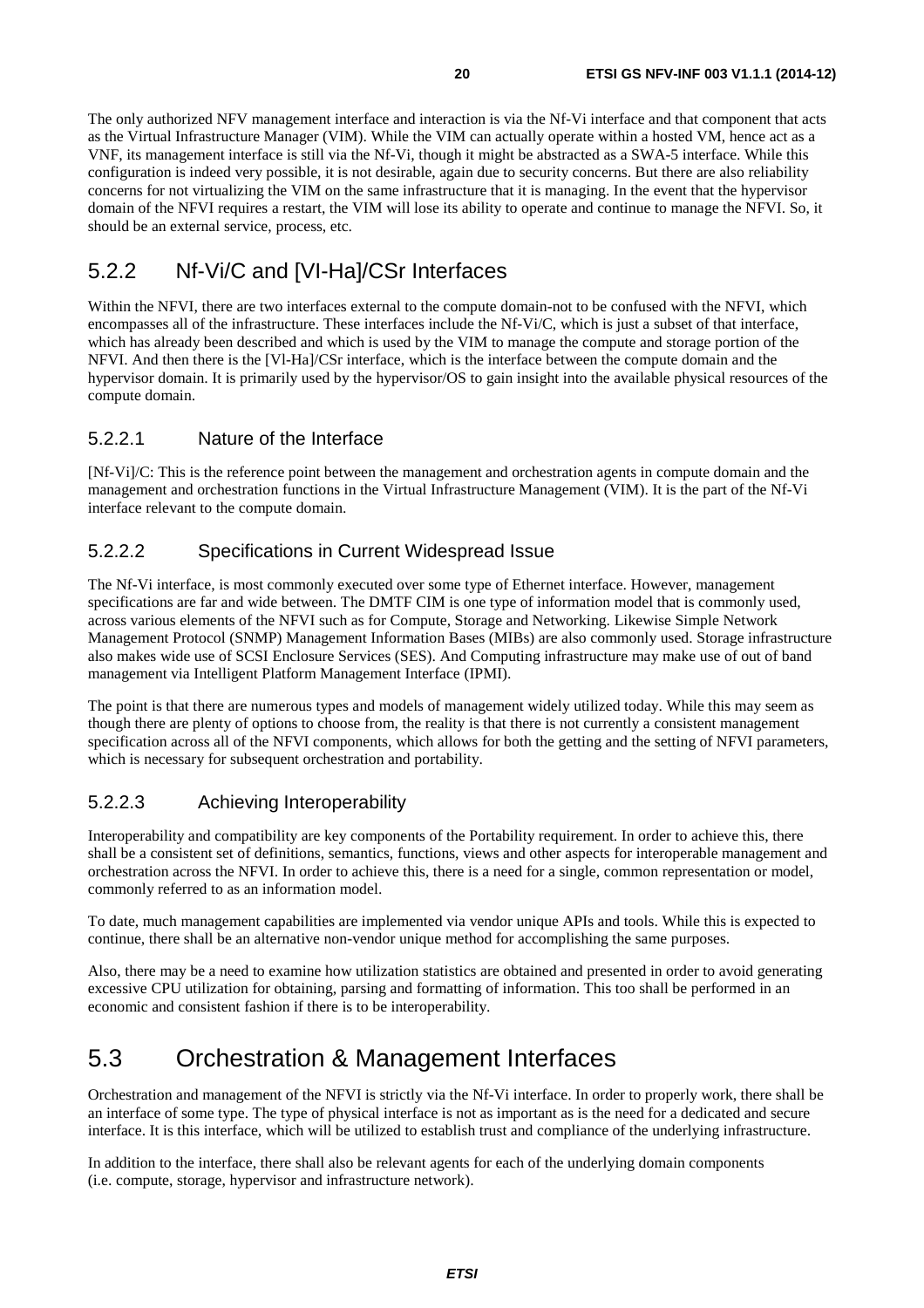### <span id="page-20-0"></span>5.3.1 Managing NFVI Hardware Elements

The NFVI hardware elements include:

- Rack.
- Fabric.
- TOR switch.
- Power grid.
- Rack shelf.
- Server chassis.
- Storage chassis.
- Accelerator blades/chassis.

Management of compute platforms particularly in a data center environment requires common models so that equipment from diverse sources can be managed together. One SDO with a suite of specifications for this purpose is the DMTF and its System Management Architecture for Server Hardware (SMASH). Its top level document, DSP0217 [\[6](#page-6-0)] SMASH Implementation Requirements has 78 normative references, mostly from DMTF. These include profiles for sensors, CPU, memory, fans, power supply, OS status, and many other components of servers. Together, they can be used to manage heterogeneous servers.

#### 5.3.1.1 The Rack





The rack includes the TOR switch connectivity, the fabric, shelf and power.

#### 5.3.1.2 The Fabric



**Figure 8** 

This is an optional component as not all racks utilize a fabric that is distinct from the TOR switch.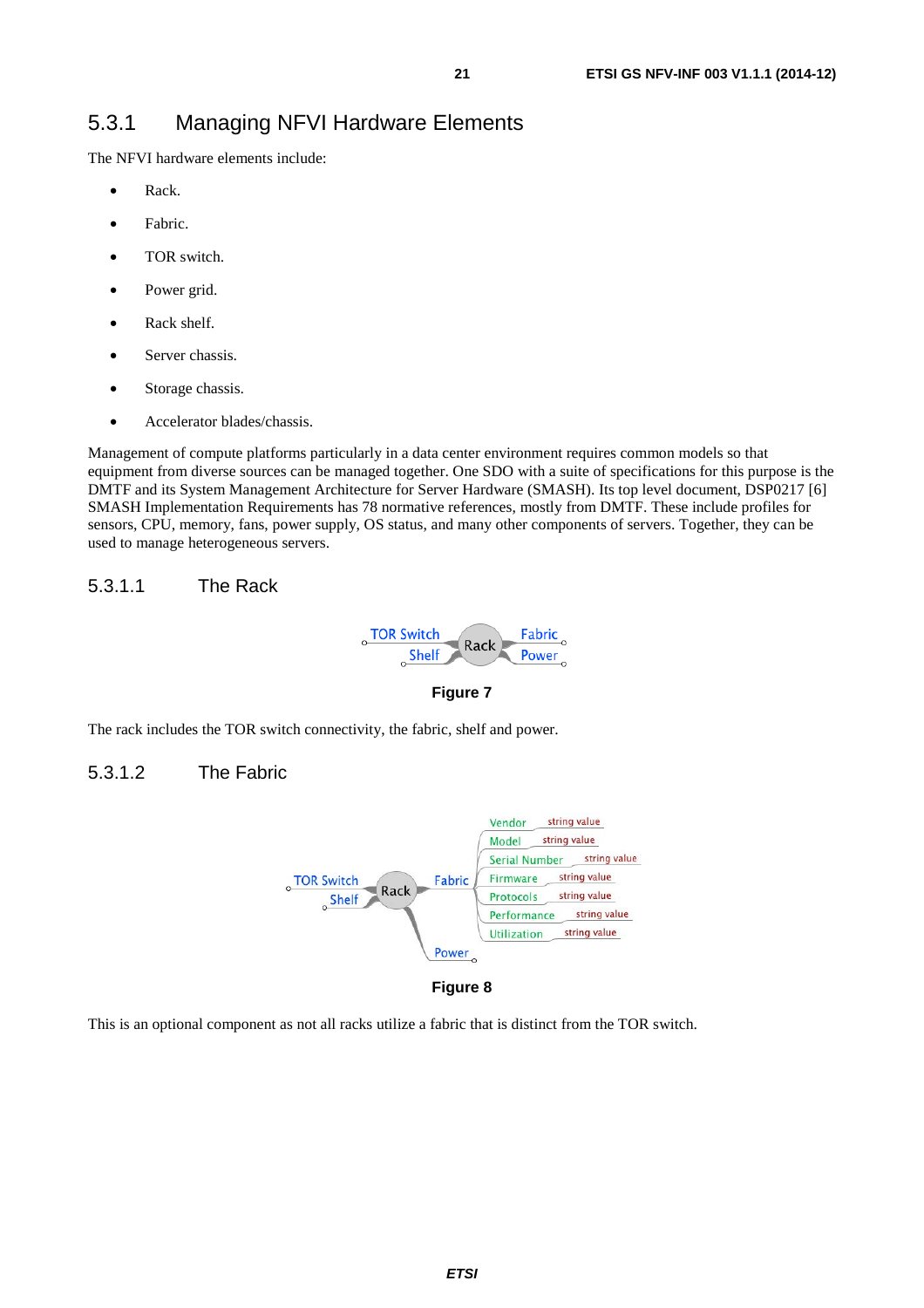#### <span id="page-21-0"></span>5.3.1.3 The Top of Rack (TOR) Switch





A TOR switch can be a discrete rack component, or it may actually be integrated into the backplane of a blade server that occupies a shelf within the rack.

#### 5.3.1.4 The Power Grid



#### **Figure 10**

It is assumed that power of some nature will be supplied to a rack, if there are ever to be any sort of operations. This power may be single or multiple sources in nature. But the power may also be supplemented with a type of Uninterruptable Power Supply (UPS). This UPS, power strips and some other components may also have manageable interfaces, which can be used to provide power management information exchanges with the VIM.

#### 5.3.1.5 The Rack Shelf Contents



**Figure 11** 

The rack shelf may contain a server chassis and a storage chassis.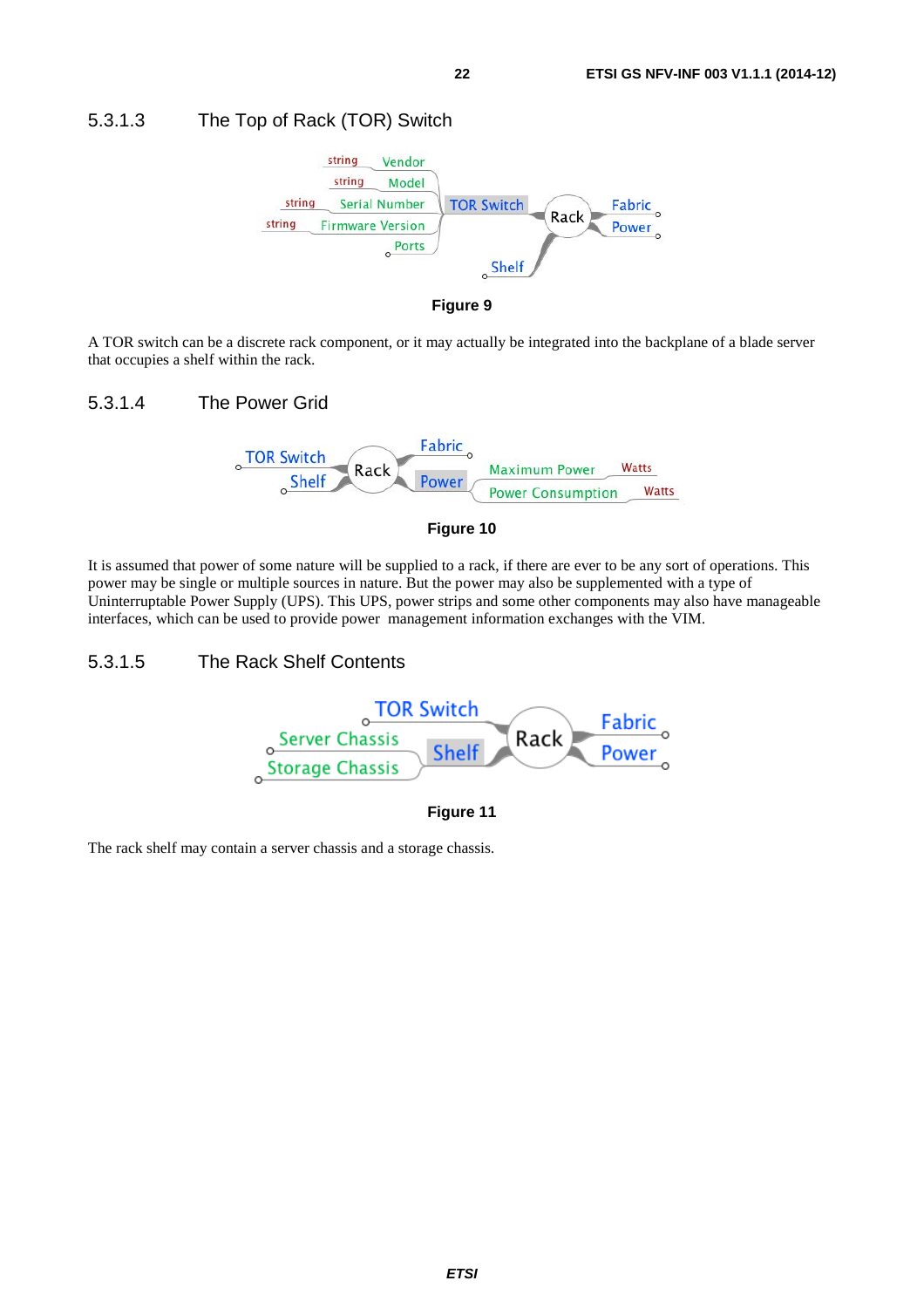#### <span id="page-22-0"></span>5.3.1.6 Server Chassis



**Figure 12** 

The serve chassis may contain all the element shown in the Mind Map above.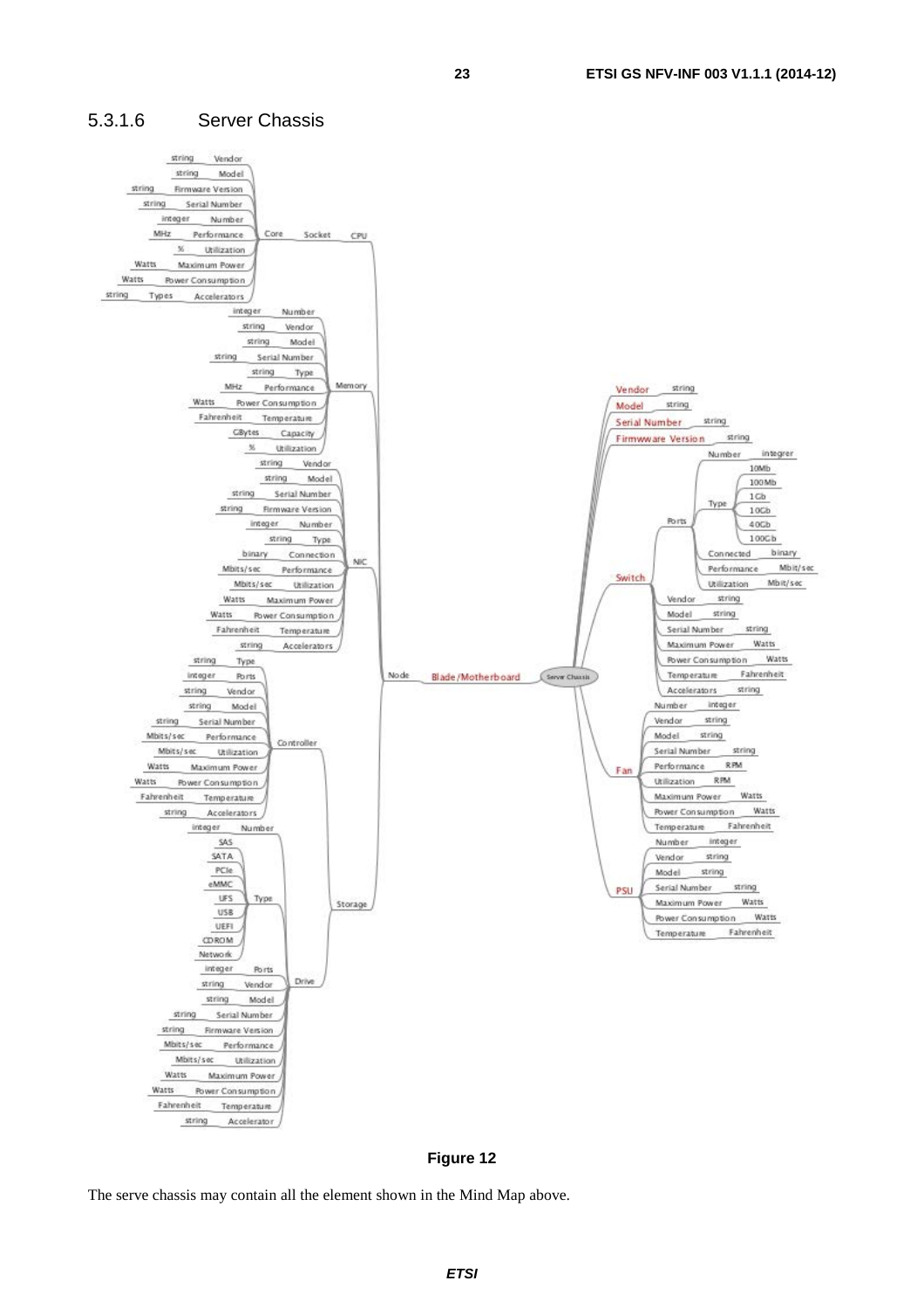<span id="page-23-0"></span>

**Figure 13** 

The storage chassis may contain all the element shown in the Mind Map above.

## 6 ISG E2E Requirements & Implications over Compute & Storage

This clause is dedicated to responding to the 3 ISG E2E documents ([\[1](#page-6-0)], [\[2](#page-6-0)], [\[4](#page-6-0)]) - All text in Italics affects the compute & storage requirements, and is taken from these E2E documents:

- 1) Architecture & Framework.
- 2) Requirements.
- 3) E2E use cases.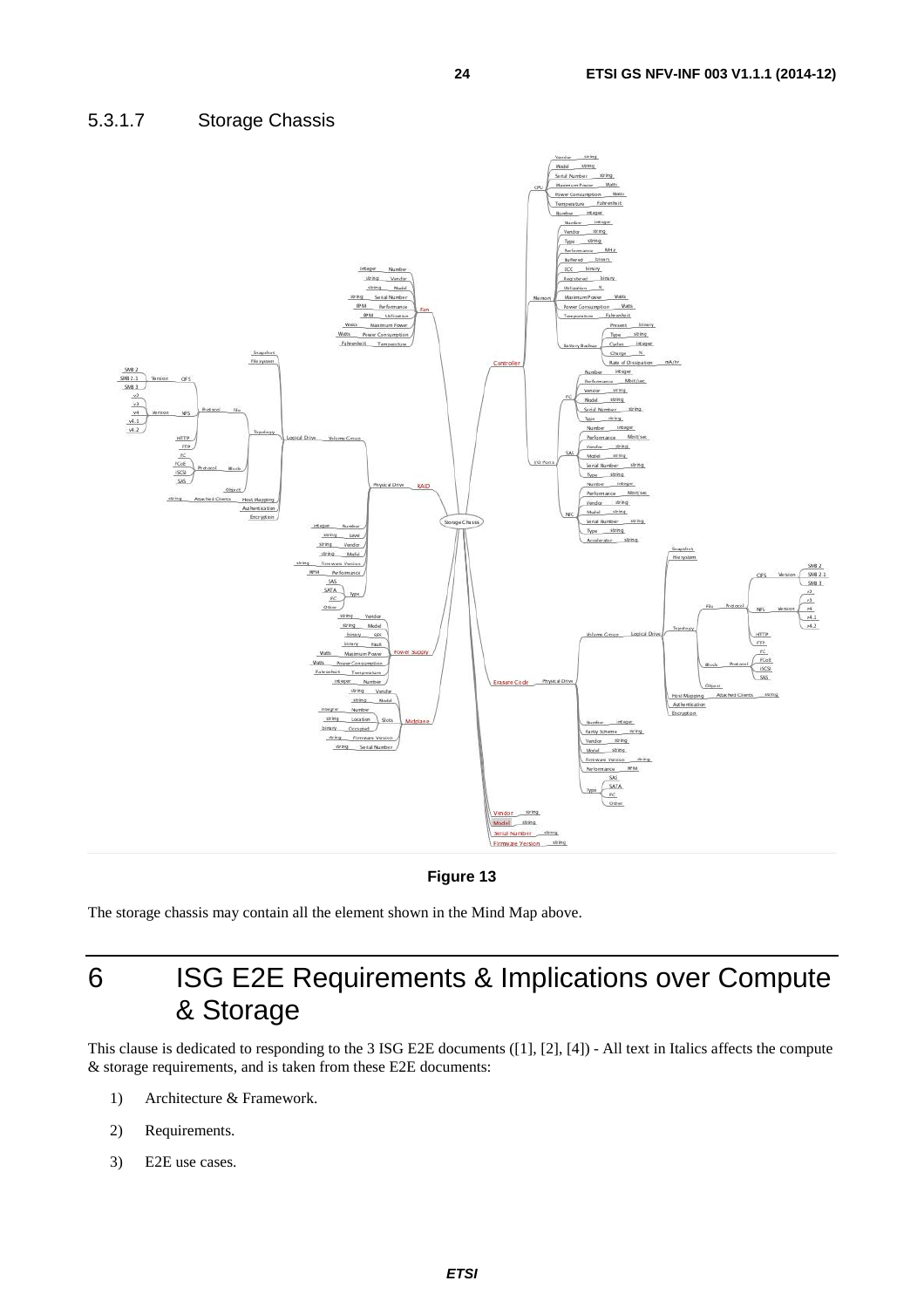## <span id="page-24-0"></span>6.1 General (E2E requirements)

- [**Gen.1**] The NFV framework shall be able to permit Service Providers/Network Operators to partially or fully virtualise the network functions needed to create, deploy and operate the services they provide.
- NOTE: Partial refers to virtualisation of a specific set of functions (e.g. based on similar characteristics) within a network system/subsystem, and used for creation of certain service. For example, virtualisation of network functions in the control plane but not the ones in the data plane.
- **[Gen.2**] In case of partial virtualisation, any impact on the performance or operation of non-virtualised network functions shall be manageable, predictable, and within the acceptable limits.

## 6.2 Performance (E2E requirements)

- **[Per.2]** The NFV framework shall be able to describe the underlying infrastructure requirements of a VNF so that it can be sized for a given performance target while the corresponding resources are allocated and isolated/shared in the infrastructure accordingly.
- **[Perf.3**] For any running VNF instance, the NFV framework shall be able to collect performance related information regarding the usage of compute, storage and networking resources by that VNF instance.
- **[Perf.4**] The NFV framework shall be able to collect performance related information concerning the resource usage at the infrastructure level (e.g. hypervisor, NIC, virtual switch).

Performance & Scalability (E2E Architecture & Framework).

• Performance and scalability are important since the implementation of a VNF may have a per-instance capacity that is less than that of a corresponding physical network function on dedicated hardware. Therefore, methods are needed to split the workload across many distributed/clustered VNF instances. Performanceefficient methods of deploying VNF instances on the NFV infrastructure can also be considered. It is necessary to study how to minimize performance degradation while keeping VNF instance portability on heterogeneous NFV infrastructure comprised of diverse virtualisation layer and hardware resources.

The compute domain shall provide metrics and statistics relating to the capacity, capability and utilization of hardware resources:

- CPU cores.
- Memory.
- IO (including accelerators).
- Storage subsystem.

In addition, mechanisms shall be provided for monitoring power usage.

The compute domain shall make the above metrics and statistics available to Virtualized Infrastructure Manager (VIM) through the Nf-Vi reference point. The VIM could further forward those metrics, if necessary, to the NFV Orchestrtor. Usage metrics represent current occupancy, but capacity and capability metrics maybe of use for planning purposes. To support Perf.4 requirement, for each network interface, the compute domain shall maintain statistics on:

- IO capability and usage per virtual interface (where supported).
- IO capability and usage per physical interface.
- Storage.
- Power (where supported).
- CPU Usage (Accelerator, where supported).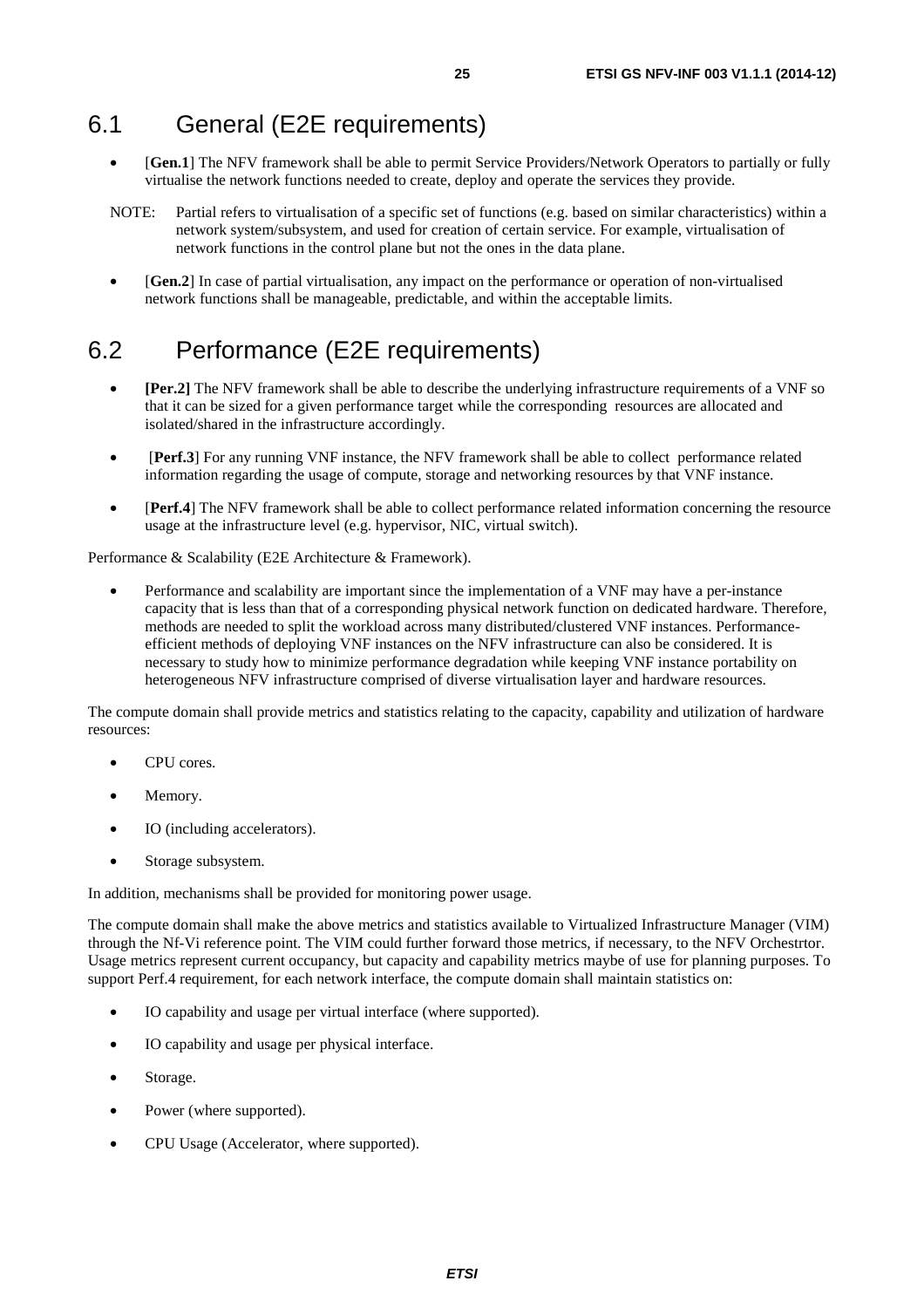## <span id="page-25-0"></span>6.3 Elasticity (E2E Requirements)

- [Elas.1] The VNF vendor shall describe in an information model for each component capable of parallel operation the minimum and maximum range of such VM instances it can support as well as the required compute, packet IO, storage, memory and cache requirements for each VM.
- [**Elas.5**] The NFV framework shall provide the capability to move some or all VNF components from one compute resource onto a different compute resource while meeting the service continuity requirements for the VNF components.
- NOTE: The timeframe required to move VNF components is dependent upon a number of factors, such as available network bandwidth and compute capacity.

## 6.4 Resiliency (E2E Requirements)

• [**Res.5**] The external storage instances/system shall provide a standard means for replication of state data (synchronous and asynchronous) and preservation of data integrity with the necessary performance to fulfill the SLAs.

See storage clause 7.3.

## 6.5 Security E2E Requirements

• Concern about Security of shared storage.

See storage clause 7.3.

## 6.6 Service Continuity (E2E Requirements)

Zero impact or seamless service continuity means that:

- in response to some anomaly (e.g. detected failure, commanded movement, and migration), there will be a means specified such that no observable state loss, no observable transmit queue packet loss and no observable transmit queue storage loss occurs; and
- any impact on latency and delay variation will be within the SLA specification for the function.

## 6.7 Service Assurance (E2E Requirements)

- **[SeA.1**] The NFV framework shall provide mechanisms for time-stamping of hardware (e.g. network interface cards, NICs, and network interface devices, NIDs, that sit beneath virtualisation infrastructure) . The minimum support from hardware shall be to:
	- copy packets or frames;
	- accurately time-stamp the copies, using a clock synchronized to a source of appropriate precision (e.g. IEEE 1588 [\[i.4](#page-7-0)]); and
	- forward the time-stamped copies to a configured destination. Once the precise time-stamps have been added in hardware, all other instrumentation and diagnosis functions can then proceed as virtualised functions without strict time constraints, e.g. filtering headers, removing payloads, local analysis, forwarding for remote analysis, logging, storage, etc.
- **[SeA.2]** It should be possible to interrogate whether particular network interface hardware provides hardware time-stamping facilities.Key Concept proposal - A NFV service is composed of different types (1 or more) resource pools. Each pool contains a Class of Service that has specific types of resources that are composed to deliver a specific subset of performance.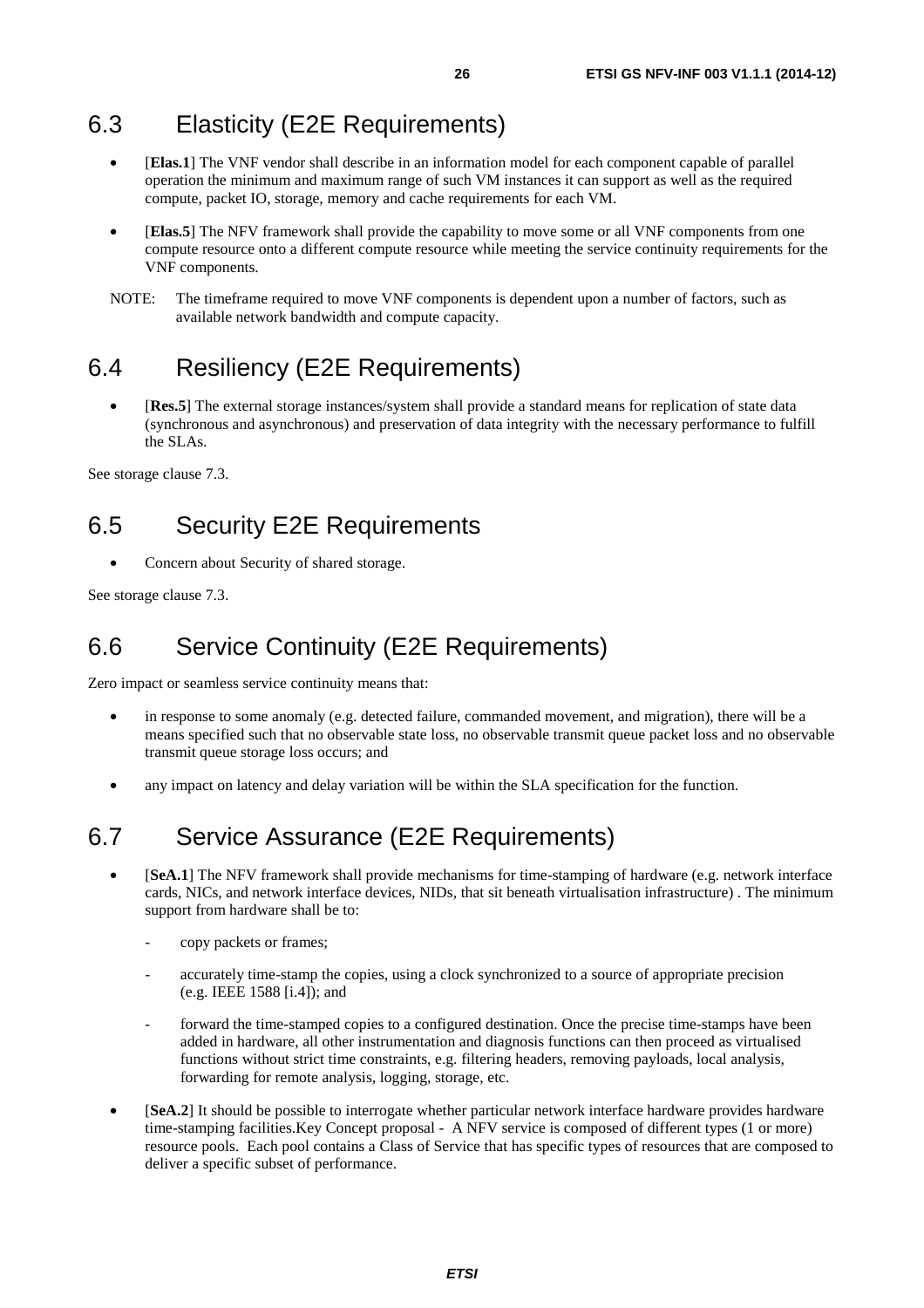<span id="page-26-0"></span>

**Figure 14: NFV types of services**

## 6.8 Operations & Management (E2E Requirements)

- [**OaM.4**] As part of VNF life cycle management, the orchestration functionality shall be able to interact with other systems (when they exist) managing the NFV infrastructure comprised of compute/storage machines, network software/hardware and configurations and/or software on these devices.
- [**OaM.5**] The orchestration functionality shall be able to use standard information models that describes how to manage the VNF life cycle. Information models describe the deployment and operational attributes of VNFs, for example:
	- Deployment attributes and environment of a VNF e.g. VM images, required computational and storage resources and network reachability.

### 6.8.1 Statistics Collection - Objectives in NFV Framework

Statistics collection is important for supporting NFV management and orchestration functions, especially in resource allocation when instantiating VNFs and global resource management functions.

NFV-MANO performs resource allocation (compute, storage and network), as well as interconnection setup. A VNFD (virtual network function descriptor) describes the resource requirements of the VNF, and it is primarily used by the VNFM in the process of instantiating a VNF on the NFVI (NFV infrastructure), and for other life cycle management functions. The information provided in the VNFD is also used by the NFVO to manage and orchestrate network services, and virtualized resources across multiple VIMs. VNFD also contains connectivity, interface and KPIs (key performance indicators) requirements that can be used by NFV-MANO to establish appropriate virtual links within the NFV Infrastructure between VNF instances, or between a VNF instance and the legacy network. NFV-MANO keeps track of attributes of resource pools so that it can allocate the resources which can meet the VNFD described requirements, ideally in an optimal manner.

NFV global resource management performs resource discovery, resource optimization, access control, policy management, auditing, and fault management.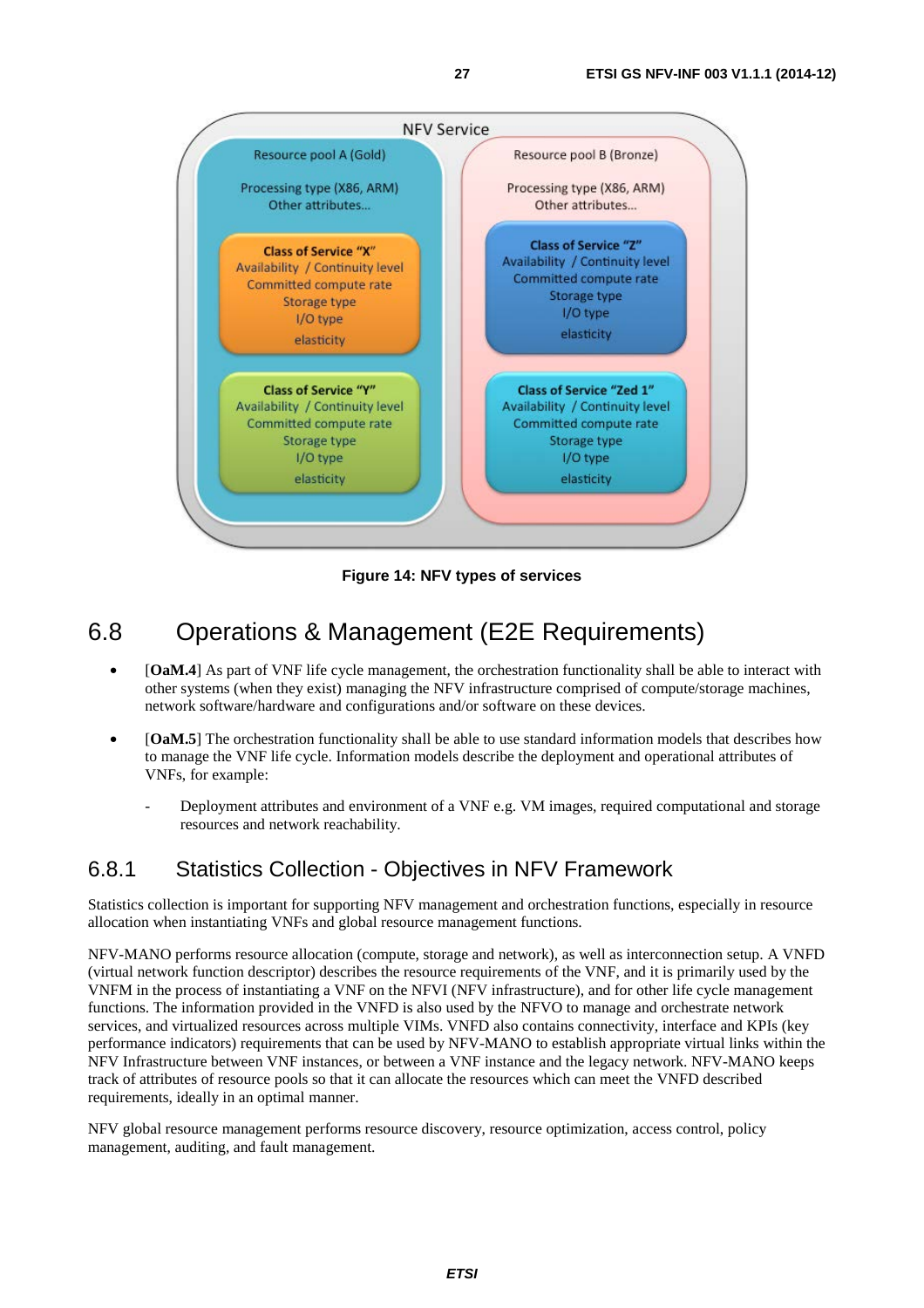<span id="page-27-0"></span>Statistics collection enables the hierarchy of management and orchestration functions to monitor that the resource pools (compute, storage and network) are functioning properly and are conforming to their specifications and expected performance and quality. In addition, statistics collection on VNFs provides additional insight into whether the VNFs perform as expected and whether relevant SLAs are adhered to. Some of the key performance indicators and key quality indicators which NFV-MANO uses are expected to be updated constantly by collected statistics. Examples of such indicators include average, maximum, and minimum values of throughput and latencies for certain VNFs or known functions, memory usage, power consumption of resources, number of active virtual machines running on a physical server, etc.

### 6.8.2 Proposed Hierarchy of resources and management software for statistics collection

The NFV management and orchestration architecture includes a hierarchy of resources, virtualisation layer, VNFs, and corresponding managers and management systems. The managers are responsible for collecting the relevant statistics.

Table 5 shows the resources and VNFs as well as the corresponding managers and the statistics collected and maintained.

| <b>Resource/VNF</b> | <b>Manager(s)</b>                                   | <b>MANO</b> manager                   |
|---------------------|-----------------------------------------------------|---------------------------------------|
| ICompute hardware   | Hypervisor, virtualisation manager (e.g. OpenStack) | Virtualized infrastructure manager(s) |
| Storage hardware    | Hypervisor, virtualisation manager (e.g. OpenStack) | Virtualized infrastructure manager(s) |
| Network hardware    | Hypervisor and vSwitch (e.g. OpenStack)             | Virtualized infrastructure manager(s) |
| <b>VNF</b> instance | <b>EMS</b> instance                                 | VNF manager(s)                        |
| Service             | OSS/BSS                                             | <b>Orchestrator</b>                   |

#### **Table 5: Proposed hierarchy of statistics collection**

## 6.9 Energy Efficiency (E2E Requirements)

- [**EE.1**] The NFV framework shall support the capability to place only VNF components that can be moved or placed in a sleep state on a particular resource (compute, storage) so that resource can be placed into a power conserving state.
- [**EE.2**] The NFV framework shall be able to provide mechanisms to enable an authorized entity to control and optimize energy consumption on demand, by e.g. scheduling and placing VNF instances on specific resources, including hardware and/or hypervisors, placing unused resources in energy saving mode, and managing power states as needed.
- **[EE.3]** The NFV framework shall provide an information model that defines the timeframe required for a compute resource, hypervisor and/or VNFC (e.g. VM) to return to a normal operating mode after leaving a specific power-saving mode.

Energy Efficiency Considerations are outlined below:

Energy costs and environmental impact have become significant factors in the running of data centers and network infrastructure. As demands upon the network infrastructure varies, the number and configuration of VNFs varies to fulfil those demands. For management and configuration software to select optimal configurations requires information on the power consumption of configuring a particular NFVI to implement a VNF. The compute domain shall provide the necessary configuration and information functionality to support management and orchestration.

A number of standard interfaces have been developed to support the need to manage workloads across multiple servers to achieve the desired performance and power consumption. Notable established standards are:

- Intelligent Platform Management Interface (IPMI 2.0).
- Data Center Management Interface (DCMI 1.5).
- DMTF Systems Management Architecture for Server Hardware (SMASH).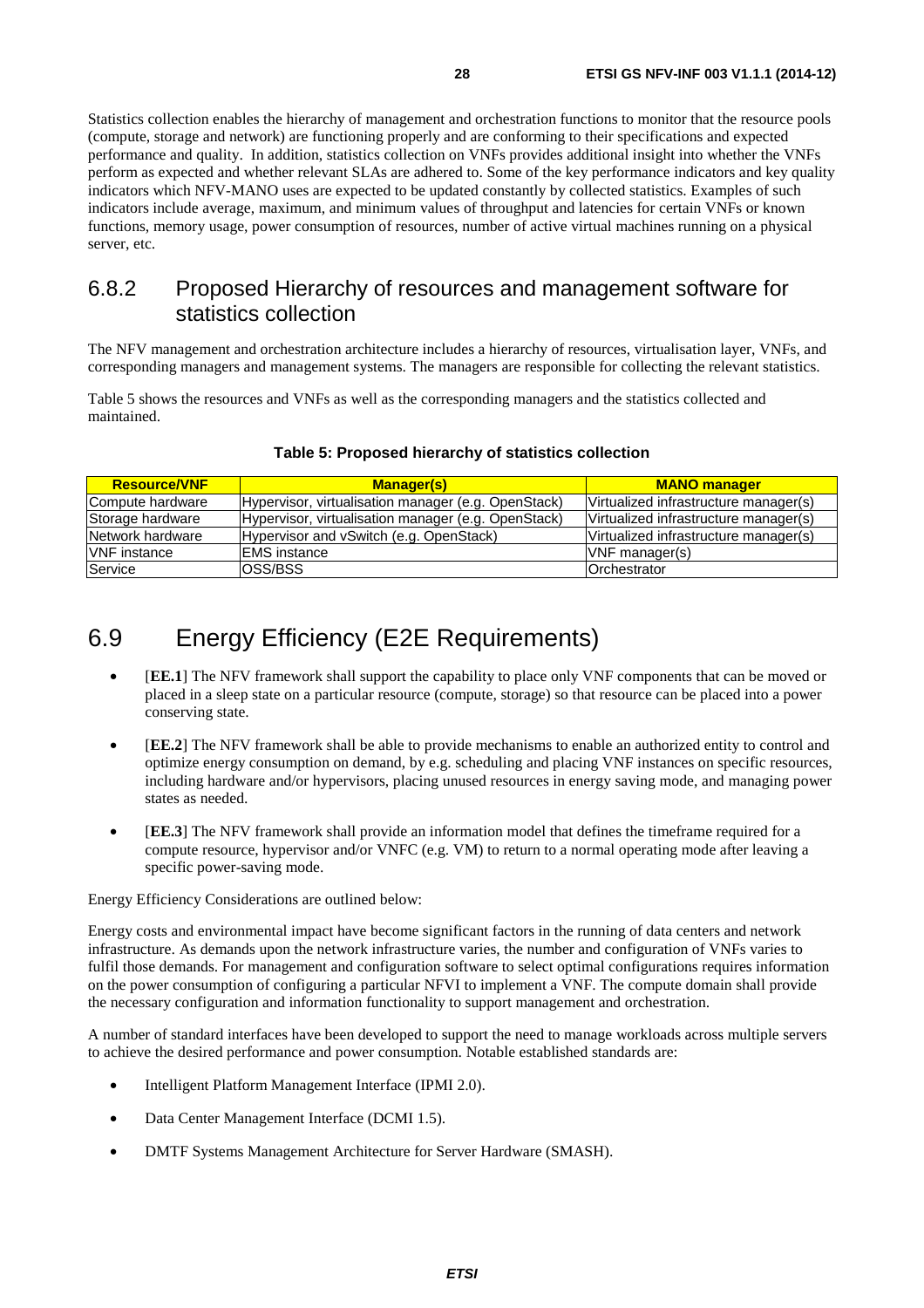<span id="page-28-0"></span>Implementing standard interfaces to enable management of the NFVIs is desirable, and ideally should be consistent with Data Center management techniques. IPMI, DCMI and SMASH include features to support legacy servers, and do not preclude features for management of network infrastructure equipment. The Open Compute Platform organization is proposing a subset of these established standards for Open Hardware Management. Details are available on the Open Compute Platform website:

Using existing standards appropriate to NFV i.e. functionality required to support the energy efficient implementation of VNFs minimizes the software support burden.

The requirements on the compute domain are:

- Req EE/C1: The compute domain shall provide use case specific power profiles to enable management and orchestration software to select the optimal configuration from the available NFVIs.
- Req EE/C2: The compute domain shall provide power management functions that enable the VIM to remotely control the power state of the domain.
- Req EE/C3: The compute domain shall provide information that enables the VIM to monitor the current power consumption of the domain.
- Req EE/C4: The compute domain shall provide information that enables the VIM to monitor the current temperature of components of the domain.
- Req EE/C5: The compute domain shall provide information that enables the VIM to predict the time it would take for the NFVI to transition from one power state to another.
- Req EE/C6: The compute domain shall provide a mechanism to limit the power consumption of the platform below a level specified by the VIM.

The compute domain shall be able to make autonomous power consumption decisions based on the current workload. This could be a mechanism local to the domain, as long as the VIM can monitor the temperature and control power, it can limit the temperature. The mechanisms used will modify the power profiles for a given use case. For example voltage and frequency scaling can be used to dynamically reduce the power and total energy consumed by the VNF. Knowledge of these capabilities would enable management and orchestration software to improve the configuration of NFVIs to achieve the required VNFs.

- Req EE/C7: The compute domain shall report the voltage scaling capabilities of the processor or processors.
- Req EE/C8: The compute domain shall report the frequency scaling capabilities of the processors or processors.
- Req EE/C9: The compute domain shall report the power state capabilities of the platform.

## 6.10 Additional points of interest (ISG documents)

- VNF life cycle implication:
	- Initiate.
	- Terminate.
	- Graceful shutdown.
- Compute  $&$  storage requirements:
	- Processing power, storage characteristics (e.g. size), Key Quality Indicator (KQI).
	- VM\_Min/Max.
- Acceleration requirements:
	- Calculation intensive acceleration (e.g. encryption).
	- Data processing intensive acceleration (e.g. expression matching).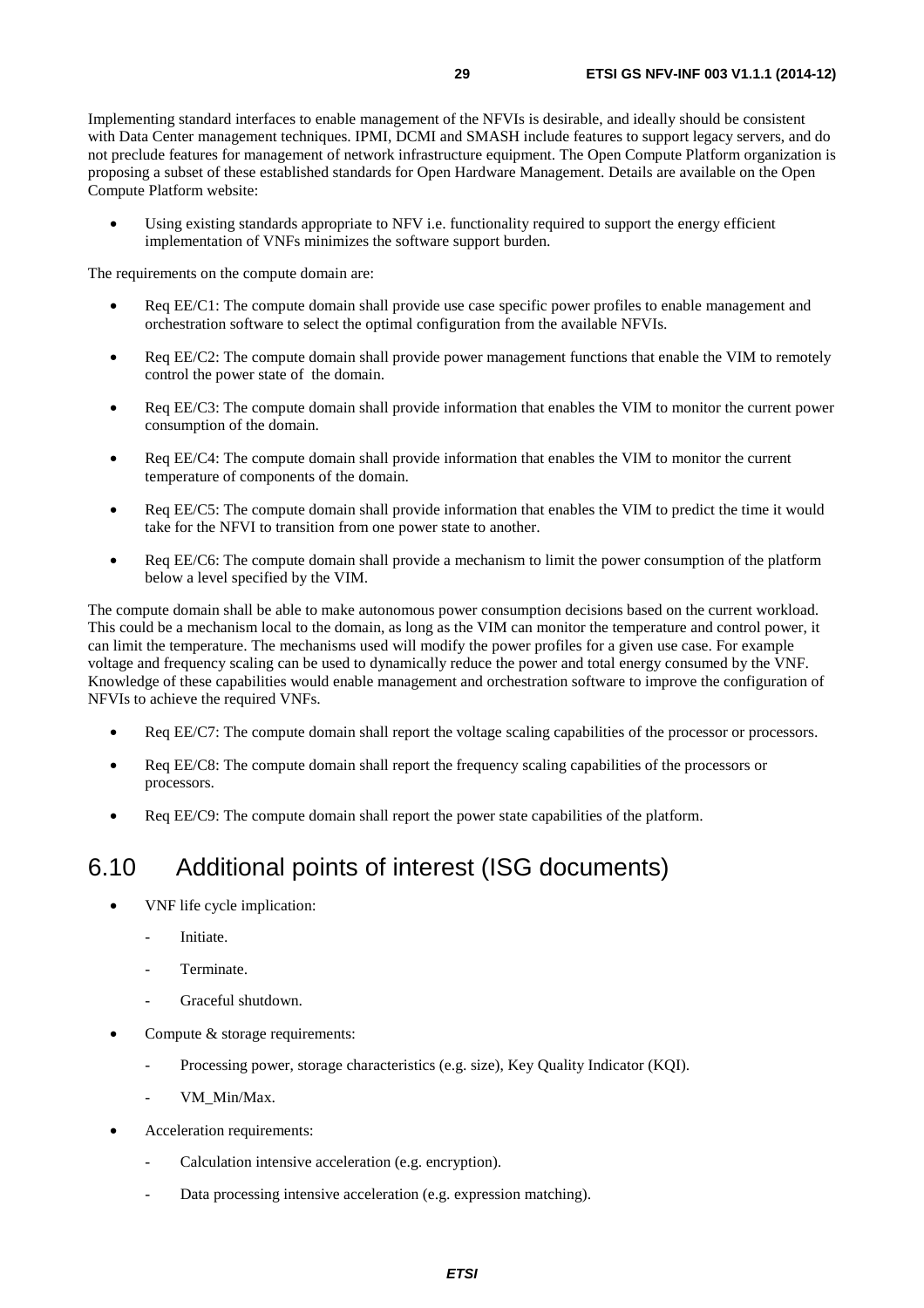<span id="page-29-0"></span>Req PER/C1: The compute domain shall support discovery of hardware (HW) /functional accelerators.

Req PER/C2: The compute domain shall support reservation of HW/functional accelerator resources.

Req PER/C3: The compute domain shall support binding/attaching to HW/functional accelerators.

Req PER/C4: The compute domain shall support unbinding/detaching from the HW/functional accelerator.

Req PER/C5: The compute domain shall support collection of the HW functional performance metrics.

## 7 Functional Blocks within the Domain

This clause describes the key functional blocks within the compute domain.

## 7.1 Definition of the "Compute Node"

An NFV compute node is a *coherent domain* (architectural entity) with an instruction set architecture that is managed as a single compute execution environment. A compute node includes a NIC (Network Interface Controller) to communicate with other compute nodes, network elements and storage elements.

In a COTS architecture the compute node is implemented as a multi-core processor and chip-set which may include the following physical resources:

- 1) CPU and chipset (instruction set processing element e.g. x86, ARM).
- 2) Memory subsystem.
- 3) NICs (certain classes of NICs include I/O acceleration technologies).
- 4) Optional hardware accelerators (e.g. a coprocessor).
- 5) Storage internal to the node (e.g. non-volatile memory, local disk storage).
- 6) BIOS/boot-loader (part of execution environment).

An optional Management Interface is a resource for control of the compute node as well as collecting statistics and alarms.

Metrics of the compute node are physical in nature (i.e. not processed by applying an algorithm) and exposed to the Hypervisor and Software Domains for consumption by VIM provisioning and management functions. A baseline set of these physical resource metrics is provided below in clause 7.4.

A COTS server blade is a typical example implementation of a Compute Node. The NFVI is required to continue to provide end-end service despite the existence of failures within compute nodes and the connectivity to those compute nodes (see ETSI GS NFV-REL 001 [\[i.3](#page-7-0)]). In practice, this requires the Compute Nodes to have multiple connections to independent (spatially diverse) network nodes within the NFVI Node. Figure 8 illustrates this aspect of Compute Node connectivity within the NFVI Node.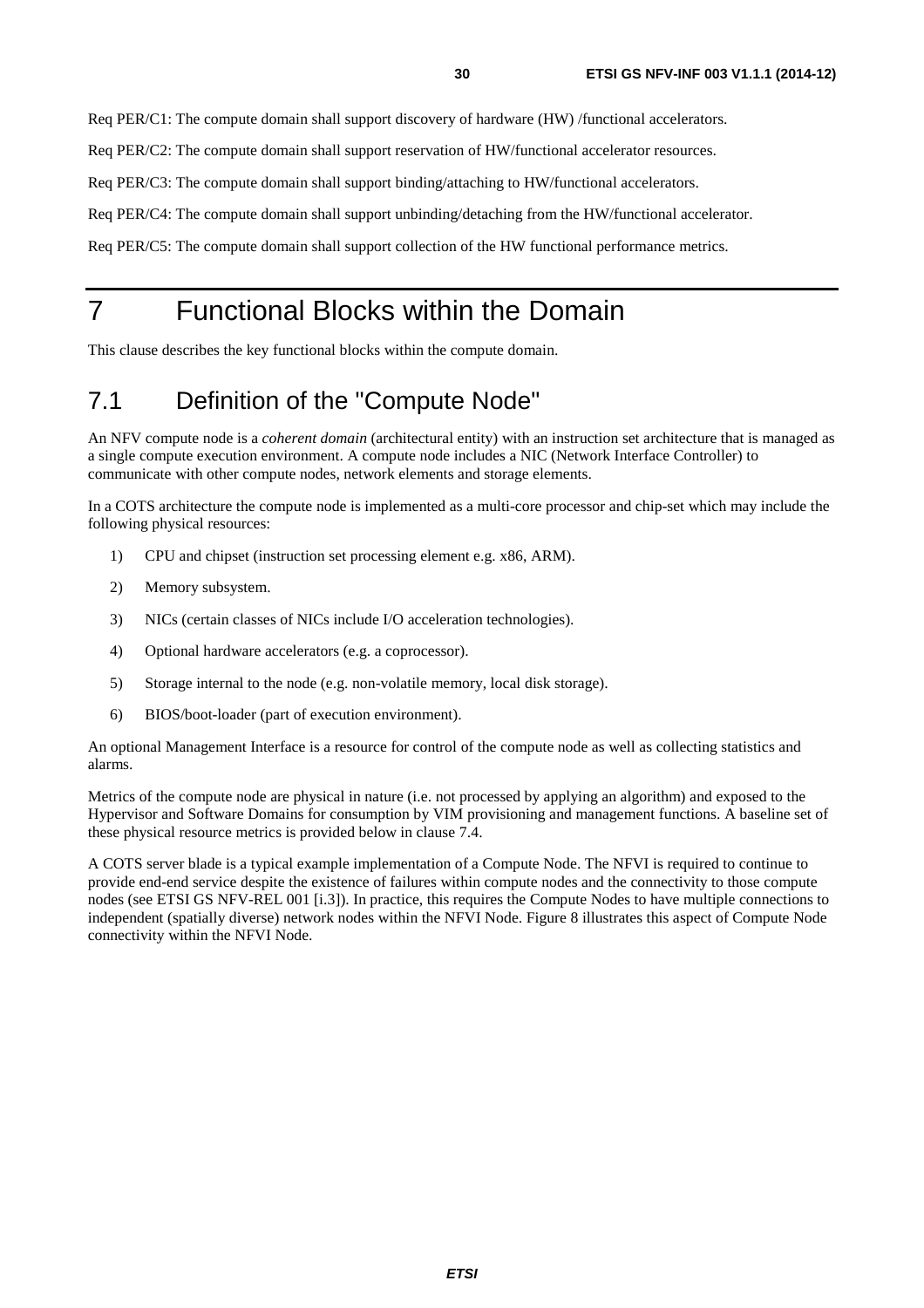<span id="page-30-0"></span>

#### **Figure 15: Compute Nodes shall have more than one network connection within the NFVI node**

### 7.1.1 CPU Complex Overview

The CPU complex includes the processor and peripherals that support programming and processing of the network functions. The complex includes memory, I/O, processors and co-processors and interfaces.

From the NFV Network or an orchestration perspective, the CPU complex appears as a pool of processing resources that may be distributed across one or many nodes. From a single node perspective, the CPU complex appears as a set of limited number of processing elements, memory and I/O servicing the one node.

The CPU will need to scale and work with high memory capacity, storage sub-systems, co-processors, accelerators (if present), high I/O bandwidth, and processor interconnects (with one or multiple processor sockets on a single platform). The platform and interfaces shall be supported on industry standard high volume servers, and be compatible with open standards for switching, networking and storage.

The CPU complex will address the following: level of integration; hardware & software interfaces; hypervisor interfaces; instruction-set & programmability; number of CPU sockets; clock speed and form-factor.

## 7.2 Network Interface & Accelerators

This clause discusses the network interface to the CPU complex; I/O acceleration; and I/O features that support virtualisation.

### 7.2.1 Network Interface Controller (NIC)

The main function of the NIC is to deliver network I/O (physical or logical) to/from the CPU.

NICs may include hardware acceleration engines for encryption, encapsulation, forwarding and switching.

### 7.2.2 Accelerators

NFV Infrastructure (NFVI) is composed mainly of standard IT servers; network elements, such as routers, switches, and firewalls; and networked storage. However, some VNFs may require some form of hardware acceleration to be provided by the NFVI to meet their performance goals. While the standard IT based NFV architecture generally addresses scalability well, some use cases are more challenging, especially relating to VNFs that shall meet certain latency or SLA requirements. Various solutions and proposals are currently made for NFV Hardware Acceleration (HWA), all based on varying architectures.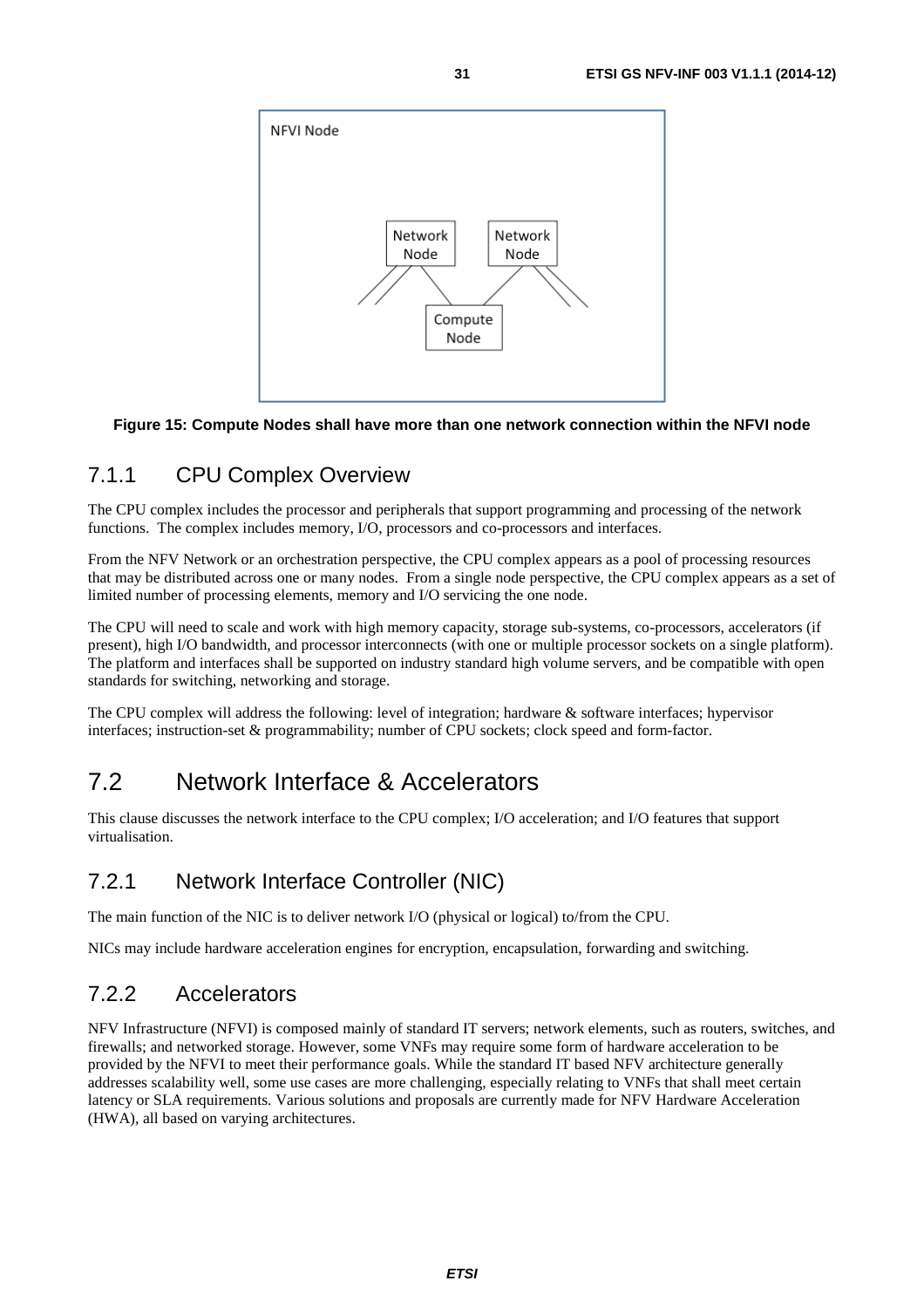The vision and objective of NFV is to implement network functions in portable code which can be executed on generic compute node infrastructure. However, in practical reality, 'generic' does not mean completely identical and even in the cloud computing environment, there are options and differences in the detailed specification of compute nodes. In the context of NFV, these options and differences often affect the packet throughput performance and therefore there is advantage in exploiting optional features if they are available.

These optional features where differences in compute nodes may arise include:

- Hardware accelerators such as encryption, digital signal processing (DSP), packet header processing, packet buffering and scheduling etc. which are either in a separate chip or integrated onto the same chip die as the CPU - system on a chip (SoC) - and either have direct access to the memory bus or have access to an on-chip system bus (e.g. PCIe).
- Additions to the Instruction Set Architecture (ISA) (e.g. x86, ARMv8, etc.) which implement new software acceleration features.
- Optional additions to the ISA for cache management operations where the behaviour of the instructions may be different on different chips of the same ISA.

However, exploiting these optional features is likely to compromise the portability of VNFC code unless a hardware abstraction layer is introduced. The role of a hardware abstraction layer is to present a single API independent of the hardware options such that the code of the VNFC can be written to use this API and thus be portable. All code which is dependent on the hardware options is within the hardware abstraction layer. Over time, CPUs add new instructions to accommodate accelerator functions. Therefore, the acceleration API needs to enable new CPU accelerator functions see figure 9.



#### **Figure 16: Use of a hardware abstraction layer to enable fully portable VNFC code across servers with different options and levels of hardware acceleration**

The abstraction of accelerated functions benefits the programmability, portability and scalability of VNFs.

For portability, the abstraction API needs to enable moving of the VNF yet have different ways of implementing accelerated functions. The implementation of such functions may vary between vendors.

For scalability, an abstraction needs to be at the right level, so that innovation can occur below the abstraction. The abstraction needs to be efficient, hence there is a need to be pragmatic about the level of abstraction. The right balance will allow innovation but maintain efficiency of the API. An example that demonstrates these goals are feasible is the OpenGL API from the graphics world.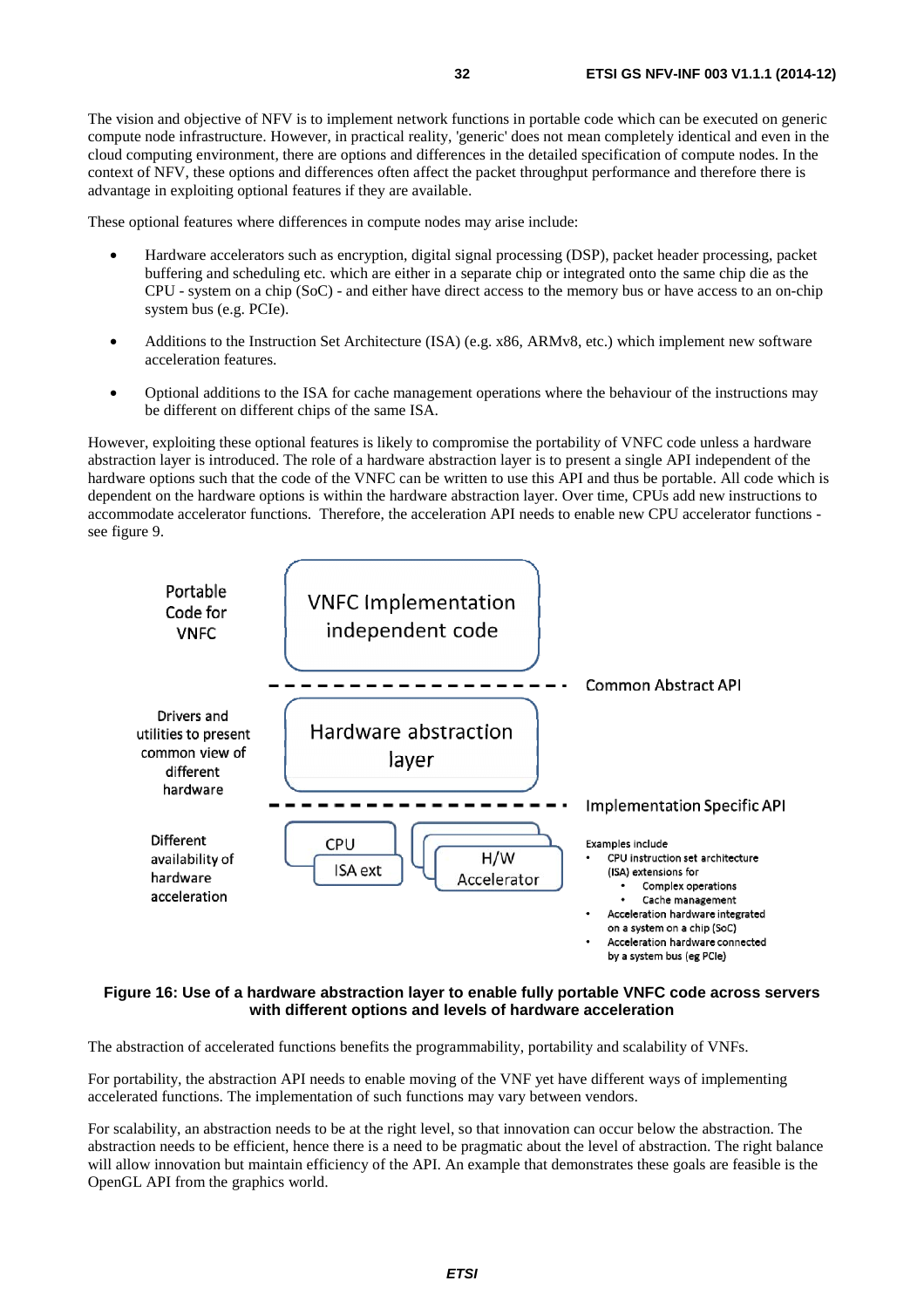This hardware abstraction layer is a normal feature of operating systems and is normally implemented using a common driver model and hardware specific drivers. In the ETSI NFV architecture, there is a hypervisor which is the forms the base operating system which interfaces to the hardware. The hypervisor then provides common and uniform virtual hardware to all virtual machines so that a VM image is fully portable.

Therefore, in the target NFV architecture, in order to maintain this same level of portability, the hardware abstraction layer should be entirely contained in the hypervisor. In this way, the all virtualised hardware presented to the VM is generic so that the host operating system of the VNFC can use generic drivers - see figure10. Note that the Common Abstract API in figure 9 is realized as the Abstract Hypervisor API in figure 10.



#### **Figure 17: Target hardware abstraction layer implemented entirely within the hypervisor**

However, current implementations do not always follow the target architecture of figure 10. In many current implementations, where hypervisors do provide full hardware abstraction and offer full portability of VMs, this often compromises the packet throughput performance. As a way around this this, many hypervisors enable improved performance by directly passing-though communication between a guest OS and acceleration hardware. The hypervisor does not attempt to abstract the communication to a common API. While this many enable improved packet throughput performance, this compromises the portability of the VNFC code of the VM image.

An intermediate, interim architecture, with a reduced level of portability can be achieved by creating the abstract API within the guest OS of the VNFC. In this intermediate architecture, the guest OS of the VNFC shall carry sufficient drivers for the range of hardware options. It is probable that different drivers are necessary by hypervisor type and by hardware option (figure 11).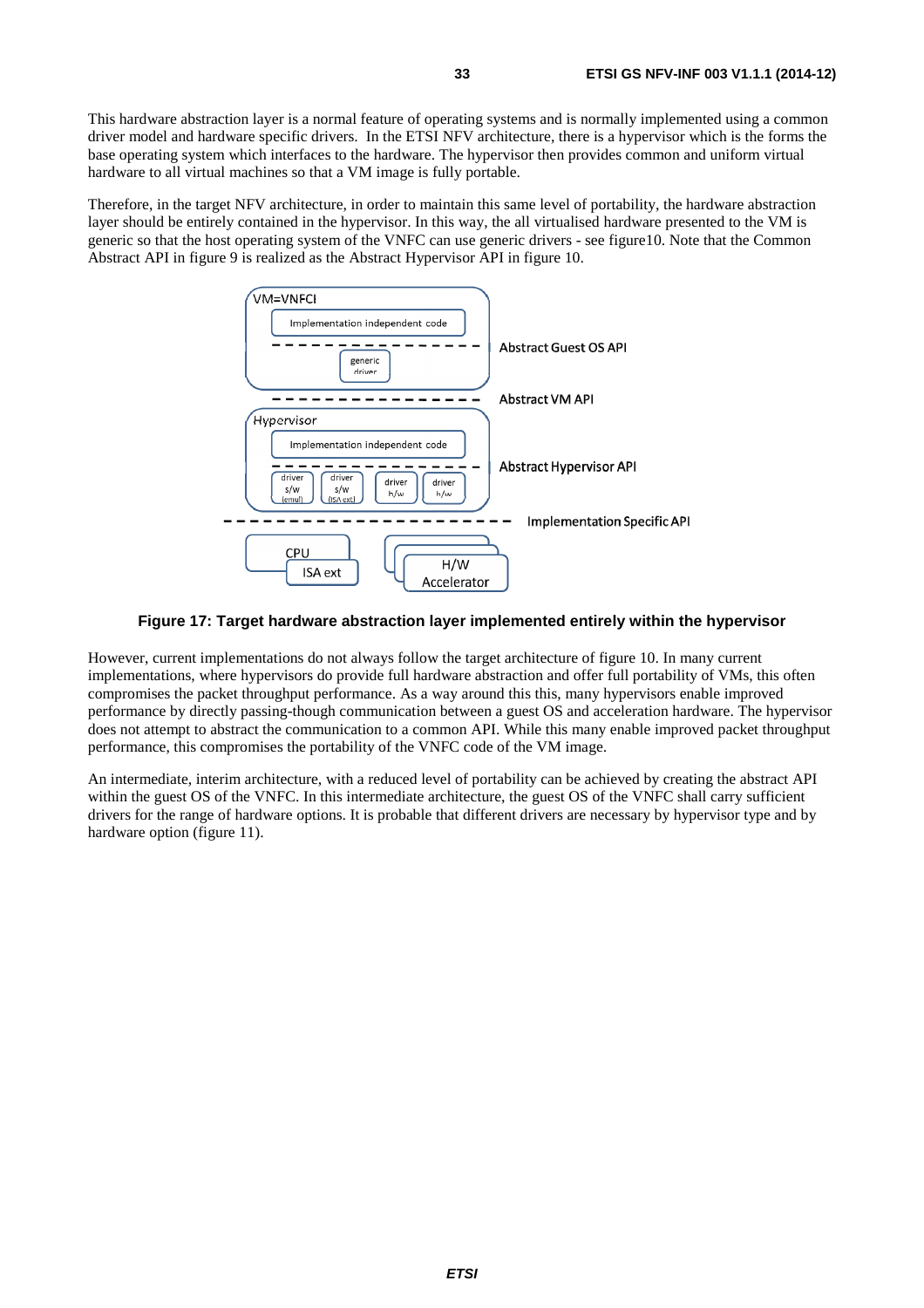<span id="page-33-0"></span>

#### **Figure 18: Interim architecture with hardware abstraction layer implemented by the hypervisor and the guest OS**

Below, there are two types deal with two types of acceleration examples: Hardware and heterogeneous.

### 7.2.3 Hardware Acceleration

Hardware acceleration is the use of specialized hardware to perform some function faster than is possible by executing the same function on a general-purpose CPU or on a traditional networking (or other I/O) device (e.g. NIC, switch, storage controller, etc).

These functions may be correlated to the three NFVI domains and subsequently address Compute, Network and Storage Acceleration. By using the term "functions", one can abstract the actual physical implementation of the accelerator, which could be done by specialized hardware, software, firmware or any combination thereof.

This clause covers the options for ASICs, network processors, flow processors, FPGAs, multi-core processors, etc. to offload the main CPU, and to accelerate workload performance.

#### 7.2.3.1 Need for Hardware Acceleration (HWA) Abstraction

To allow multiple HWAs to co-exist within the same NFVI, and to be used by various applications (VNFs), a unified approach and standard interfaces are proposed. Moreover, this mechanism will allow sharing of HWA technologies for acceleration based on various metrics, such as resource availability and/or utilization. Otherwise, these applications will not meet the portability requirements in NFV. This is due to the nature in which the underlying applications being accelerated depend on and use application programmable interfaces (APIs). Without a common HWA abstraction layer (aka, HAL), these applications shall be hard coded to the specific API utilized by the associated HWA.

These abstractions should be fairly general in design and should be representative of functionality. For example, a class of accelerator types that deal with compression could be created such that an application that requires the use of a compression operation can detect whether there are hardware acceleration capabilities present and then forward such functions to the appropriate accelerator.

If no HWA is present, then the application may be able to complete its function through a provided library, or possibly even through an emulated HWA, or some other means. The intention of this abstraction is to ensure the application (VNF) and the underlying HWA is decoupled so that either the specialized hardware can be absent or that it can vary from one manufacturer to another without requiring new VNF code. It is understood and acceptable to address the different hardware options through a device driver, virtual machine, QEMU emulation or similar means within the NFVI's host operating system or hypervisor.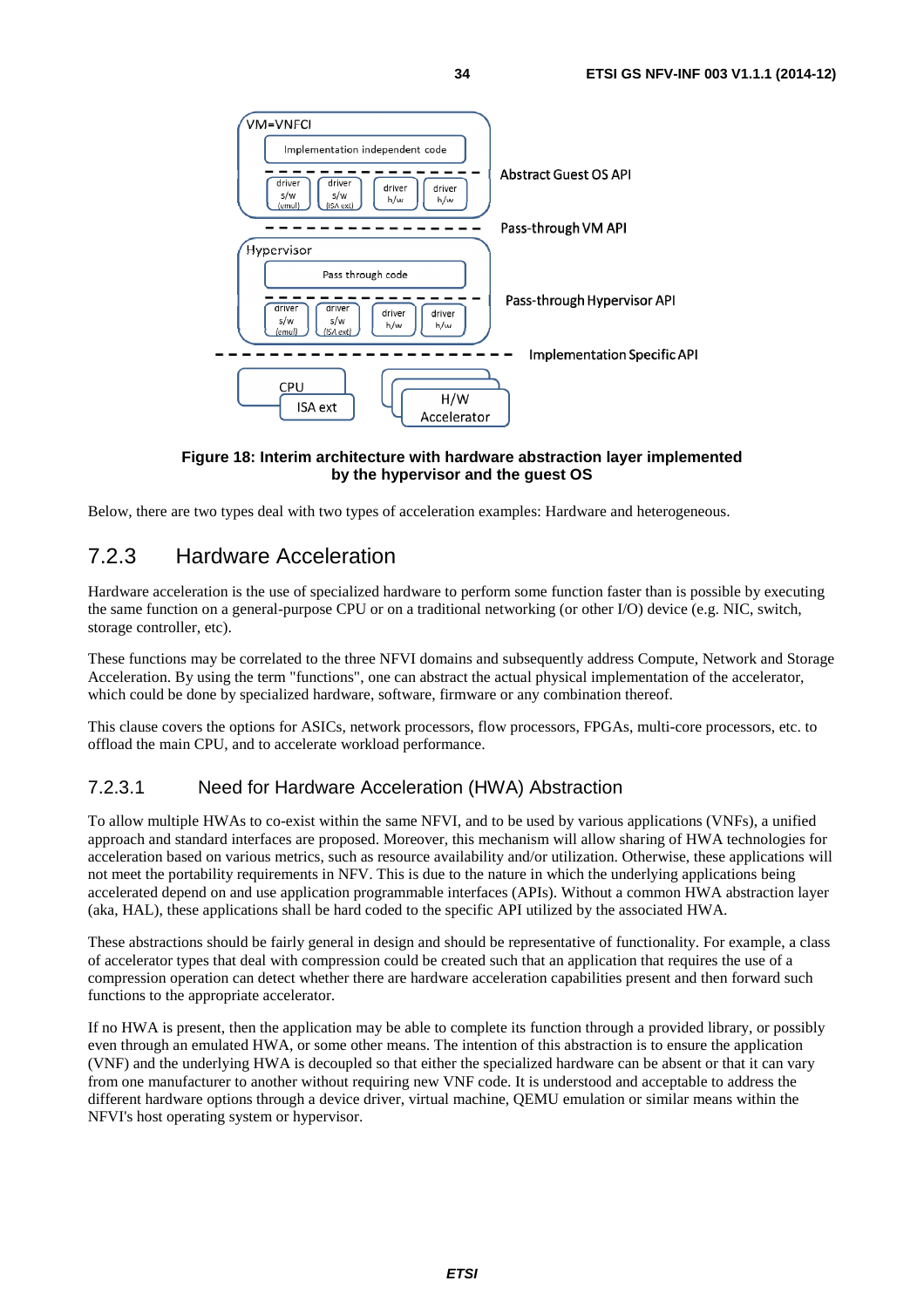#### <span id="page-34-0"></span>7.2.3.2 Need for Dynamic Allocation and Management

In order to accommodate the possibility of a disaggregated deployment (i.e. a deployment where the HWA is physically decoupled from a specific host, and shared between two or more NFVI compute or networking resources), some form of management will be needed in order to ensure higher-level orchestration capabilities, utilization monitoring, and even customer SLAs are supported.

This management support should take into consideration that HWAs may be deployed as a pool in which resources are dynamically allocated to other specific resources within the NFVI or to specific VNFs based on needs and policies, and that such assignments will need to be recorded, modified, suspended, or possibly even support live migration.

#### 7.2.3.3 Hardware Accelerator Example

Next-Generation Fire Wall (NGFW) is a good example of a network service that could benefit from the use of hardware acceleration, in an accelerated NFVI server architecture.

Potential NGFW workload may consist of the following.

Potential data plane functions using acceleration (e.g. on the NIC/Accelerator):

- L2 forwarding and virtual bridges.
- L3 routing and virtual routing.
- IP VPN termination.
- Network Address and Port Translation (NAPT) multiple modes of operation.
- Statefull network flow analysis.
- Packet classification and filtering.
- Dynamic per flow application policy.
- Load balancing to x86 or egress interfaces.
- SSL (Secure Socket Layer) identification.
- SSL inspection.

Application plane on host CPU:

- DPI for application and protocol identification.
- Snort for threat management.
- Passive network discovery.
- Targeted vulnerability assessment.

Control plane on host CPU (x86 or ARM):

- ARP (Address Resolution Protocol).
- OSPF (Open Shortest Path First).
- RIP (Routing Information Protocol).
- Application management GUI (Graphical User Interface).

Above functional partitioning is workload-specific and will depend on the IPS/Firewall application. Performance can be CPU-bound, I/O bound or both. Specific requirements will impact the underlying implementation.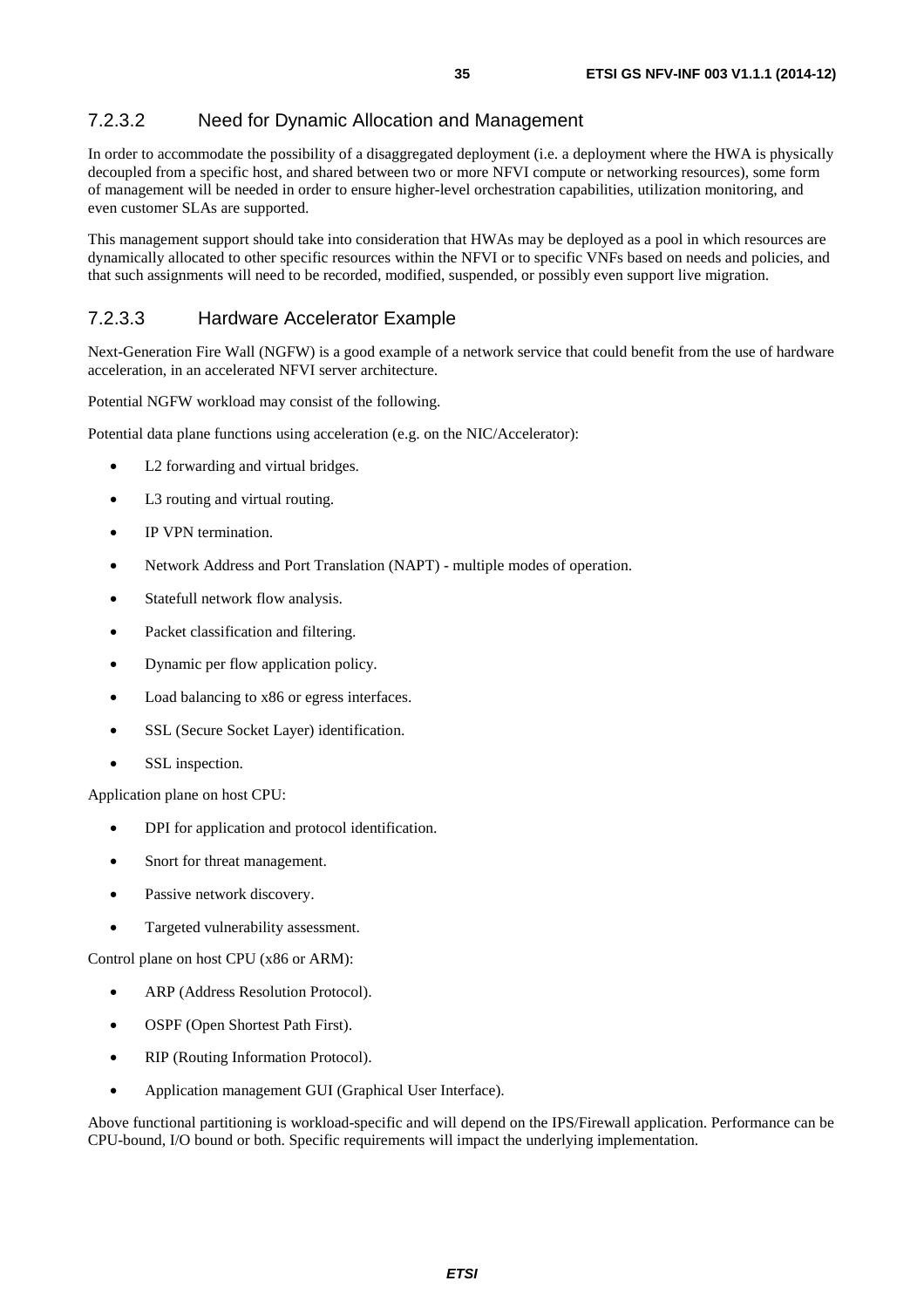### <span id="page-35-0"></span>7.2.4 Heterogeneous Acceleration

Heterogeneous accelerators are another class of accelerated functions called from the VNFCi. It refers to functions implemented within the compute node on the NIC, CPU Complex, accelerator blades/chassis, a PCIe plug-in card or a PCIe attached device such as FPGA, ASIC, NPU, and called from the VNFCi, possibly on a fine granularity.

Heterogeneous acceleration techniques may be independent of, or may rely on the CPU Complex and NIC hardware features. Software may make use of techniques such as huge page memory, ring buffers and poll-mode drivers.

Implementation of heterogeneous accelerators may vary from vendor to vendor.

#### 7.2.4.1 CPU Complex, NIC, and PCIe-attached Devices Accelerator Examples

In a typical packet processing architecture, Packets enter via ingress interfaces and are then classified into a number of abstract queues. A scheduler distributes queued packets to software threads, or other accelerators (for example Crypto). Accelerators may be physically located on a NIC, PCIe Plug-in card or CPU complex, the CPU complex and NIC may also be combined onto the same SoC.

The list below identifies accelerators that may benefit data-plane applications.

#### 7.2.4.2 Examples for functional accelerations

- Classification accelerator.
- Crypto.
- DPI/Regular Expression.
- Compression/Decompression.
- Buffer manager.
- Queue manager.
- Work scheduler.
- Timer manager.
- Traffic manager.
- Address translation.

#### 7.2.4.3 Accelerator Abstraction API Examples

One well known model for abstracting heterogeneous accelerators is using abstract queues and processing elements. Abstract queues hold work (for example: packets, timers and messages) that are waiting for further processing.

Processing elements process work dispatched from the abstract queues. Processing elements include both programmable CPU's and fixed function accelerators.

In the queues and processing elements model, a scheduler selects work from the abstract queues and distributes the work to processing elements according to a specified scheduling algorithm. Processing elements produce output results and post the results to other abstract queues. In a networking system, network interfaces act as the ultimate sources and sinks of work (packets).

The classifier, queue and potentially the scheduler are accelerators that are abstracted, or the equivalent functionality is implemented in optimized software.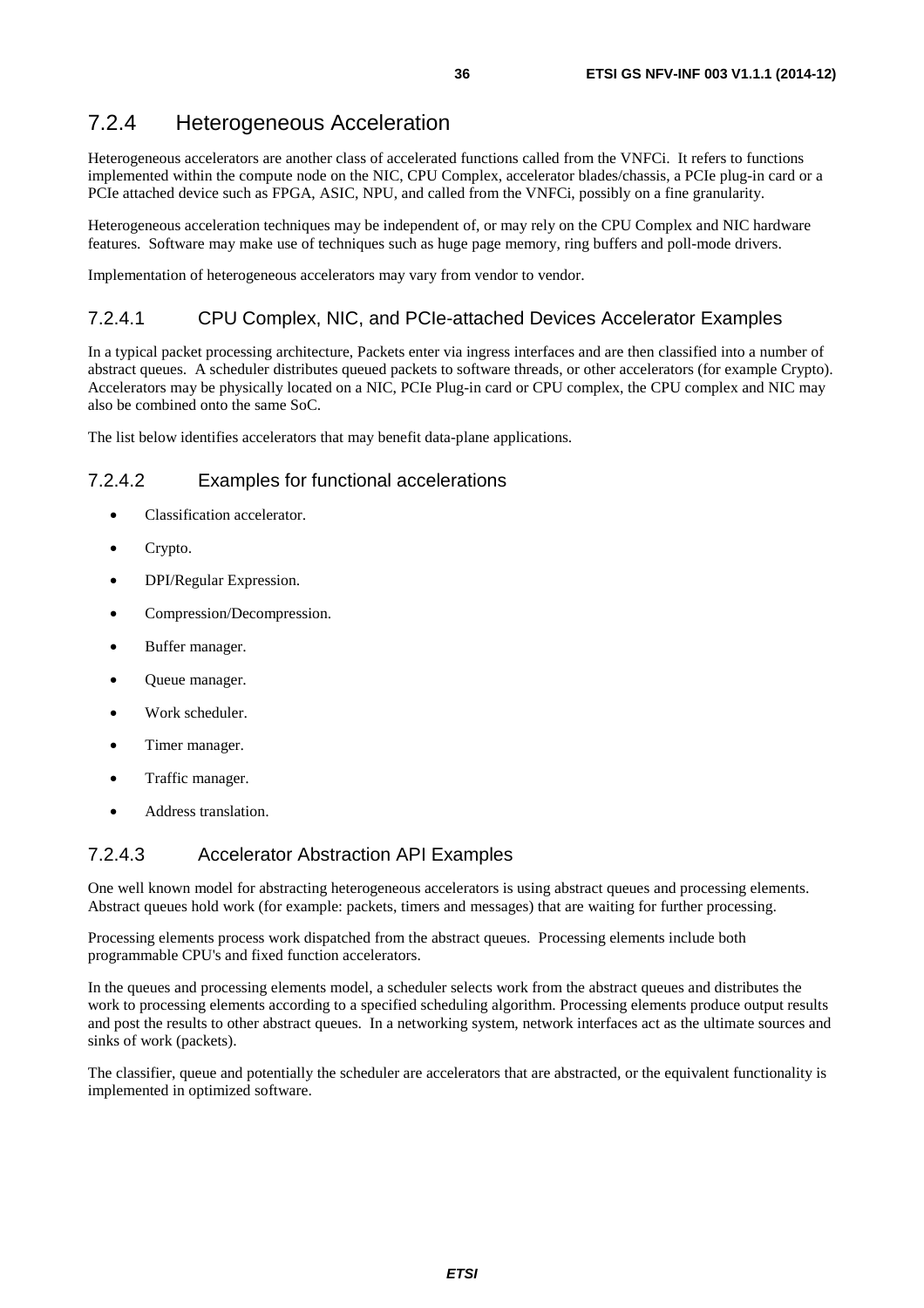## <span id="page-36-0"></span>7.3 Storage

This clause addresses large-scale storage and non-volatile storage, such as hard disks and solid-state disk (SSD), including PCIe flash cards.

Storage hierarchy in the compute can consist of, but is not limited to the following:

- Cache Storage.
- Primary Storage.
- Secondary Storage.
- Cold Storage or Archived Storage.

Each of these are characterized by different levels of latency, costs, security, resiliency and feature support.

For some purposes, it is necessary to have visibility of the different types of storage. However, for many applications, the different forms of storage can be abstracted, especially when one form of storage is used to cache another form of storage. These caches can also be automated to form a tiering function for the storage infrastructure.

### 7.3.1 Storage Building Blocks

The building block components for these various levels or types of storage infrastructure can include four primary classifications of drives: Hard Disk Drives (HDDs), Solid State Disks (SDDs), Optical Disks, and Tape Drives.

In addition to the drives, storage building blocks can include data protection, compression, de-duplication, protocol or access controllers, backplanes, carriers, power supplies and enclosures.

#### 7.3.1.1 Hard Disk Drives

Hard Disk Drives (HDDs) typically consist of one to several platters and an actuator with a magnetic recording head. The platters are typically coated with a magnetic substrate that can receive a charge from the recording head that is used to represent data. Currently, there are many benefits to the use of HDDs as storage components. Their sequential performance can be relatively good in comparison to other technologies. And with the exception of tape-based media, they currently offer the lowest media costs.

However, HDDs can become considerably slow when the head movement actuates from inner to outer disk. This can be exacerbated when several layers of abstraction are placed between underlying physical disks and the upper layer application.

#### 7.3.1.2 Solid State Disks

Solid State Disks (SSDs), unlike HDDs, do not possess moving parts, hence there is no notion of inner vs. outer disk to be adversely affected by any actuation. As such, they are a suitable technology for use in applications where there would otherwise be considerable randomized accesses.

Despite the rapid price drops that SSDs currently face, they are relatively much more expensive and smaller in capacity than their HDD counterparts. This means that usage within NFV Infrastructure shall be carefully considered to avoid excessive costs.

#### 7.3.1.3 Cache Storage

Increasingly, the compromise between the cost effectiveness of Hard Drives and the performance efficiency of Solid State Disks is making its way into data centers in the form of hybrid caching storage. These storage arrays could be utilized as block-based storage or as file-based storage. What makes them hybrids is that they will utilize SSDs as a high-speed cache (or possibly as a tier) and will utilize HDDs for persistent storage, such as backend RAID.

While there are many solutions emerging with such caching capabilities, additional evolution of this type of storage adds policy based management to this caching layer so that some data, which might be more critical or frequently accessed, might remain within the cache as opposed to simply being flushed after some time interval is reached.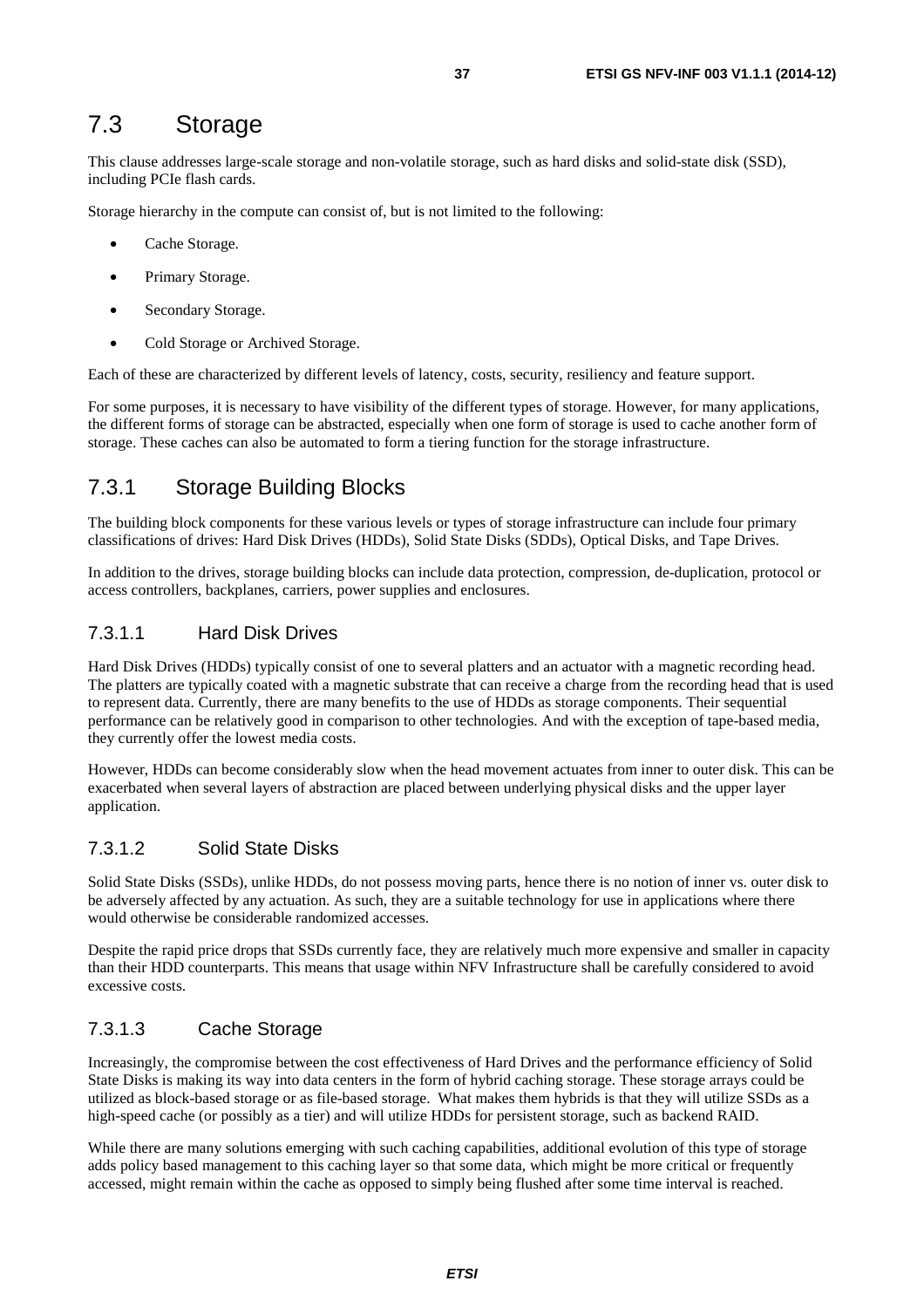<span id="page-37-0"></span>In order to appear seamless to the clients services that might be connected, these caching layers effectively map the blocks between at least two different sets of devices. The higher speed device, which is assumed to be the cache, is typically smaller in range than the slower device, which should be comprised of a larger range of blocks. There is no hard and fast rule with respect to the ratio of blocks. Suffice it to say, it is really a matter of budgets versus performance requirements.

#### 7.3.1.4 Cold Storage

Cold Storage, or archive storage, is storage this is used for data that needs to be maintained for historical purposes. While implementations can vary based on the use low cost SATA drives to LTO tape, the goal of a cold storage system should be to free up performance-based storage for more important tasks. With that said, it should also be understood that one of the goals for NFV is to reduce the energy consumption of data center deployments. And that suggests a look at technologies that can best accomplish that purpose.

With the introduction of LTFS (Linear Tape File System) in 2009, LTO tape has experienced a resurgence in the market as a viable storage medium, but not just for backup. LTFS allows an LTO-based library to be utilized as file store, but without requiring backup software and staging areas for accessed to archived data. Instead, the tape can be mounted in the same way as a disk drive is mounted today.

LTO also has an advantage over any other storage technology in that it is inherently designed to resist bit flip, which makes it suitable for very long archival periods-beyond 10 years. It is also requires considerably less power to operate than a disk drive and is designed to be powered down when not active, which makes it the lowest consumer of power of any available storage technology, today.

### 7.3.2 Storage Topologies

Storage comes in different topologies. It can be Direct Attached Storage (DAS), Network Attached Storage (NAS), or even Storage Area Networked (SAN). Each choice carries with it certain pros and cons. But there are other considerations that shall be made when it comes to interactions and support with a hypervisor, guest operating systems, within the hypervisor domain, and even in relation to certain high resiliency practices or features:

- 1) Direct Attached Storage (DAS), comes in various forms. While typically associated with internal server hard drives, a better way of thinking about DAS is that it is captive to the server to which it is attached.
- 2) Storage area networking, a disk block based storage technology, is probably the most pervasive form of storage for very large data centers and has been a de facto staple as it relates to database intensive applications. These applications require shareable storage, large bandwidth and support for the distances from rack to rack within the datacenter. Ethernet, Fibre Channel (FC), and Infiniband (IB) have been the interface of choice as it was able to meet these requirements, primarily bandwidth.
- 3) Network attached storage, while typically associated as the de facto storage for unstructured data (file data vs database data), continues to grow in market share, largely due to the growing popularity of Virtualisation.

#### 7.3.2.1 Block-based Storage

Block based storage, such as FC, iSCSI, or SAS, whether direct attached or attached as part of a shared SAN, has many benefits in terms of performance and snapshot capabilities. These snapshot capabilities, especially when used as part of Logical Volume Manager (LVM) has the ability to provide derivative snapshot capabilities, which could be used for cloning volumes.

A derivative snapshot, in this case, is a 100 % snapshot volume where a the snapshot has the ability to break the Copy-On-Write (COW) chain and to be used as a new master volume versus being using for restoring its own master volume to a prior state. The reason is a 100 % snapshot is it shall contain an entire chain as opposed to only containing some differential blocks.

While derivative snapshots can be quite useful for a virtualisation environment's image store, it is not necessarily the most widely utilized topology for large data centers due to complexities with provisioning and due to the fundamental lack of scale-out capabilities, though this will be addressed under the discussion about scale-out-storage, specifically with use of parallel NFS (aka pNFS or NFS v4.1).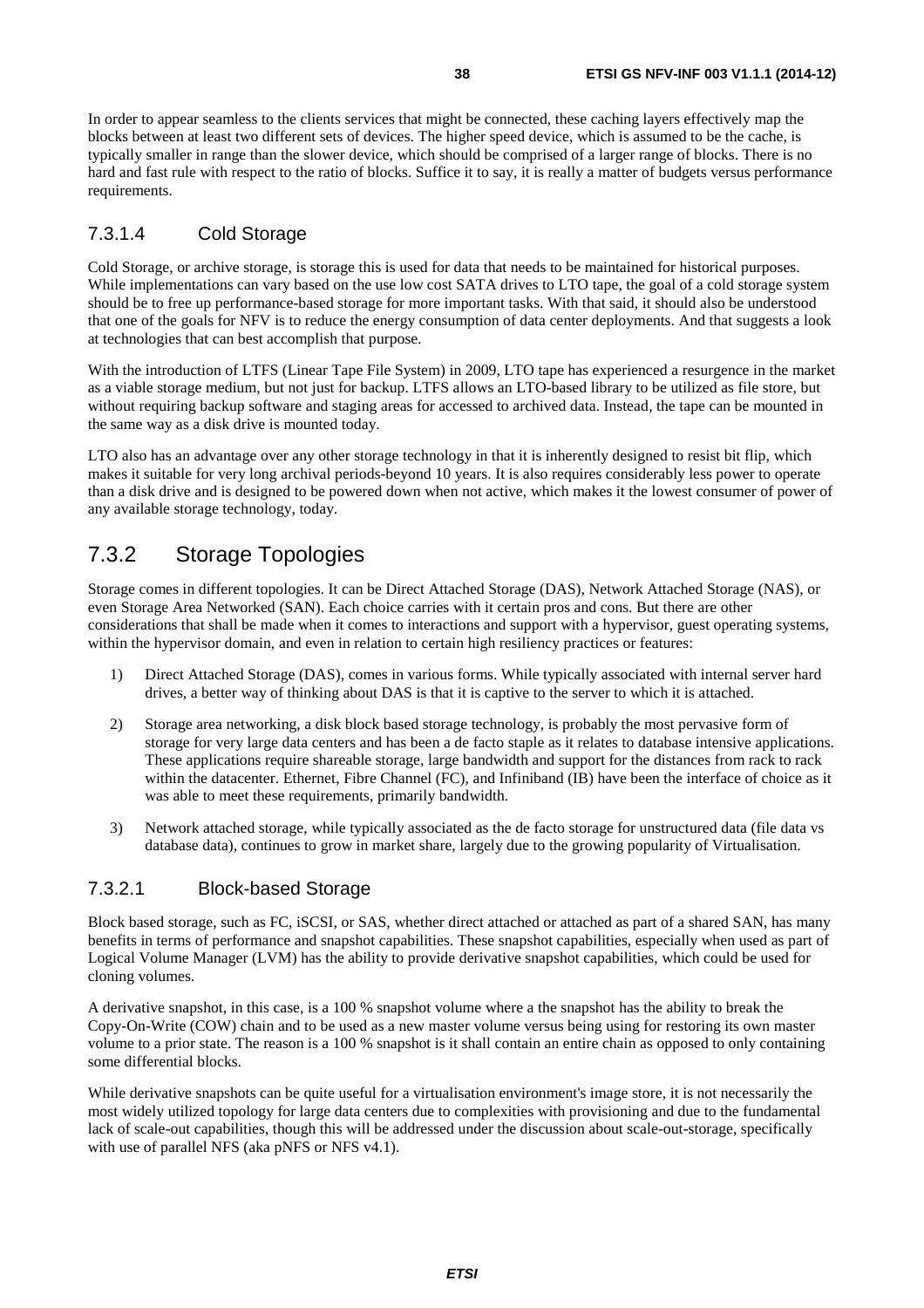<span id="page-38-0"></span>Additionally, block storage can be relatively easily incorporated into various levels of resiliency schemes such as asynchronous or synchronous mirrors. Typically, SAN controllers will utilize a copy-on-write mechanism to keep the local copy and the mirror volume synchronously mirrored, though this would typically be on a LAN vs. on a WAN connection. The synchronous nature, when combined with a WAN, could result in unacceptable latencies as local writes will not be acknowledged until the remote writes are first completed.

Image stores probably do not require considerable scale since their capacity should be limited to OS and to applications. And performance impact should be relegated to boot storms, unless swap partitions are also utilized in pure HDD deployments. Swap partitions or files should not be utilized in combination with SSDs, as this will significantly deteriorate the life of such a drive due to the excessive writes.

Usage of block storage does bring certain complications at the provision process due to the need to create a LUN and to map or assign a client's initiator to that LUN. Additionally, some level of authentication may also be required.

#### 7.3.2.2 File-based Storage

File-based storage systems are typically synonymous with Network Attached Storage (NAS) and consist of a storage array, some type of controller and operating system and one to several networked-storage protocols such as CIFS, NFS, iSCSI, FC, AoE, or something else.

One of the advantages with file based storage is the ability to treat a file as a block device or disk drive. Files can be easily appended to in order to create larger virtual drives. And files can be easily replicated to other locations.

One of the disadvantages of working with file-based storage is the inability, at least currently, to rapidly clone an existing virtual disk image into a new image. Currently, a byte for byte copy can take a considerable amount of time, based on the size of the disk image and the speed of the underlying physical storage, whereas a snapshot clone of a volume using LVM can take approximately one second.

Another potential complication of working file-based storage is the inability to establish synchronous and asynchronous mirrors without creating such mirrors at the physical hardware level. While there are some good commercial solutions for this, there are not currently any mature open source ones apart from scale-out solutions.

Today, Network File System (NFS) stands as the most widely deployed storage topology for large-scale virtualisation environments. This is largely due to the ability to quickly provision a pool of storage, utilize snapshots and backup at multiple levels in the system and to easily provision security policies for users and for services.

#### 7.3.2.3 Object-based Storage

Over the years, there have been many forms of object based storage devices, services and products, though they have not always been successful at large scale adoption versus other NAS or SAN technologies. This is largely due to them being somewhat misunderstood from a features and benefits perspective. With that said, one of the key advantages of object storage is the ability to directly couple unique methods or security implementations with the actual data as opposed to having such capabilities come from an adjacent system or service. This enables storage to be more closely coupled in features to the specific needs of a service. A prime example of such a commercial usage is Amazon's Simple Storage Service (S3), and an example of an open source solution is the Swift plug-in within OpenStack.

#### 7.3.2.4 Scale-out Storage

Scale-out Storage has many of the attributes of file-based storage, but is often distributed across several to many boxes for increased performance, resiliency or for both. There are numerous commercial solutions available, today, as well as quite a few open source ones. While the characteristics of the various solutions may seem similar at a high level, there are certain key differentiators that each solution typically strives towards:

- Striping-typically for HPC environments where redundancy or long term persistence of data is not as important as the overall performance.
- Mirroring-these solutions typically rely on various types of mirroring to replicate data in 2 or locations to protect against failures, but tend to be considerably slower than striped solutions, and in some cases it can take as many as 5 more nodes to surpass a single node's performance.
- Parity-based striping-provides a balance between the two other types, but is generally part of commercial solutions such as EMC's Isilon solution.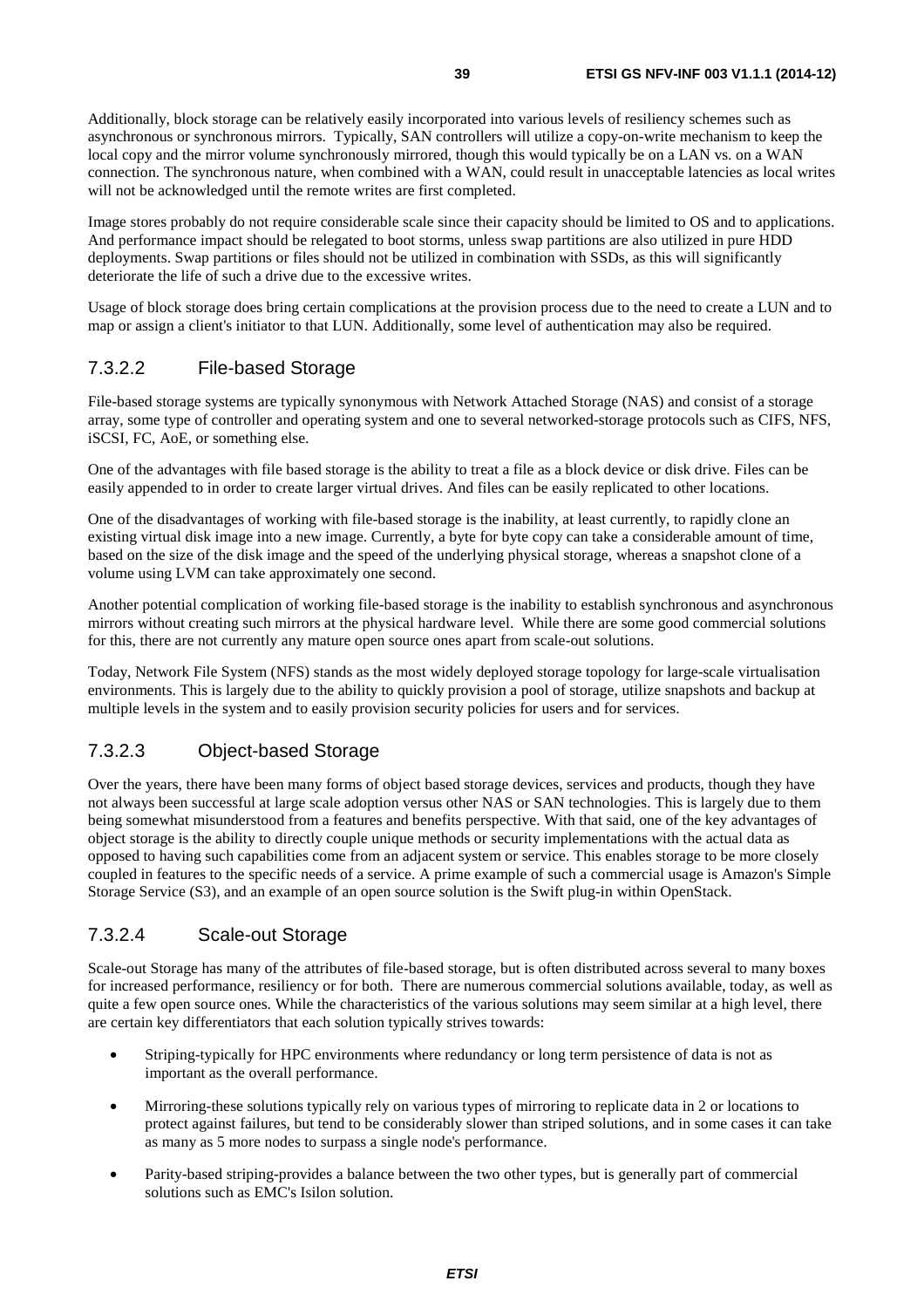<span id="page-39-0"></span>In 2010, the NFS specification was ratified to include v4.1 (aka pNFS) which adapts previously utilized NFS environments with scale-out capabilities. To date, NFS v4.1 is the only scale out solution to be managed under an SDO.

pNFS separates data and metadata to prevent the metadata server from becoming a bottleneck. Instead, it passes a layout driver to a pNFS-aware client that contains a layout driver. This layout driver tells the client how to directly access the desired data to avoid a common choke point.

Today, the open source layout driver supports autonomous I/O nodes, mirror nodes and striped nodes, but not paritystriped nodes to balance higher performance with resiliency.

Also, pNFS can utilize NFS, FC, iSCSI or Object Storage servers as its I/O server nodes.

#### 7.3.3 Serviceability

#### 7.3.3.1 Live Migration

Live migration, also known as vMotion in VMware, is a technology that is also available with the Kernel Virtual Machine (KVM) and with Xen-two Linux-based hypervisors. Live Migration is more than just failover support of virtual machines. It allows for the maintenance and support of the underlying infrastructure without requiring the guest virtual machines to be powered down. In short, Virtual Machines (VMs) can be migrated from one host machine's hypervisor to another host machine's hypervisor seamlessly and without any interruption to any clients' interactions with features provided by the initial VM. For any Software as a Service (SaaS), this feature is an absolute requirement.

#### 7.3.3.1.1 Local Storage

This clause will discuss local storage requirements in regards to capacity, access time and latency. Local storage can typically consist of the following types of storage:

- 1) SATA (Serial ATA).
- 2) SAS (Serial Attached SCSI).
- 3) SSD (Solid State Disk).

There are benefits of each of these types of storage. SATA disks are the least expensive. SAS drives are typically more robust due to higher rotational speeds than SATA disks. However, SSDs continue to grow in popularity due to their benefits of having zero rotational latency. But they are the most expensive of the three technologies and can be difficult to justify due to such significantly higher costs.

#### 7.3.3.1.2 Remote Storage

This clause will discuss remote storage requirements in regards to capacity, access time and latency.

Remote storage has two dominant types, though this is not all inclusive. The two preferred types of storage include NFS (Network File System) and Fibre-Channel (FC).

NFS has grown in recent years as the primary storage type for shared virtualisation storage and this is largely due to the ease of provisioning.

FC storage is also quite popular due to the shared, high-availability nature of FC-based SANs. However, the added steps of provisioning LUNs makes this specific type of block storage largely used in database oriented services as opposed to others.

Other interfaces which may be utilized include iSCSI, SAS-based SANs and even CIFS (Common Internet File System).

It should be noted that as the popularity and support of the open source Cloud project known as OpenStack, a new class of object storage based on the Swift plug-in may begin surfacing in the near future. Object storage provides numerous benefits over block or file storage. However, the difficulty of deployment is likely to be high.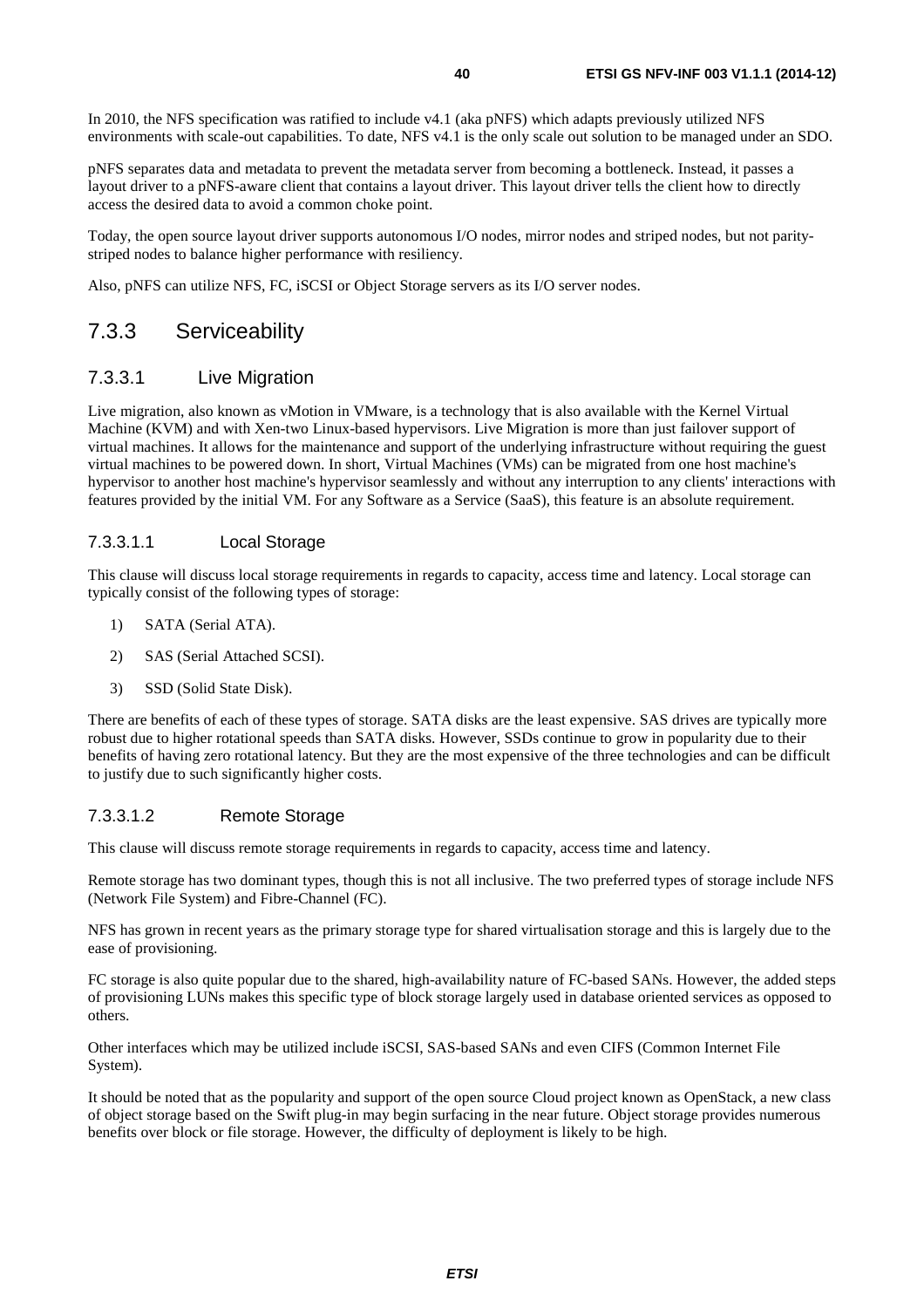#### <span id="page-40-0"></span>7.3.4 Management



#### **Figure 19: The storage Vn-NF sub-interface is for provisioning the storage that is allocated to the NF or VNF**

The storage interface in the figure can encompass a configuration API, as well as any API that may be a part of the protocol itself, such as is the case with object storage.

### 7.3.5 Security

Due to the shared nature of storage within a virtualisation environment, it should be understood that security is a layered structured in that there is not one set type of security to be implemented across physical and virtual domains. Similarly, different types of services will require different types of storage, which will also bring their own unique security aspects. The scope and combinations of security considerations is too large for any one document, so this will touch on just the key considerations.

Within a virtualisation environment, one disruption or destruction of data can result in bringing down all storage for all virtual machines. This can result from unauthorized accesses to the infrastructure, from authorized individuals performing unauthorized actions, as well as from authorized personnel performing unintended actions as a result of manual manipulations. All of these scenarios shall be accounted for and recovery point capabilities shall be designed in, as well as ways to detect and to account for threats.

#### 7.3.5.1 Auditing Framework

The underlying physical storage shall employ some type of auditing framework. This auditing mechanism will consist of the tracking of root or user level accesses to the NFVI's file system for the deletion or modifications of data via user manipulations. The records of such actions shall be maintained within protected binary logs so that the record of malicious actions cannot be deleted from the logs.

#### 7.3.5.2 Protecting Data at Rest

It should be understood that breaches will occur and that it is only a matter of time before there is an occurence. To protect against malicious destruction of data or access to sensitive data, their needs to be a mechanism in place that can react to the detection of a breach and to isolate the breach from doing damage to persistent data. One such way of accomplishing this is to utilize encryption of the associated volumes with something such as Linux Unified Key Setup (LUKS).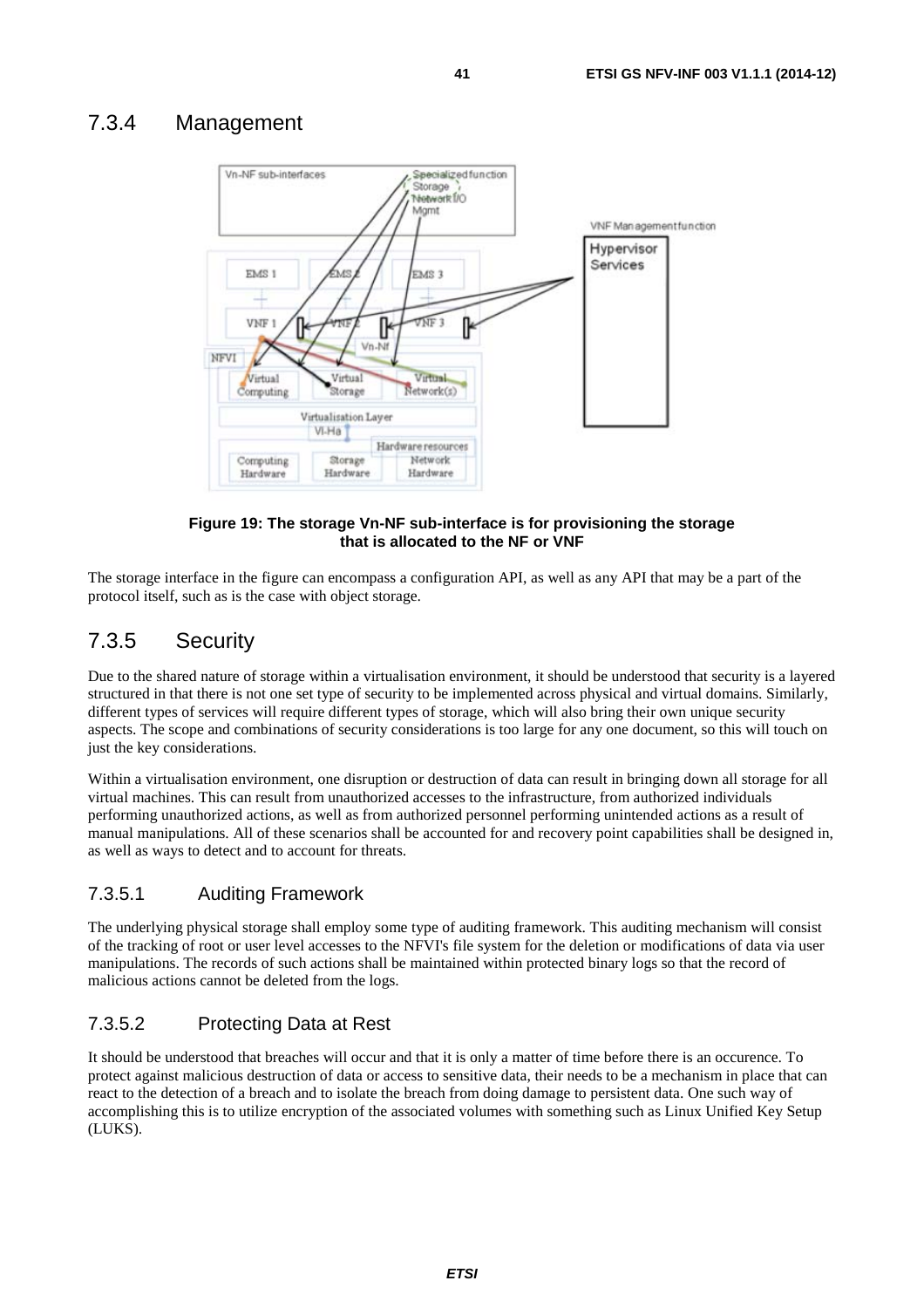<span id="page-41-0"></span>LUKS works by encrypting the superblock of a mounted volume. When the key exchange is successful, the superblock is recognizable and the volume can be mounted and accessed by the system. LUKS can be used in conjunction with physical volumes, such as those managed by Logical Volume Manager (LVM) or physical partitions; and LUKS can also be used in conjunction with mounting file-based volumes, such as virtual disk images.

When a breach is detected anywhere in the system, it should trigger a response that results in the unmounting of attached, or potentially exposed volumes so that data can neither be destroyed, altered or stolen. Once the perceived threat has been neutralized or deemed safe, all unmounted volumes can then be mounted again.

Protecting data at rest via encrypted volumes does not result in any performance overhead as inflight data does not experience a level of encryption, apart from any encryption methods that are otherwise imposed. However, during steady state operations, mounted volumes are effectively unencrypted so that they can be read and written to by system level software and even by users. It is only when a volume is unmounted that its encryption is actually effective.

Additionally, certain otherwise routine commands should be altered or removed eliminate unauthorized deletion or modification to data. For example, commands such as "rm" (delete) and "dd" (used for writing over blocks) and "fdisk" (used for altering disk partitions) should require at least some additional level of approval during steady state deployment. Commands such as "cat", "tail", "more" and "vi" can be used for reading data files and hence can be used for accessing sensitive data at a command line via a user shell.

The most complicated part of protecting data at rest is where and how to provide the key pairs utilized for mounting the protected volumes. It is expected that some level of automation will be desireable, otherwise the daunting task of mounting thousands of volumes will be overwhelming. Utilizing a local device such as a USB drive will not protect data against physical theft. Also, loss of the key device could jeopardize all data. Utilizing a key service can accomplish the purpose of allowing volumes to be remounted in the event that the environment has been deemed safe.

#### 7.3.5.3 Protecting Data In Flight

Protection of in-flight data can be characterized and protected through a number of different means, including:

- 1) Encrypted networks: Tunnels such as via SSH (Secure Shell) or IPSec (Internet Protocol Security).
- 2) Web-based applications: SSL (Secure Socket Layers).
- 3) Package contents: PGP (Pretty Good Privacy).

#### 7.3.5.4 LUN Mapping and Access Control Lists

Physical volumes that are shared throughout the NFVI will typically come as a result of some type of SAN implementation. While the protocol may vary for each implementation, most SAN solutions will invoke or at least make provision for some type of physical mapping of a specific volume to one or more specific client machines, which can also be virtual in nature. FC and SAS adapters (aka initiators) implement unique serial numbers or worldwide names, similar to an Ethernet's MAC address. iSCSI initiators, on the other hand, utilize a reassignable name known as an IQN (iSCSI Qualified Name). Physical LUNs are assigned to specific clients via these unique or pseudo-unique names. Unless these mappings are assigned to the underlying LUN, the volumes can be undiscoverable at most, or in accessible at the least.

While these conventions are for block-based storage, similar conventions can be implemented for file-based storage through the use of mechanisms such as /etc./hosts-allow, /etc./hosts-deny, iptables and other mechanism. The basic premise is that lists can be created to allow certain accesses. Any access not on the list will be denied. And for finer grain control, the hosts-deny list can allow access by all hosts on a particular domain with the exception of those contained on its list.

#### 7.3.5.5 Authentication

In addition to Access Control Lists, authentication can also be utilized. Authentication can come in the form of a name and pass phrase.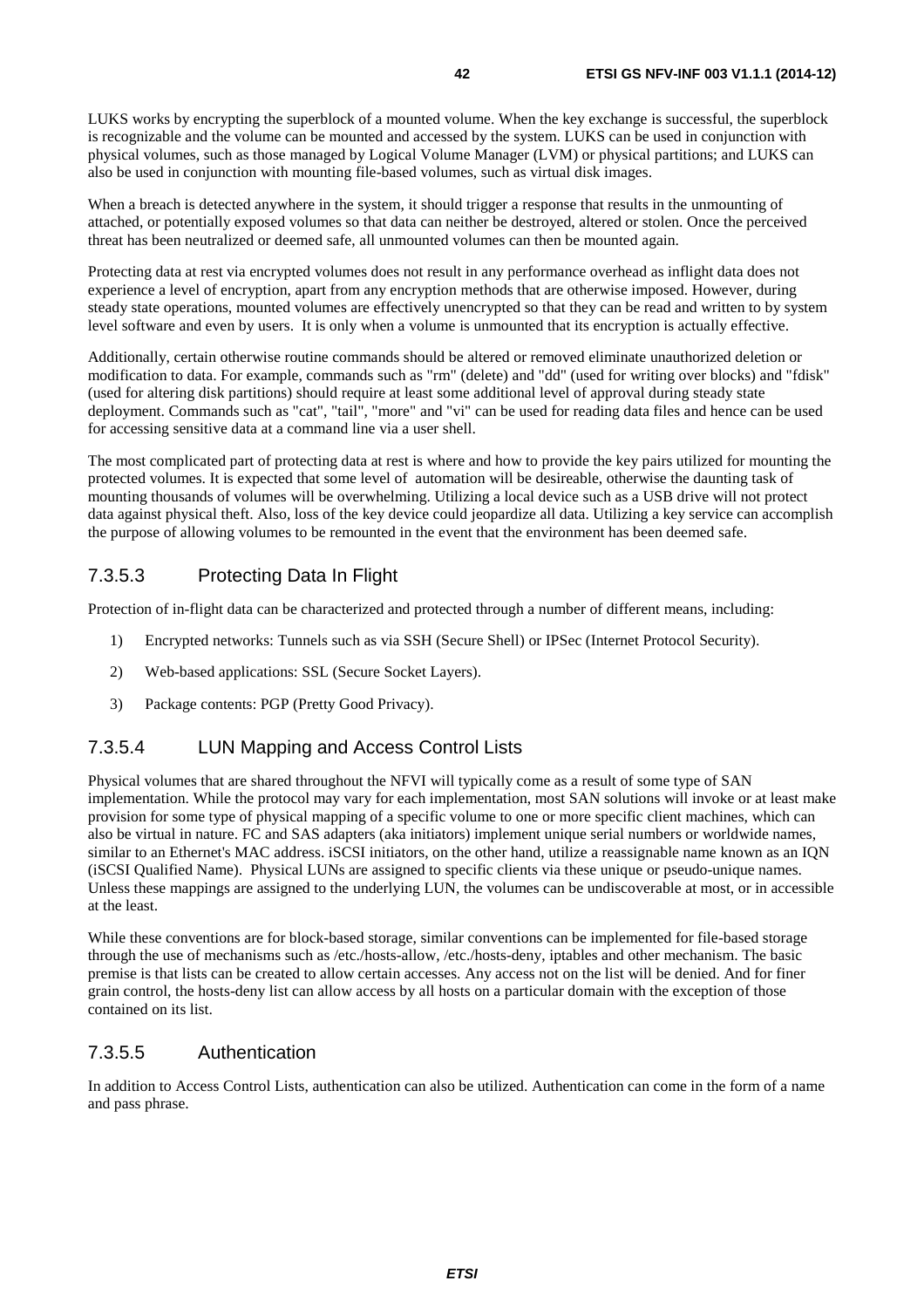#### <span id="page-42-0"></span>7.3.5.6 Physical Storage Nodes Within the NFVI Node

Storage may be physically implemented in a variety of ways. It could, for example be implemented as a component within a Compute Node. An alternative approach may be to implement Storage Nodes independent of the Compute Nodes as physical nodes within the NFVI Node. An example of such a Storage Node may be a physical device accessible via a remote storage technology as discussed in clause 7.3.3.1.2 (Remote Storage).

The NFVI is required to continue to provide end-end service despite the existence of failures within physical Storage Nodes and the connectivity to those Storage nodes. (See ETSI GS NFV-REL 001 [\[i.3](#page-7-0)]). In practice, this requires the Storage Nodes to have multiple connections to independent (spatially diverse) network nodes within the NFVI Node. The figure below illustrates this aspect of Storage Node connectivity within the NFVI Node.



#### **Figure 20: Storage Nodes shall have more than one network connection within the NFVI Node**

### 7.4 Hardware Resource Metrics of the Compute Domain

An objective of the compute domain is to provide a library which exposes hardware characteristics of the compute node in "real-time". The VIM communicates directly to the compute domain and through the hypervisor to access all the hardware metrics. Metrics can be static or dynamic in nature.

Clause 5 describes requirements for exposing hardware characteristics (i.e. metrics) for planning/provisioning and realtime monitoring/deployment of VNFs. Interfaces to pass metrics to the VIM are described in the NFVI domains and interfaces (NFV Infrastructure Architecture).

To be useful by MANO metrics shall be processed in SWA using an information model/s to produce KPIs (Key Performance Indicators).

### 7.4.1 Static Metrics for FNF Capacity and Capability Characteristics

Static metrics expose compute node characteristics which do not change or change slowly (e.g. once a day). These metrics ultimately act as a first order filter for selecting/provisioning a node for deploying a VNF. Static metrics are obtained from reading various OS and ACPI tables. The Advanced Configuration and Power Interface (ACPI) specification provides an open standard for device configuration and power management by the operating system). Additional metrics may be stored in local structures provisioned by the vendor or administrator. For example compute node performance index, energy efficiency index, geographic location, specific features enabled/supported, security level, etc.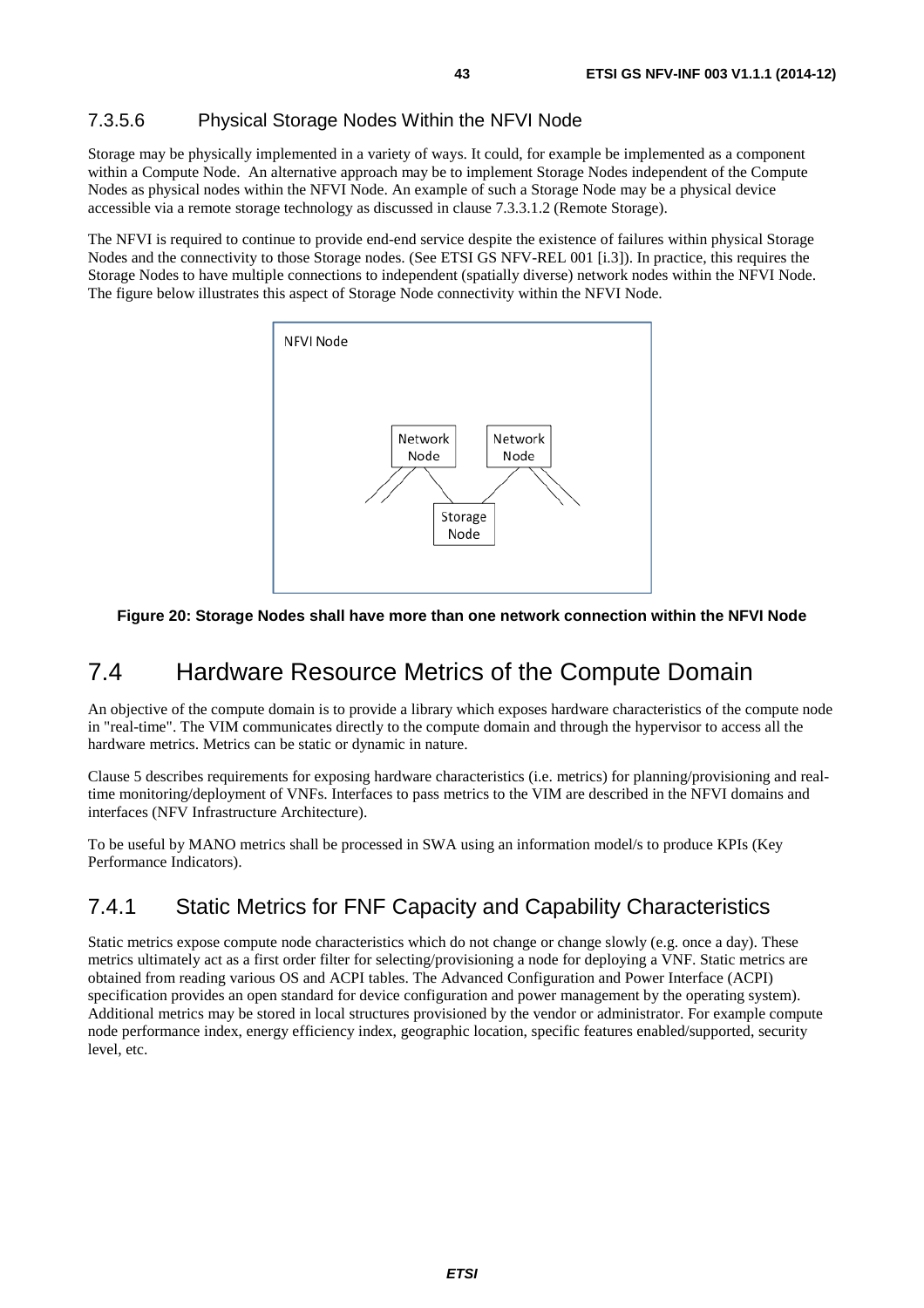| Table 6: Static hardware metrics |
|----------------------------------|
|----------------------------------|

| <b>Resource</b>   | Metric/s                                         | <b>Example/s and units</b>                          |
|-------------------|--------------------------------------------------|-----------------------------------------------------|
| Hardware platform | Asset Tag                                        | Information required to remote configure and        |
|                   | Device ID                                        | administer the machine                              |
|                   | <b>GUID</b>                                      | Rack-mount-server/HP/ProLiant DL380p/Gen8           |
|                   | Manufacturer                                     |                                                     |
|                   | Firmware/Software information                    |                                                     |
|                   | Management Controller ID                         |                                                     |
|                   | Sockets                                          | 4                                                   |
|                   | System power profile (usage-model                | Total system throughput/power (at max throughput).  |
|                   | dependent)                                       | This is an empirical number set by administrator of |
|                   |                                                  | the node                                            |
| CPU               | Processor family (includes vendor),              | <b>CPUID</b>                                        |
|                   | model, version, frequency, number of             |                                                     |
|                   | physical and logical cores                       |                                                     |
|                   | Instruction Set Architecture information         | x86, ARM                                            |
|                   | Special features e.g. cQoS                       |                                                     |
|                   | Power states supported                           | C-states, P-states                                  |
|                   | Physical socket location                         | Socket 1                                            |
|                   | Cache size, line size, cache level and           |                                                     |
|                   | type, read and write policy                      |                                                     |
|                   | <b>Health status</b>                             |                                                     |
| Chipset           | Direct IO access to processor cache              | <b>DDIO</b><br>$VT-d$                               |
|                   | I/O virtualisation                               |                                                     |
|                   | DMA type                                         | CBDMA (Common buffer DMA)                           |
|                   | Security (e.g. trusted boot)                     | TXT, TPM Version, Class of security (low,           |
|                   |                                                  | moderate, high)                                     |
|                   | <b>RAS</b> features                              |                                                     |
| Memory subsystem  | <b>Type</b>                                      | ECC, non-ECC, DDR3, etc.                            |
|                   | Amount of physical memory present on<br>the host | Gigabytes (GB)                                      |
|                   | Performance                                      | IOPS per TB                                         |
|                   | Amount of memory available to run                |                                                     |
|                   | virtual machines and allocated to the            |                                                     |
|                   | hypervisor                                       |                                                     |
|                   | Amount of memory allocated to the                |                                                     |
|                   | service console                                  |                                                     |
|                   | Channels                                         |                                                     |
|                   | Temperature                                      |                                                     |
|                   | Power consumption and power saving               |                                                     |
|                   | modes                                            |                                                     |
|                   | Interleaving configuration                       |                                                     |
|                   | Memory RAS features                              |                                                     |
|                   | Memory collection health status                  |                                                     |
|                   | (memory module has failed or is                  |                                                     |
|                   | predicted to fail, memory board error,           |                                                     |
|                   | memory redundancy degraded,                      |                                                     |
|                   | memory recovered from degraded                   |                                                     |
|                   | redundancy)                                      |                                                     |
|                   |                                                  |                                                     |
| Network I/O       | Aggregate bandwidth                              | 100 Gbps                                            |
|                   | PCIe slots populated                             |                                                     |
|                   | Network Adapter:                                 |                                                     |
|                   | Type and model<br>$\bullet$                      |                                                     |
|                   | Flow affinity/steering e.g. SR-IOV               |                                                     |
|                   | NIC acceleration e.g. TSO                        |                                                     |
|                   | <b>RAS</b> features                              |                                                     |
|                   | Utilization                                      |                                                     |
|                   | Max Power Consumption                            |                                                     |
|                   | Temperature                                      |                                                     |
| Accelerators      | Crypto                                           | Number of crypto accelerators, Vendor, model,       |
|                   |                                                  | number of units, max throughput for one algorithm   |
|                   | Compression                                      | Number of compression accelerators, Vendor,         |
|                   |                                                  | model, number of units, max throughput for one      |
|                   |                                                  | algorithm                                           |
| Local storage     | Type/capacity                                    | Storage media type, Hard disk speed                 |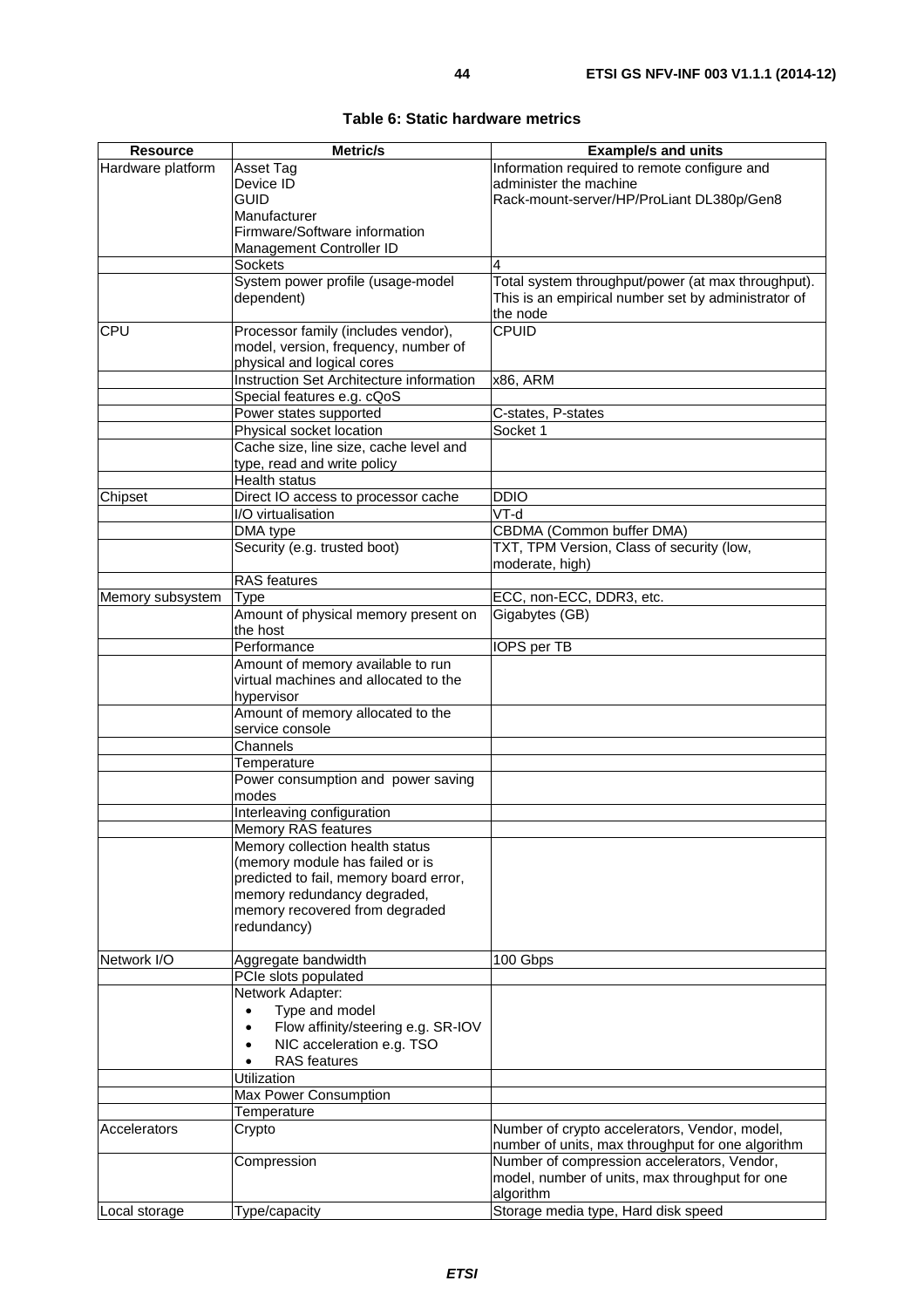## <span id="page-44-0"></span>7.4.2 Dynamic Metrics for VNF

An orchestrator can identify a candidate platform based on static metrics however to actually instantiate an VNF additional dynamic metrics will be required, e.g. CPU, Memory, IO headroom currently available. These metrics could be provided on a per-query basis or the compute node could proactively update hypervisor and software domains at regular intervals.

| <b>Resource</b>  | Metric/s                                                                              |  |  |
|------------------|---------------------------------------------------------------------------------------|--|--|
| <b>CPU</b>       | Currently available cores                                                             |  |  |
|                  | Idle and operating power state residency, e.g. C1+ state residency, P state residency |  |  |
|                  | Per core temperature                                                                  |  |  |
|                  | Cache utilization, LLC misses, TLB misses                                             |  |  |
|                  | Time to Failure                                                                       |  |  |
|                  | Error-free processing time                                                            |  |  |
| Memory subsystem | Bandwidth utilization                                                                 |  |  |
|                  | <b>Balance</b>                                                                        |  |  |
|                  | Thermal throttling                                                                    |  |  |
| Virtualisation   | VMExits, I/O page misses, e.g. VT-d page misses                                       |  |  |
| <b>RAS</b>       | Number of faults/sec                                                                  |  |  |
| $\overline{1/O}$ | I/O b/w utilization                                                                   |  |  |
|                  | Number of interrupts to hosts and quests                                              |  |  |

|  |  | Table 7: Dynamic hardware metrics |  |
|--|--|-----------------------------------|--|
|--|--|-----------------------------------|--|

As Activation/Creation/Setup is an important aspect in continuing operations, the result are the following metrics (an initial proposal) to quantify this function.

| <b>Resource</b>          | <b>Metrics</b>                    | <b>Examples and Units</b>                                                                                                                                                                                                                                        |
|--------------------------|-----------------------------------|------------------------------------------------------------------------------------------------------------------------------------------------------------------------------------------------------------------------------------------------------------------|
| Physical Server Blade    | <b>Initialization Time</b>        | Time from power activation until "in-service", informing all necessary<br>managers and orchestrators that the resources on the server/blade<br>are ready for commissioning (in the form of an operating Hypervisor<br>ready to instantiate a VM to serve a VNFi. |
|                          | <b>Failed Initializations</b>     | Count of attempted Initializations that do not result in the<br>server/blade reaching the state of readiness for commissioning.                                                                                                                                  |
|                          | Successful De-<br>activation Time | Time from "in-service", until notification of de-activation informing all<br>necessary managers and orchestrators that the resources on the<br>server/blade are de-activated and should be removed from resource<br>pools.                                       |
| Storage Unit (i.e. disk) | <b>Activation Time</b>            | Time to fully stable, active use in array (such as adding/replacing a<br>member of a RAID array).                                                                                                                                                                |
|                          | <b>Failed Activations</b>         | Count of attempted Activations that do not result in the storage unit<br>reaching the state of readiness.                                                                                                                                                        |
|                          | Successful De-<br>activation Time | Time from "in-service", until notification of de-activation informing all<br>necessary managers and orchestrators that the resources on the<br>storage unit are de-activated and should be removed from resource<br>pools.                                       |

#### **Table 8: Dynamic hardware Activation metrics**

If examining the 3x3 matrix for CPU-related dynamic metrics, the result is the following coverage of functions and criteria.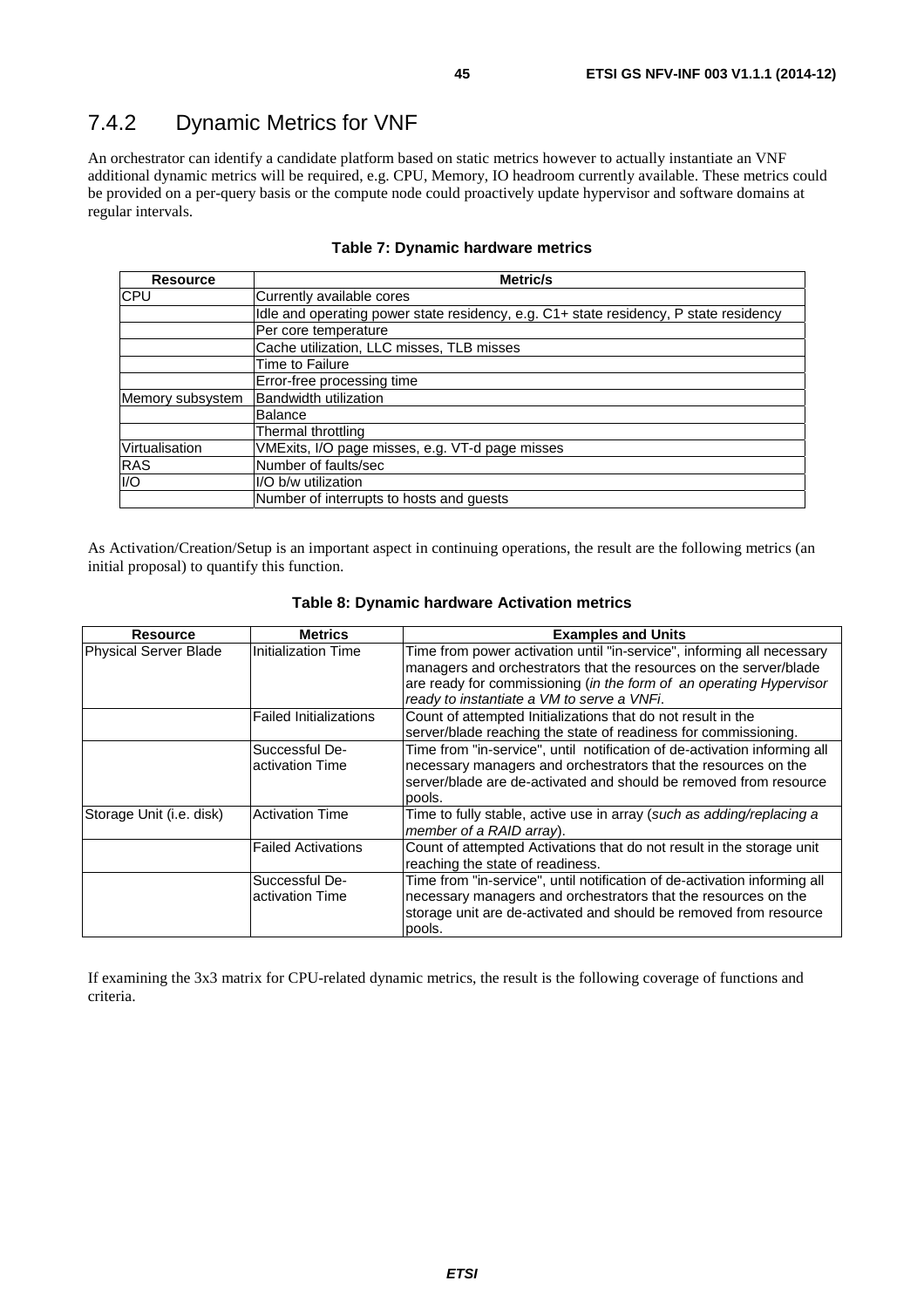<span id="page-45-0"></span>

|                                  | <b>Speed</b>                                                         | Accuracy    | <b>Reliability</b>                           |
|----------------------------------|----------------------------------------------------------------------|-------------|----------------------------------------------|
| <b>Activation</b>                | Initialization time.                                                 |             | Failed<br>Initializations,                   |
| <b>Operation</b>                 | Available core count                                                 | LLC misses, | <b>Time to Failure</b>                       |
|                                  | Per core: temperature<br>Idle power state residency                  | TLB misses, | <b>IError-free</b><br><b>Processing Time</b> |
|                                  | Operating voltage/frequency point<br>residency<br>Cache utilization. |             |                                              |
| De-activation/Deletion/Take-down | Successful De-activation time (Blade or<br>Storage Unit)             |             |                                              |

**Table 9: Matrix of Dynamic CPU-related Physical Resource Metrics** 

## 8 Interfaces within the Domain

## 8.1 PCIe

The PCIe bus interconnects the NIC and/or acceleration cards to the host CPU. It needs to support a large bandwidth, usually equivalent to the network interfaces bandwidth of the NIC.

## 8.2 SR-IOV

The SR-IOV protocol is used to virtualize the PCIe and the attached NIC. The result is that one physical NIC can support up to 128 virtual functions (VFs).

Single Root I/O Virtualisation (SR-IOV) defines a method to split a device into multiple PCI Express Requester IDs in a fashion that allows an I/O MMU to distinguish different traffic streams and apply memory and interrupt translations to these streams. The result is that these traffic streams can be delivered directly to the appropriate Virtual Machine (VM), and in a way that prevents non-privileged traffic flows from impacting other VMs. Each PCI Express virtual function can be directly assigned to a Virtual Machine (VM), thereby achieving near native performance. SR-IOV enables network traffic to bypass the software switch layer and the virtual function to be assigned to the VM directly. By doing so, the I/O overhead in the software emulation layer is diminished.

In Pass Through/SR-IOV based virtualisation, the management OS can configure the Virtual Functions (VFs) and assign them to particular VMs. The VFs are exposed as hardware devices to the VM. All data packets flow directly between the guest OS and the VF. This eliminates the software path between the Management OS and the VM for data traffic. It bypasses the Management OS's involvement in data movement by providing independent memory space, interrupts and DMA streams for each VM. Frames are sent to the external network via the physical port of the device or to another VM via the internal port connected to the VF. In all cases, it eliminates the need for any involvement of the Management OS in the data path resulting in: improved I/O throughput and reduced CPU utilization, lower latency, improved scalability.

## 8.3 RDMA and RoCE Support

This clause discusses Remote DMA (RDMA) support, including RDMA over Infiniband and RoCE (Remote DMA over converged Ethernet).

Remote Direct Memory Access (RDMA) is the remote memory management capability that allows server-to-server data movement directly between applications Memory without any CPU involvement. RDMA has been shown to deliver value propositions that are not available through any other communications standards, including low latency, improved resource utilization, flexible resource allocation, scalability and unified fabric.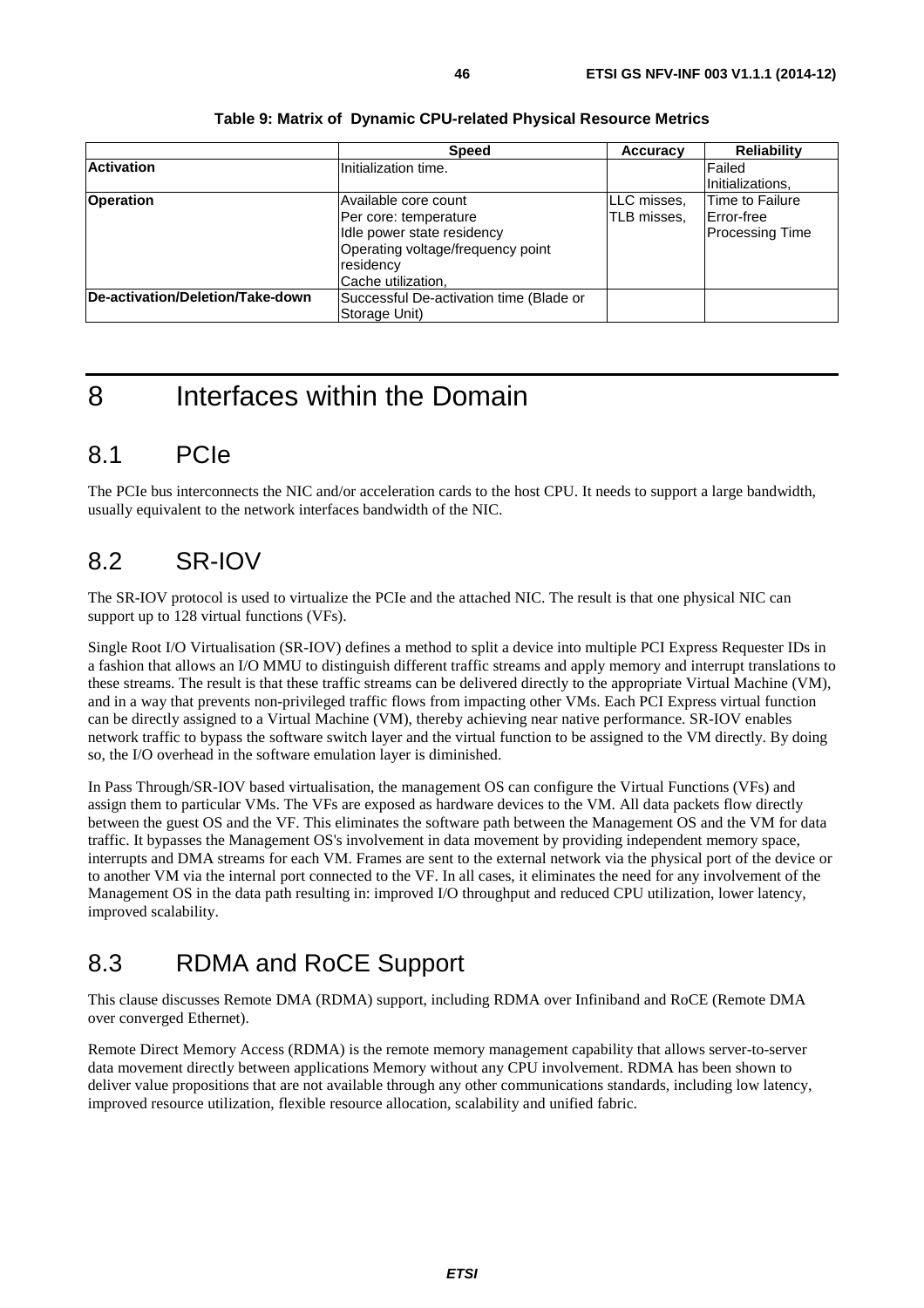<span id="page-46-0"></span>RDMA over Converged Ethernet (RoCE) is a standard that defines a new RDMA protocol over Ethernet. With advances in data center convergence over reliable Ethernet and Data Center Bridging (DCB), RoCE uses the efficient RDMA mechanism to provide lower CPU overhead and increase mainstream data center application performance at 10GigE and 40GigE link speeds and beyond. Running RDMA applications in an Ethernet infrastructure enable application performance, efficiency, and cost and power savings that come from the reduction in application latency. RoCE communications can be as low as 1/10th the latency of that of other standards-based solutions. Adopters of RoCE can make use of RDMA's capabilities without leaving the familiar transport and network management system of Ethernet. In this way, adopters can upgrade their application performance without investing in alternative switching interconnect.

## 8.4 InfiniBand

The InfiniBand Architecture emerged in 1999 as the joining of two competing proposals known as Next Generation I/O and Future I/O. These proposals, and the InfiniBand Architecture that resulted from their merger, are all rooted in the Virtual Interface Architecture (VIA). The Virtual Interface Architecture is based on two synergistic concepts: direct access to a network interface (e.g. a NIC) straight from application space, and an ability for applications to exchange data directly between their respective virtual buffers across a network, all without involving the operating system directly in the address translation and networking processes needed to do so. This is the notion of "Channel I/O" - the creation of a "virtual channel" directly connecting two applications that exist in entirely separate address spaces.

InfiniBand is often compared, and not improperly, to a traditional network such as TCP/IP/Ethernet. InfiniBand provides a messaging service that applications can access directly. The messaging service can be used for storage, for InterProcess Communication (IPC) or for a host of other purposes, anything that requires an application to communicate with others in its environment. The key benefits that InfiniBand delivers accrue from the way that the InfiniBand messaging service is presented to the application, and the underlying technology used to transport and delivers those messages. This is much different from TCP/IP/Ethernet, which is a byte-stream oriented transport for conducting bytes of information between sockets applications. Furthermore, InfiniBand Network Interconnect delivers higher bandwidth and lower latency compared to available TCP/IP/Ethernet network Interconnect.

## 8.5 DPDK & ODP Support

In x86-based designs there is a need to support the Data Plane Development Kit (DPDK) for the physical NIC, physical accelerator, and their virtual functions.

In ARM-based designs, the Linaro initiative's Open Data Plane (ODP) is to create an open standard for accessing data plane services in a way that is compatible with DPDK and the ARM partner solutions.

## 9 Modularity and Scalability

## 9.1 Modularity and Scalability within the Domain

The compute domain should be architected such that a distributed virtual appliance can be hosted across multiple compute platforms, as shown in figure 14.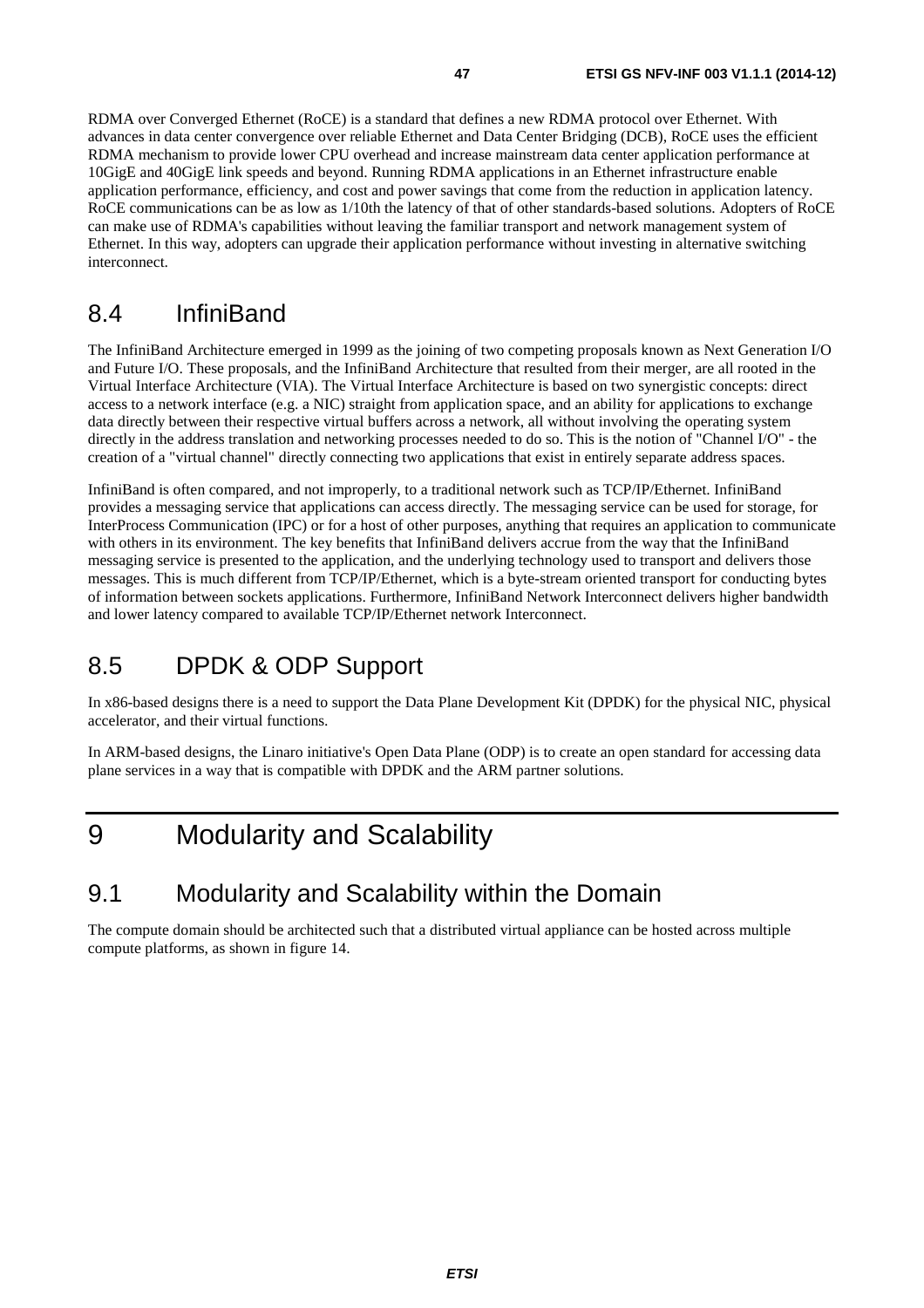<span id="page-47-0"></span>

**Figure 21: Features of the Domain supporting end-to-end scalability** 

The Compute Domain may be deployed as a number of physical nodes (e.g. Compute Nodes and Storage Nodes) interconnected by Network Nodes within an NFVI Node. Figure 15 gives an illustrative example of how an NFVI node might be constructed from Compute, Storage, Network and Gateway nodes. In this example, a Compute Node might be implemented as a server blade, a Network Node might be implemented as a top of rack Ethernet switch, a Storage Node might be implemented as a network attached storage device and a Gateway Node might be implemented by some optical interface device.





## 9.2 NFVI Scale Implications for Compute Domain

The NFVI is deployed as NFVI Nodes at locations called NFVI-PoPs which would be expected to contain Compute Domain functions. The number and location of NFVI-PoPs depends on the deployment. A variety of different deployment strategies are possible (see e.g. [\[i.1](#page-7-0)]). One approach is to extrapolate from existing Network Element deployments (in N-PoPs) and assume a 1:1 mapping (See ETSI GS NFV 001 [\[1](#page-6-0)] for discussion of 1:1 and alternative mappings between NE'S to VNF'S) between N-PoPs and NFVI-PoPs. The table below shows the potential scale of the NFVI, and consequently the potential distribution of Compute Domain functions. Table 10 provides illustrative examples, but the numbers of different types of NEs and location naming schemes etc. may vary by network operator.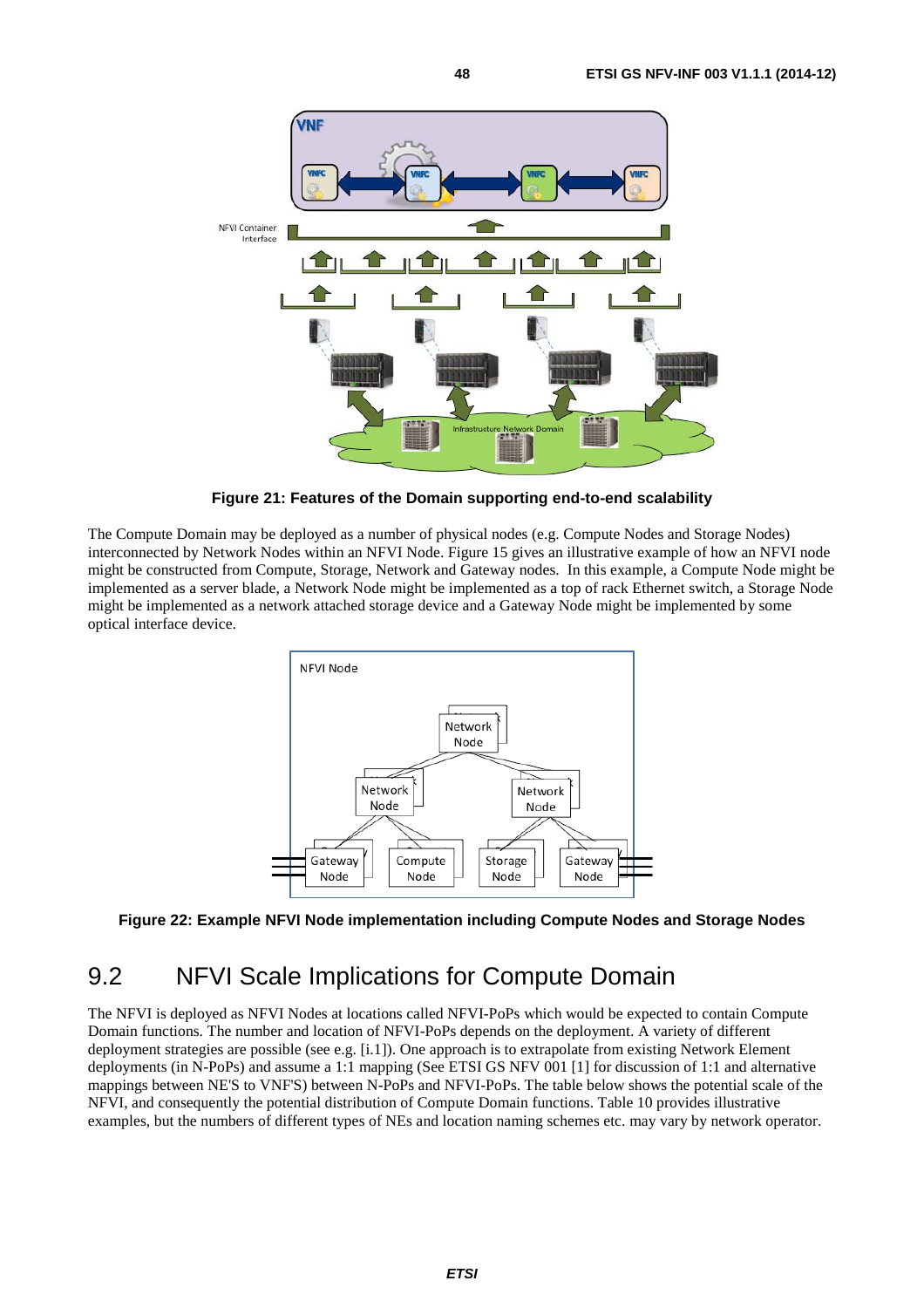<span id="page-48-0"></span>

| # N-PoPs          | <b>Example Location Types</b> | <b>Example NE types</b>  | <b>NFV Use cases</b>                       |
|-------------------|-------------------------------|--------------------------|--------------------------------------------|
| 1 - 10            | <b>IT Data Center</b>         | firewall                 | NFVIaaS, VNFaaS,<br>VNPaaS, VNF Forwarding |
|                   |                               |                          | Graph                                      |
| $10 - 100$        | Major Central Office          | router                   | vIMS                                       |
| $100 - 1000$      | Minor Central Office          | <b>BRAS</b>              |                                            |
| 1 000 - 1 000 000 | Curbside Cabinet. Cell        | leNodeB. DSLAM           | <b>vCDN</b>                                |
|                   | Tower                         |                          | <b>vMobile Base Station</b>                |
| $00000 +$         | <b>Subscriber Premises</b>    | CPE, Mobile Devices, IoT | <b>VCPE, vFixed Access</b>                 |
|                   |                               |                          | <b>Network</b>                             |

**Table 10: Potential NFVI scale** 

## 9.3 Modularity of NFVI Node Hardware Resources

NFVI Node hardware resources include compute, storage and network functions. The relative capacity of these functions to be implemented in particular deployment units is a subject for further study. The dashed lines in figure 23 indicates that these are functions contained within the NFVI hardware resources, and not field replaceable units.

The modularity of the NFVI hardware resources is concerned with the identification of the replaceable units. The figure below illustrates the basic modularity options in terms of replaceable units: the NFVI Node can be composed of COTS field replaceable units; the NFVI Node can have no field replaceable units, or it can be a fields replaceable unit for some other entity.



**Figure 23: NFVI hardware resources modularity options** 

**Composite-NFVI** (illustrated in figure 23(a)) would compose the NFVI from COTS elements such as servers, disks, switches, power supplies, fans, hardware acceleration modules, line interface variants, etc. In this case the field replaceable units are components of the NFVI. Another implementation approach might be the use of an OCP pooled resource structure. Operators typically maintain an inventory of field replaceable units in order to effect repairs in the event of failures. The use of COTS components to construct the NFVI (compared to proprietary hardware) reduces the variety of field replaceable units that shall be maintained and tracked in inventory.

An **NFVI-Pod** (illustrated in figure 23(b)) is a COTS deployable unit of NFVI hardware resources with no field replaceable units. NFVI-Pods could be deployed with various capacities and form factor, from small e.g. pole mounted devices to shipping containers. Identification and specification of capacities and form factors requires further study beyond the scope of this specification. An objective of NFV is to convert failure events into capacity reductions. The NFVI-Pod extends this approach to eliminating the need for inventorying field replaceable units that are components of the NFVI, and only inventorying deployable NFVI-Pods. Failed elements within an NFVI-Pod would be administratively marked as unavailable for use.

An **NFVI-Plugin** (illustrated in figure 23(c)) is a COTS deployable unit of NFVI hardware resources that is a field replaceable unit within some other network element. The NFVI hardware resources of the NFVI-Plugin are managed by the NFV Management and orchestration entities which may be independent of the EMS and NMS that may be managing the NE hosting the NFVI-plugin.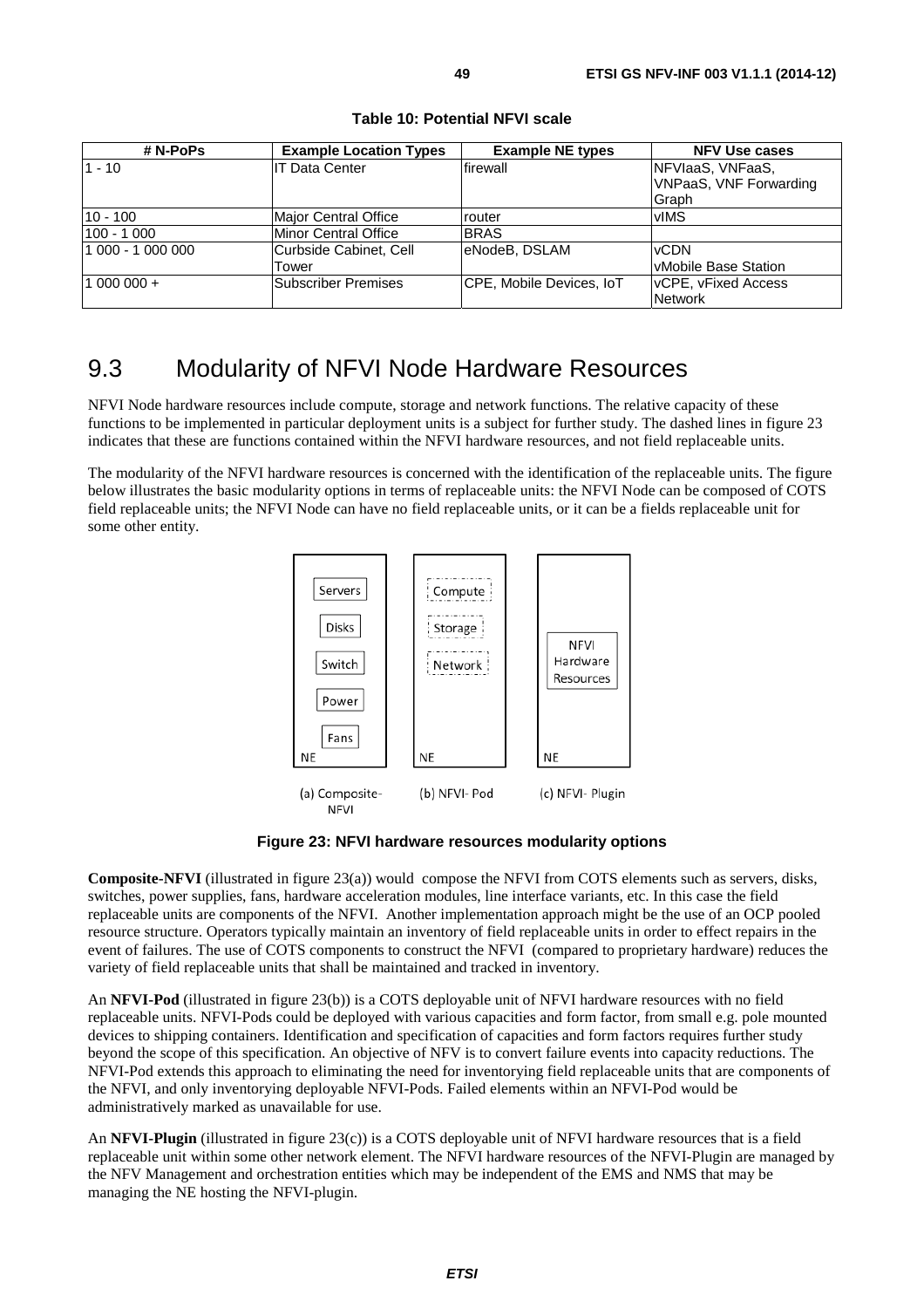<span id="page-49-0"></span>**NFVI Components** are NFVI hardware resources that are not field replaceable, but are distinguishable as components at manufacturing time. An integration of NFVI hardware resources in a System on a Chip might be an example of this approach to modularity. Like an NFVI-Plugin, an NFV Component is a part of a larger physical device. Further study of NFVI components is beyond the scope of this specification.

## 10 Features of the Domain Affecting Management and **Orchestration**

The features of the storage domain affecting management and orchestration are described in clause 5.3.1 (Managing NFVI elements).

### 10.1 Arbitration of hardware accelerators

A number of the opportunities for vendor differentiation, within the NFVI, revolves around the provisioning of hardware, which can provide acceleration of particular functions required by VNFs (e.g. encryption or packet header offload). Often, the most computationally efficient method to employ these accelerated functions is to pass control of the relevant hardware resource into the VM, mapping memory directly, and bypassing any hypervisor control. There is, however, a security trade-off associated with this method in that it reduces the ability of hypervisors to control resources or to ensure that they are neither being misused nor impacting the ability of other VMs (in this case, VNFCIs) to function correctly and reliably. Realizing that not all accelerated NFVI computing infrastructure will involve the use of a hypervisor (e.g. bare metal or Linux Containers), it is important for such bindings to be managed and tracked and for there to be some form of arbitration in the event a hardware resource is in current use by a particular VNF.

## 10.2 Life Cycle of NFVI Nodes and their Replaceable Units

After deployment of a new NFVI Node, the resources provided by that NFVI Node shall be included into the inventory repository of NFVI hardware and software resources of the VIM administering that NFVI Node. Similarly when a NFVI Node is removed from service, the corresponding resources should be removed from the inventory repository. The entries in the resource catalogue can be provided with a variety of mechanisms. The ongoing synchronization of the inventory repository with actual physical installations is a pre-requisite for efficient orchestration of those resources.

NOTE: Mechanisms for automating the discovery of NFVI Nodes, their attachment to MANO entities and synchronization with respective inventory repositories is for further study.

In the case of a Composite NFVI Node, there are replaceable units within the NFVI Node. A similar synchronization problem occurs between the resource catalogue and the physical compute nodes, storage nodes, etc. that have been deployed within that Composite NFVI Node.

## 11 Features of the Domain Affecting Performance

## 11.1 Matching Resource Requirements and NFVI Compute Server Capabilities

ETSI GS NFV-PER 001 [\[7](#page-6-0)] provides the list of VNFCI requirements that should be included in the VM Descriptor (VMD) template, and the list of HW capabilities that should be included in the Compute Host Descriptor (CHD) which is used by the VIM to build the inventory repository of NFVI hardware and software resources. By using both VMD and CHD, the VIM can have the needed information to assign the right resources in order to assure predictable high performance. NFV PER GS document and Architecture of Compute Domain clause 8 - "Templates for portability" contain more details regarding the CHD and VMD.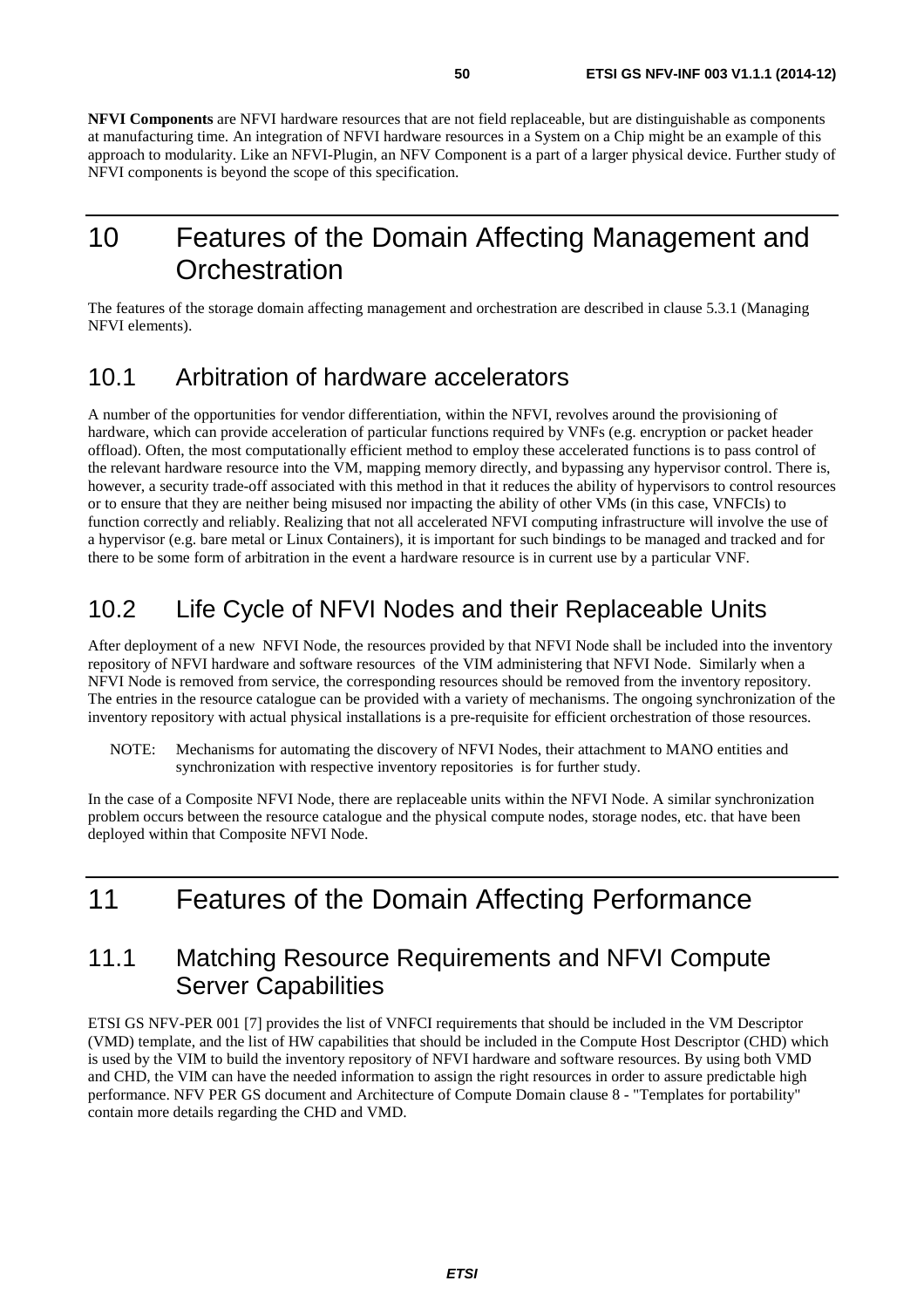## <span id="page-50-0"></span>11.2 Performance Related Workload Categories

ETSI GS NFV-PER 001 [\[7](#page-6-0)] defines the following Performance related workload categories (related to Compute, Network, Storage domains and the addition of CRAN DSP processing).

- **Data plane workloads**, which cover all tasks related to packet handling in an end-to-end communication between edge applications. These tasks are expected to be very intensive in I/O operations and memory R/W operations.
- **Control plane workloads**, which cover any other Network Functionality that is not directly related to the endto-end data communication between edge applications. These tasks are expected to be very intensive in CPU processing and memory R/W operations.
- **Storage workloads**, which cover all tasks related to disk storage and are very I/O intensive.
- **Signal processing workloads**, which cover all tasks related to digital processing such as the FFT decoding and encoding in a C-RAN Base Band Unit (BBU).

The present document defines how the above workloads are supported by the NFVI. It further defines HW Acceleration classes supporting the above workload classifications. NFVI HW Acceleration Abstraction defines the mechanisms by which these workload processing capabilities are uniformly provided, abstracting their actual implementation.

## 11.3 Other performance related concepts

### 11.3.1 Compute Domain Performance Related Features

There are a number of features from HW, Virtualisation SW, Acceleration technology & SW design which affect performance. The compute node capabilities need to be reported to the VIM via the CHD. Effective handling and allocation of Compute Domain capabilities, and matching VM requirements greatly affect performance.

- HW Implementation
	- CPU Architecture and basic performance levels PCI-E, Infiniband, clock speed, Number of Cores, etc.
	- NFVI Compute Node architecture and connectivity Bus structure and BW, NIC performance, Memory and Storage structure.
	- Cache structure and sizes.
	- Support for large memory pages and extended TLB caches with large pages.
	- Support for SR-IOV (classification of packets in independent, per VM TX/RX queues) and other traffic & data optimization technologies.
	- Direct I/O access to processor memory & OS, e.g. Architectures that support DMA (Direct Memory Access) and RDMA.
	- IOMMU or translation services for I/O.
- Acceleration Technologies
	- On Chip HW based acceleration e.g. AES, CRC, Cryptography, Transcoding.
	- Compute Intensive acceleration e.g. Heterogeneous Computing/GPU.
	- Compute Acceleration Pool.
	- Network Intensive function acceleration e.g. NP, FPGA, CPU based support for data plane workload acceleration and data traffic optimization - e.g. NAT, ACL, DPI.
	- Storage Acceleration e.g. Storage Clusters.
	- NIC based acceleration e.g. SR-IOV, vSwitch Bypass, Network Intensive processing.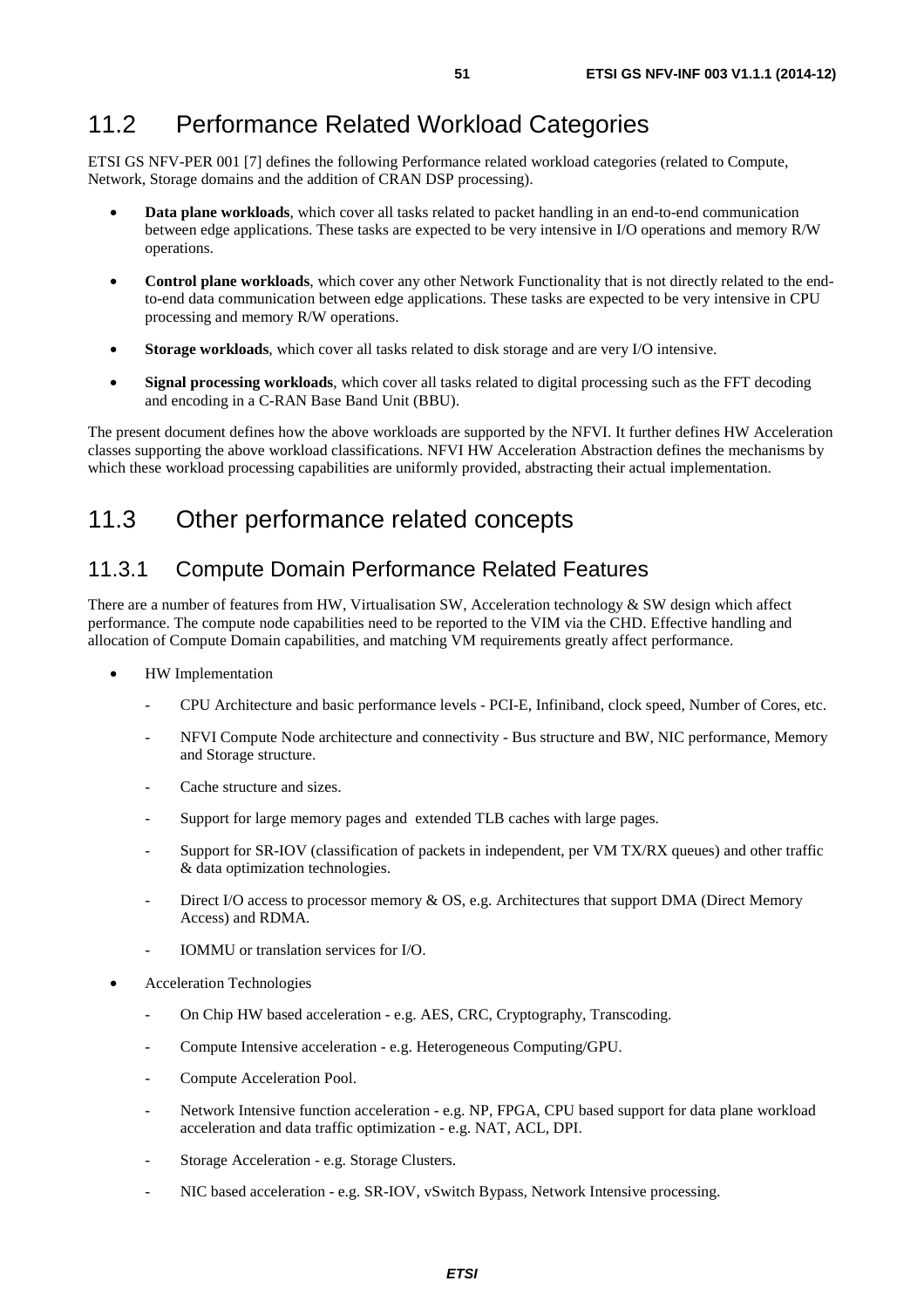## <span id="page-51-0"></span>11.4 QoS metrics

QoS metrics are the core network performance metrics based on network measurements to control the SLA offered by the NFVI Compute domain and QoE level of applications and services. Examples include:

- Throughput.
- Latency.
- Frame Loss Rate.
- Back-to-Back Frame Rate.
- Packet delay variation.
- Service Disruption Time for Fail-over Convergence.

## 11.5 Performance Monitoring

Performance monitoring are a set of methods and technologies to Monitor and report on NFVI performance, to be used in capacity planning, dynamic Performance monitoring, SLA/QoE guarantee, and differentiated services and monetization. Examples include:

- Run time Performance Testing & monitoring.
- Failover Convergence time.
- VM Migration Performance.
- DP performance On going testing.

### 11.5.1 Conclusion - Features of the Domain Affecting Performance

VNFCIs require a set of capabilities from the NFVI, some of those relate to the NFVI compute domain performance levels and predefined QoS metrics. These VNFCI requirements translate relate to Data, Compute, Storage and Signal processing workloads and are reported to the NFV Management & Orchestration via the VNF Descriptor.

NFVI VMs support VNFCI requirements by providing virtualisation of compute domain resources, OS and SW APIs, including acceleration technologies. In turn, the compute domain supports the VM requirements by providing compute and storage in the form of HW Implementation, including acceleration technologies. These compute domain capabilities are reported to the NFV Management & Orchestration via the CHD. NFVI compute nodes ability to maintain their announced performance levels is verified by a set of performance monitoring capabilities supplied by the NFVI.

## 12 Features of the Domain Affecting Reliability

The Compute Storage Domain supplies the fundamental computation and related capabilities to other Infrastructure domains and to all virtual resources, thus it has a direct effect on their reliability.

The domain will consist of multiple Compute Nodes (coherent execution environments with memory, NICs, and possibly other elements) which have various degrees of dependency on physical/common components of the domain: chassis, power supply, cooling, etc. There would be a multiplicity of Storage Nodes (and Acceleration Nodes when present) with similar dependence on common components. Thus, one of the critical features of the domain is to accurately represent each Compute Node and its associated common hardware in the management inventory (which resides in the Virtual Infrastructure Manager). Another feature is to communicate this information promptly when new Nodes are powered-up and ready for service, or when the Nodes fail or are removed from service (powered-down), thereby keeping the inventory synchronized with truth for resources at the VIM and any Load-balancing functions.

The associated Virtual Infrastructure Manager (VIM) is responsible for maintaining the inventory of each domain. Thus, the VIM should not reside on common components within the Nodes it is managing (as discussed in clause 5.2.1).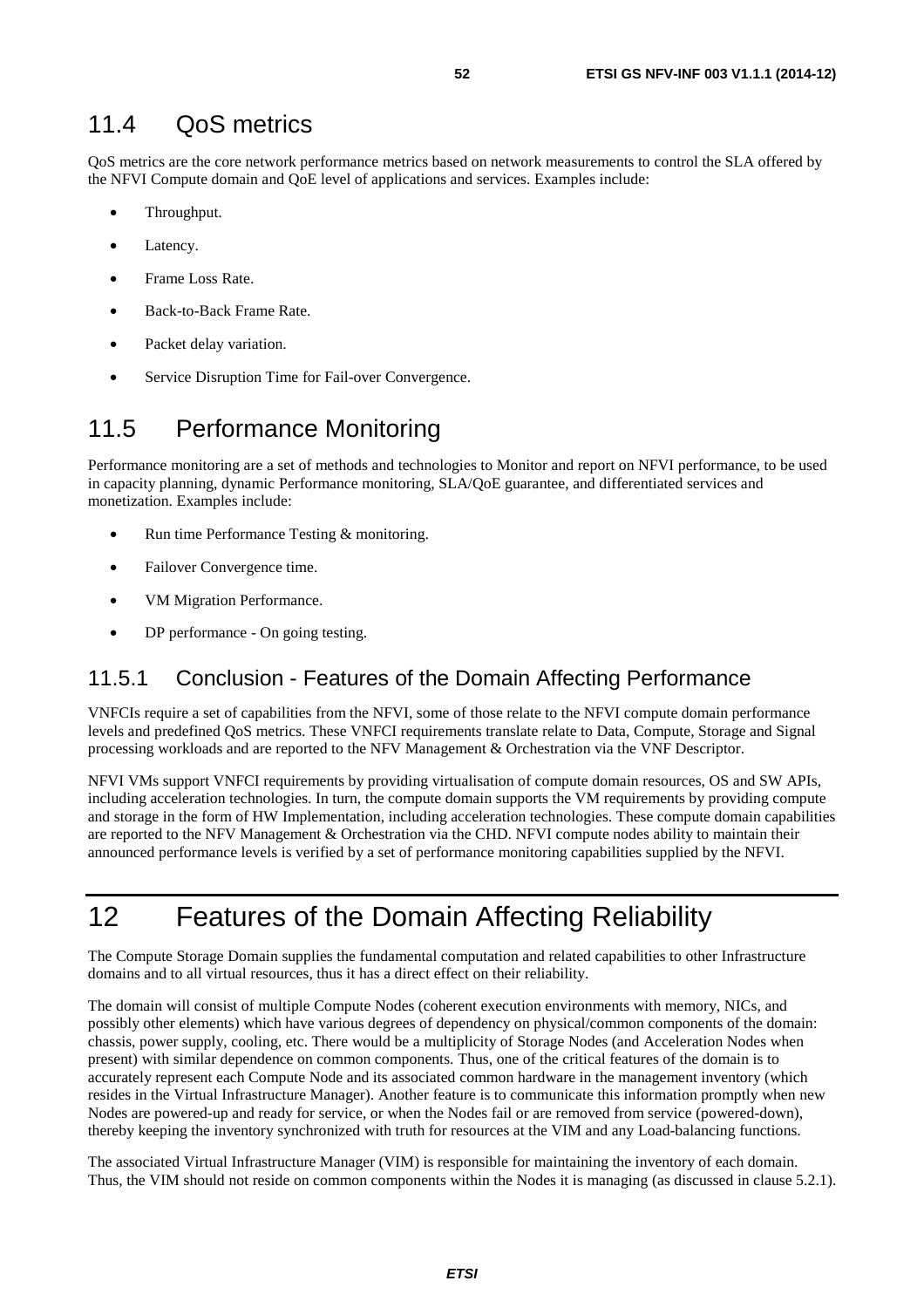A related feature of the domain support for VIM inventory is its ability to represent affinity among compute nodes (multiple components of the compute & storage domain) with respect to their dependencies on other elements of the domain, so that the diversity and placement policies of requests for resources can be satisfied accurately:

- Rack.
- Fabric.
- TOR switch.
- Power distribution.
- Rack shelf.
- Server chassis.
- Storage chassis.

VNFs should be distributed among spatially diverse clusters or pools of nodes, such that failures result in temporary capacity reduction, not unavailability.

Within the Compute, Storage, and Accelerator nodes, various features are can be activated to improve Reliability, Availability, and Serviceability, or RAS. The following table summarizes the features by node type. See ETSI GS NFV-REL 001 [\[i.3](#page-7-0)] clause 12.4.1 for additional explanation of many of the features below.

#### **Table 11: Features by Node type**

| Compute | Spare processors and live migration                                                         |  |  |
|---------|---------------------------------------------------------------------------------------------|--|--|
|         | Self-healing bus                                                                            |  |  |
|         | Memory mirroring                                                                            |  |  |
|         | Spare memory and migration                                                                  |  |  |
|         | Processor and memory hot add                                                                |  |  |
|         | Corrected and Uncorrected error monitoring and logging (memory and cache error checking and |  |  |
|         | correction)                                                                                 |  |  |
|         | Failure anticipation/prediction and mitigation using features above (clause 9.3 of          |  |  |
|         | ETSI GS NFV-REL 001 [i.3])                                                                  |  |  |
|         | Additional: parallel computation and checking, corrupted data containment, HW partitioning. |  |  |
| Storage | Reliable duplicated storage, Local and Remote, networking for LAN and WAN                   |  |  |
|         | Media: Hard Disk Drive, Solid State Disk, Hybrid of HDD and SSD                             |  |  |
| Common  | Uninterruptable Power Supply, spare cooling resources                                       |  |  |

Network services often demand lesser or greater levels of Availability, which have been categorized in ETSI GS NFV-REL 001 [\[i.3](#page-7-0)]. The three levels described there can be achieved using various combinations of the features above.

Heartbeats and time-outs are critical tools to determine liveliness on failures. Clauses 10.4 and 10.5 of ETSI GS NFV-REL 001 [\[i.3](#page-7-0)] describe the requirements for these liveliness features and Hypervisor or VIM monitoring.

Each Node in the Domain should have multiple connections to Network Nodes, and the connections should be spatially diverse to avoid single points of failure.

It may be possible to distinguish management connectivity failure from Node failure in the VIM, where information on the liveliness of and utilization of associated resources is present. For example, it may be possible to detect that the Virtual Network (tunnel or VLAN) connectivity has failed in addition to expiration of the watch-dog timer for a specific node.

In summary, higher reliability can be achieved through both diversity and accurate inventory management, in addition to methods to improve RAS for individual resources.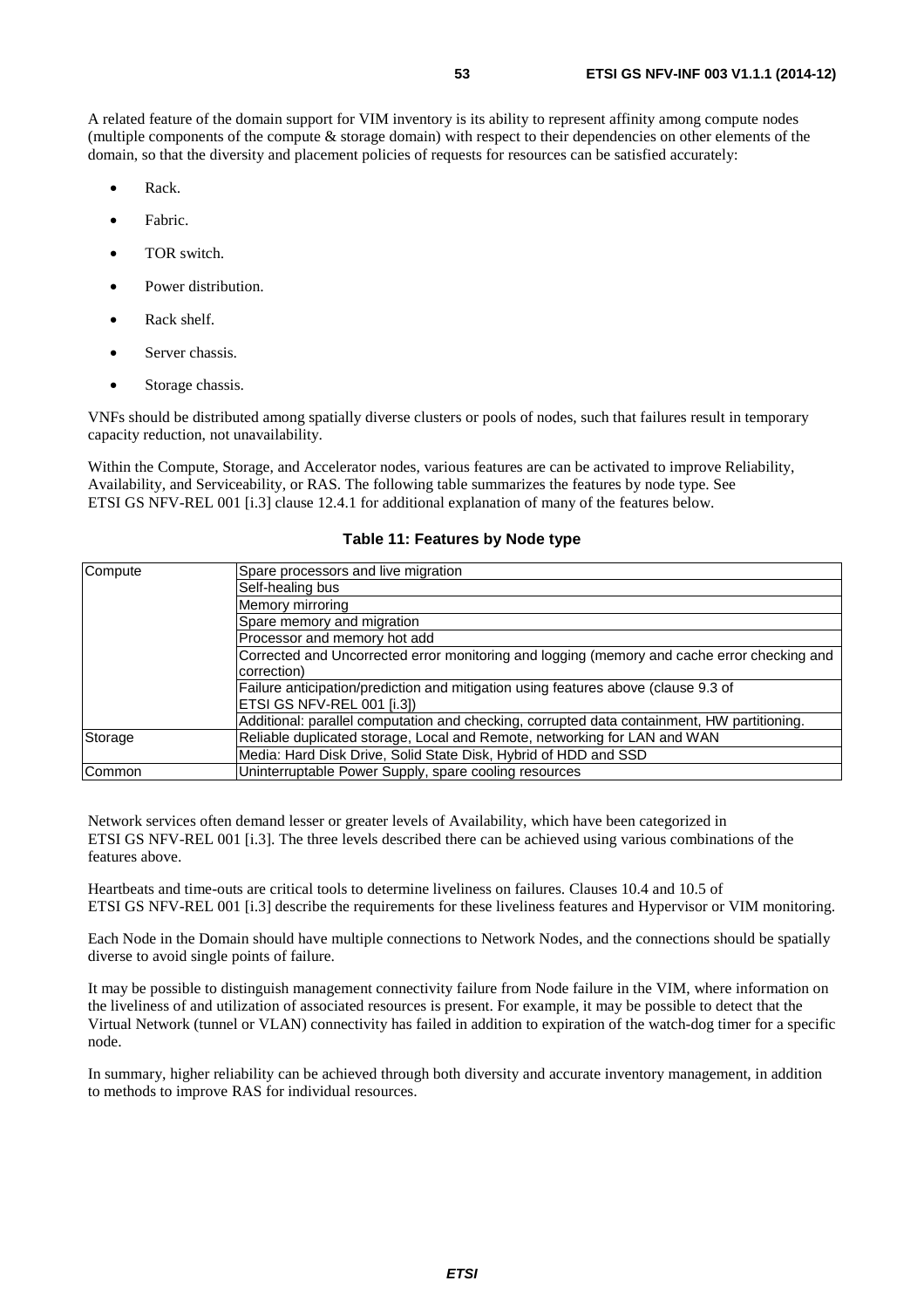## <span id="page-53-0"></span>13 Features of the Domain Affecting Security

Please refer to clause 7.3.6 on storage security.

## 13.1 Physical security

The NFVI provides the underpinnings for the services in turn provided by Virtual Network Functions, and shall, as such, be protected from attack. Physical security is therefore very important, as attacks on the physical infrastructure may have impact on the reliability, integrity, performance, confidentiality and availability of those services. Since the NFVI spans many locations, physical security is difficult, but important to manage in order to protect the integrity of the domain. Making use of tamper-evidence technology on chassis or BIOS notifications, for hardware which is now more user-serviceable than previously shall be balanced against the impact on maintenance and upgrade activities.Standard techniques are available for use in data centres but more remote locations present new challenges, particularly when unstaffed, such as towers, exchanges or commercial customers. Whereas previously, the hardware providing network functions was dedicated and not easily re-purposable, the replacement of this hardware with COTS hardware, generally of high performance specifications, is likely to present a tempting set of targets for thieves. Equally, attackers are likely to find it easier to compromise such hardware than previously. Remote monitoring and tamper-evidence is important in this context.

## 13.2 Security devices

There are a number of hardware security devices which reside within the Compute domain, and which may be used either by VNFs, or by various other parts of an NFV deployment. While not required infrastructural components, the following may be deployed:

- HSM (Hardware Security Module) provides cryptographic operations and protected key storage.
- TPM (Trusted Platform Module) provides certain cryptographic capabilities useful for secured boot and related activities.
- Cryptographic accelerator provides offload of certain cryptographic operations to dedicated hardware.
- Protected execution environment technology to allow VMs to execute some part of themselves within a portion of memory protected from introspection by the hypervisor.

## 13.3 Hardware or Device-based Authentication

Just as the use of a catalogue may be essential for storing trusted images representing VNFs, there may be need for a registration database to track trusted hardware components that may be used to establish multi-level authentication. In such a deployment model, a token may be validated against a particular hardware signature such as a MAC address or serial number. Used in conjunction with an approved image and an approved interface, the entirety of the communications from the VNFC to the supporting NFVI can be established. In the event that a physical theft of a hardware component occurs, it can be removed from the database of trusted components so that any attempted usage can be blocked.

While there are a number of ways to achieve device/hardware based authentication, it is imperative to deploy such technology in conjunction with some form of registration and token management to avoid orphaned keys from presenting potential security vulnerabilities.

## 13.4 Tunnelling isolation in hypervisor and non-hypervisor container environments

In the event that tunnels or VPNs are utilized by VNFIs within VMs (or their equivalent in Linux Container and bare metal deployments), the use of drivers in the "host" kernel drivers should be avoided in order to ensure isolation between the user and kernel space and to prevent the application from causing a segmentation fault or kernel panic of the underlying host operating system. In environments where a hypervisor is used, it is assumed that the kernel driver for the tunnel will run within the virtual machine, and thus avoid causing instability of the underlying host.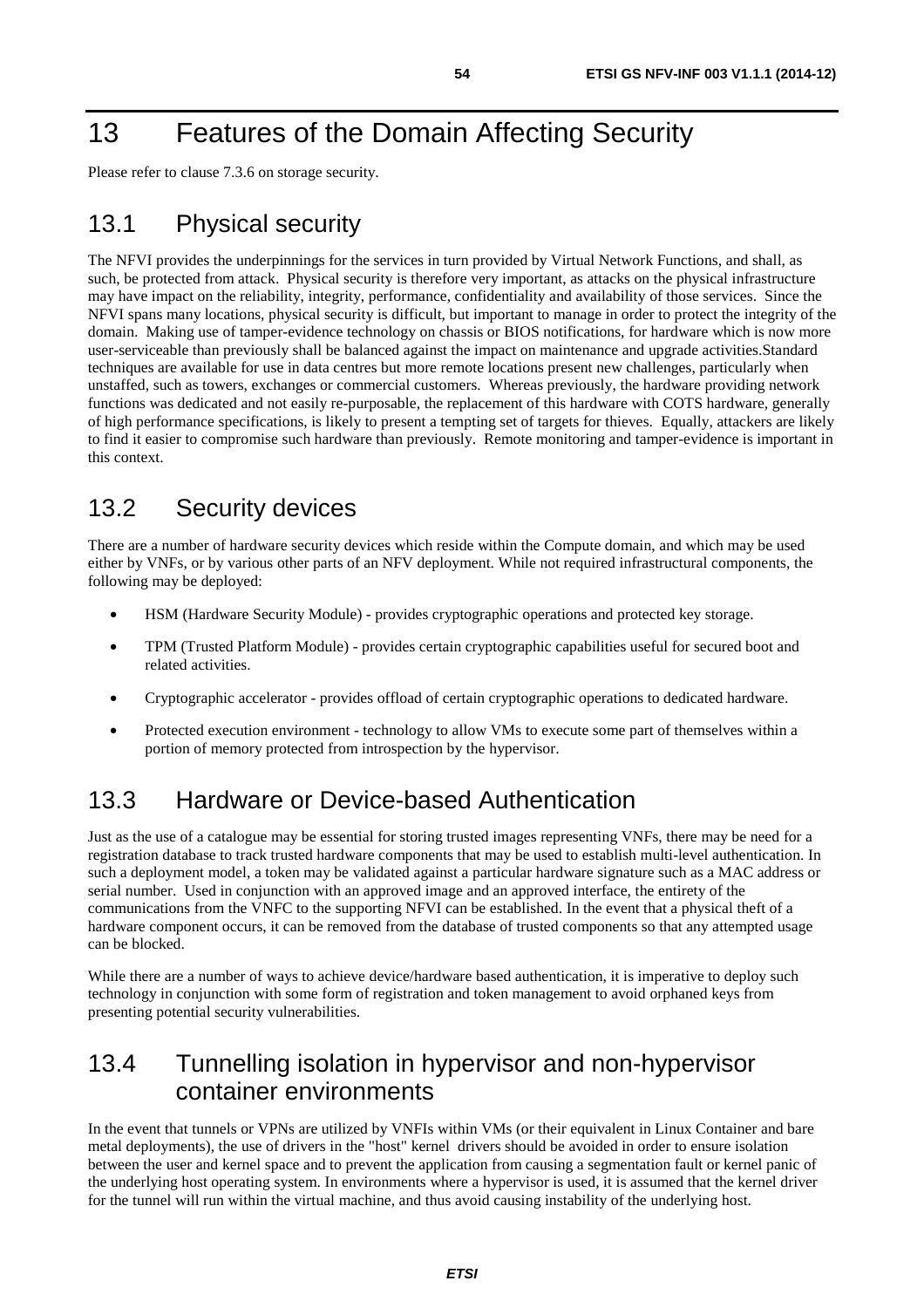## <span id="page-54-0"></span>Annex A (informative): Authors & contributors

The following people have contributed to this specification:

#### **Rapporteur:**

• Nabil G. Damouny, Netronome

#### **Other contributors:**

- Michael Young, Huawei (Associate Editor)
- Zvika Bronstein, Huawei
- Trevor Cooper, Intel
- Rob Dimond, ARM
- Jan Ignatius, NSN
- Ramki Krishnan, Brocade
- Kin-Yip Liu, Cavium
- Alfred Morton, AT&T
- Rich Phelan, ARM
- Andy Reid, BT
- Mattias Rimbark, Ericsson
- Jim Scott, EZchip
- Stephen Shew, Ciena
- Steven Wright, AT&T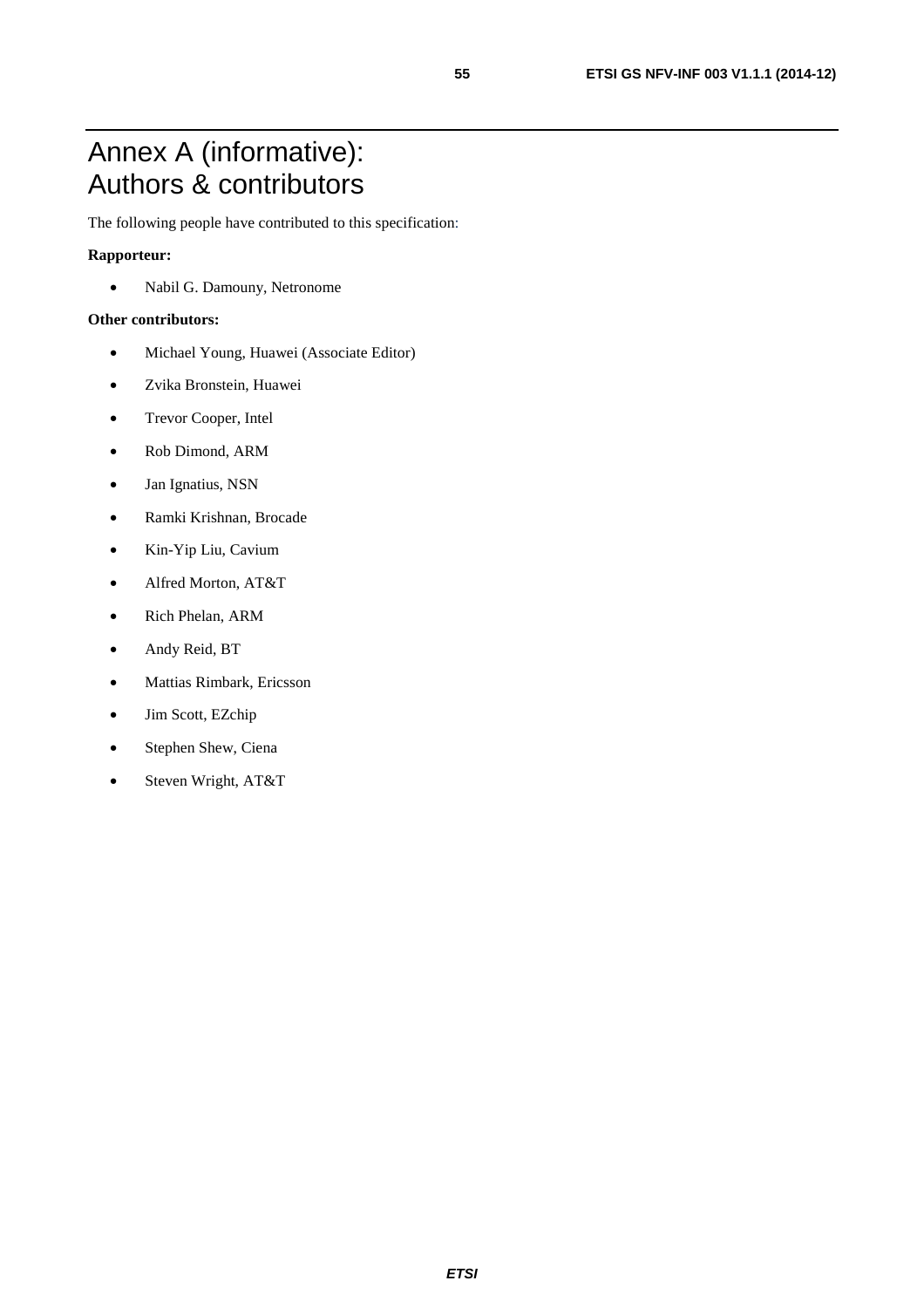- <span id="page-55-0"></span>• NFV White paper: "Network Function Virtualisation", issue 1 (2012).
- USAGE: Standards Units of Measure for IaaS, Rev 1.1 2013, Open Data Cneter Alliance.
- NOTE: Available at [http://www.opendatacenteralliance.org/docs/Standard\\_Units\\_of\\_Measure\\_For\\_IaaS\\_Rev1.1.pdf.](http://www.opendatacenteralliance.org/docs/Standard_Units_of_Measure_For_IaaS_Rev1.1.pdf)
- USAGE: Input/Output (IO) Controls, Rev 1.1, 2012, Open Data Center Alliance.
- NOTE: Available at [http://www.opendatacenteralliance.org/docs/IO\\_Controls\\_Rev\\_1.1\\_b.pdf.](http://www.opendatacenteralliance.org/docs/IO_Controls_Rev_1.1_b.pdf)